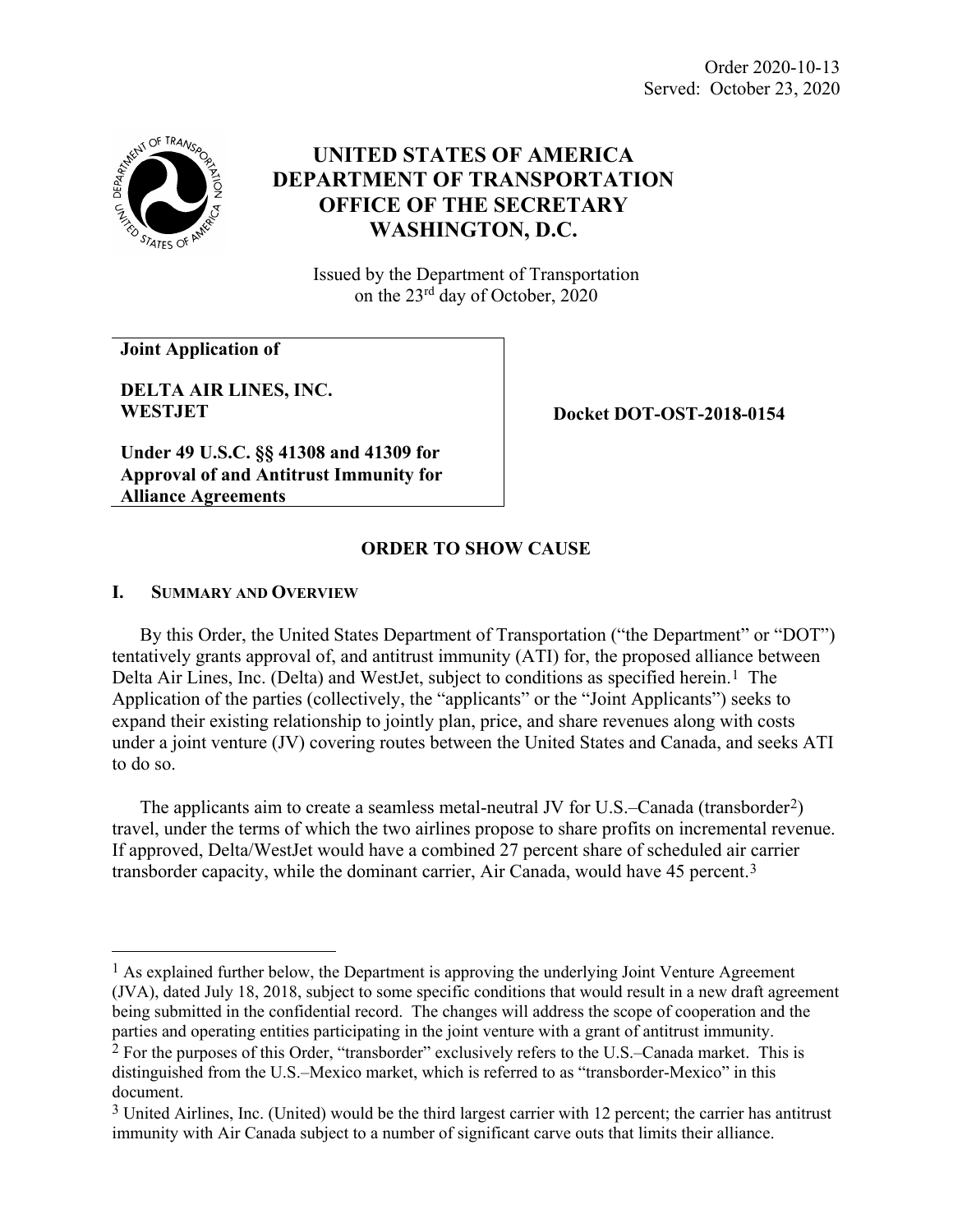The Application highlights a number of arguments supporting the applicants' request, with the most compelling points being: 1) the largely complementary nature of the two carriers' networks–—with limited direct overlap; 2) the proposed JV attaining critical mass to compete more effectively against Air Canada, which has antitrust immunity with United; 3) significant capacity increases and commencement of new routes that are unlikely to happen otherwise; and 4) a combined transborder network that would allow for a more seamless customer experience with greater efficiencies than the current codeshare partnership.

The above points notwithstanding, our analysis of the Application tentatively finds that a grant of ATI without remedies and conditions would likely *restrain* competition such that the JV would not be in the public interest. These concerns stem from the state of competition in the transborder market, the proposed alliance's potential for adverse effects in relevant markets, as well as provisions regarding the structure and future plans of the JV. The proposed remedies and conditions require the alliance partners to exclude Swoop, a wholly-owned subsidiary of WestJet Airlines Ltd. (WestJet Parent) that operates with an ultra-low-cost carrier (ULCC) model, from the JVA. The proposed remedies and conditions also include the divestiture of eight slot-pairs at New York City-LaGuardia Airport (LGA), the requirement for WestJet to provide interline access to certain U.S. carriers, DOT review of the alliance in five years, and the removal of exclusivity provisions (i.e., provisions that could prohibit or limit a carrier from engaging in a business relationship with another carrier) from the JVA. Without such conditions, we have assessed that the alliance could be harmful to competition without sufficient countervailing public benefits.

Worldwide air travel has gone through an extraordinary downturn following the COVID-19 outbreak and transborder markets have not been spared. Recognizing that our proposed grant of ATI is likely to outlast the current market environment, we believe it appropriate to conduct our analysis using market data prior to the onset of COVID-19, as that serves as the best proxy for the long-term state of transborder competition. The Department recognizes that, despite the unprecedented market turmoil, ATI under the current circumstances may help the Joint Applicants during the recovery period, and the Department intends to monitor the long-term effects of the proposed alliance closely through its oversight process, annual reports, and the proposed five-year review to determine whether the alliance has produced public benefits that outweigh any reduction in competition.

The Department tentatively concludes that, subject to remedies to address our concerns, the proposed immunized alliance is unlikely to materially harm competition in relevant markets. We also tentatively conclude that, with remedies in place, a grant of ATI is required by the public interest as the proposed JV would achieve important public benefits—including added capacity and a more robust secondary competitor that could potentially invigorate competition in transborder markets.

Based upon these tentative findings and conclusions, the Department proposes to approve the alliance agreements and grant ATI. We direct any interested parties to state why we should not adopt these findings and conclusions in a final order. Parties have 14 calendar days in which to file answers and seven (7) business days following the end of the answer period in which to submit replies.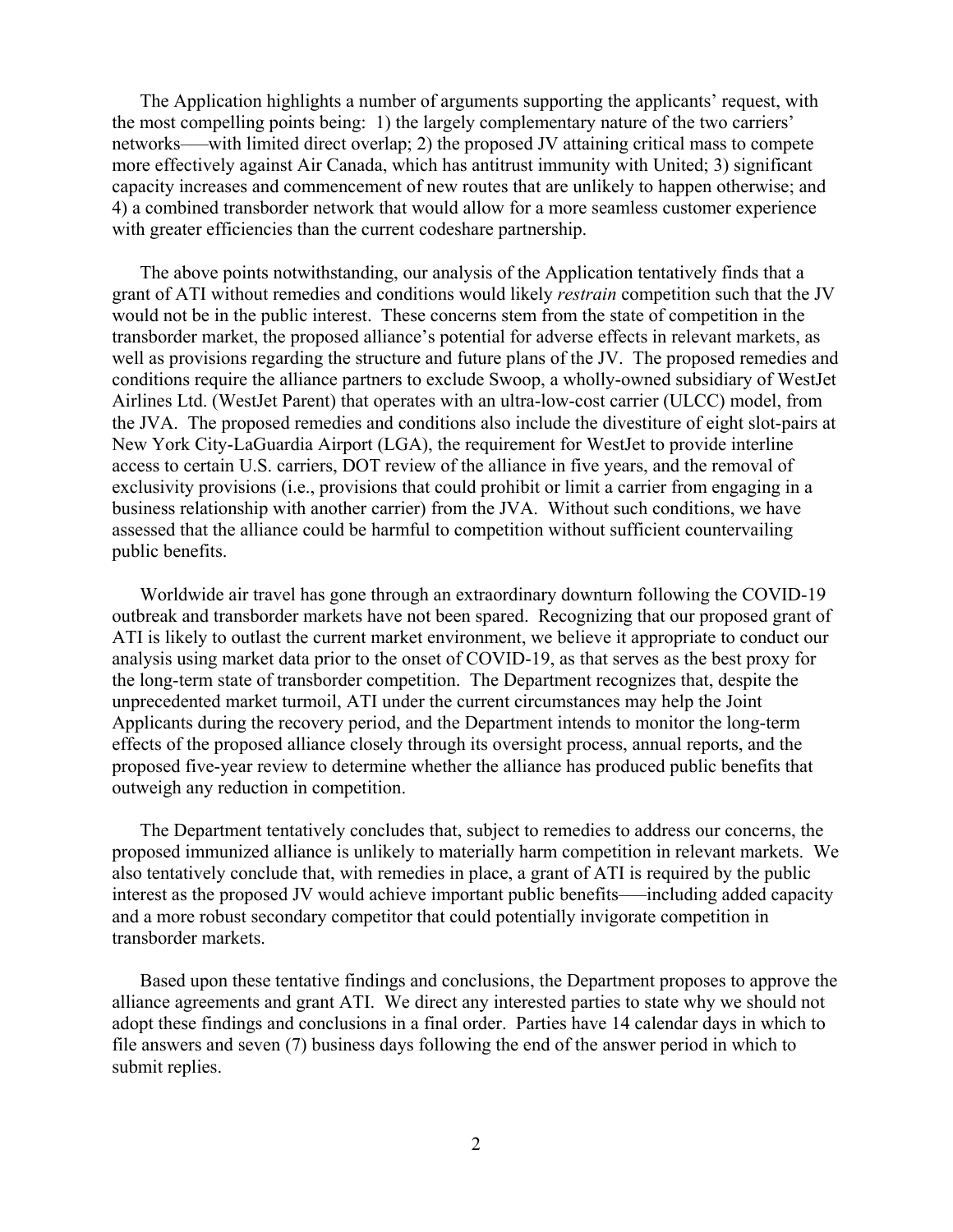#### **II. BACKGROUND**

#### **a. APPLICATION**

The Application for antitrust immunity proposes a revenue- and cost-sharing alliance that provides for metal neutrality between the Joint Applicants and covers all flights between the United States and Canada, as well as connecting flights within the two nations.[4](#page-2-0) The JVA between the parties is "evergreen;" however, either party has the right to terminate after a period of ten years[.5](#page-2-1) The Joint Applicants maintain that the proposed JV will "invigorate U.S.–Canada competition and deliver robust consumer benefits" by creating a seamless and metal-neutral joint venture that provides for sharing of incremental profits and losses.<sup>6</sup> The Joint Applicants argue that antitrust immunity will allow coordination where Delta and WestJet can create a larger network with an enhanced product, improved consumer convenience and choice, increased operating efficiencies, and greater scale to compete with the far larger Air Canada/United alliance.

By combining their relatively small market shares, the Joint Applicants posit they will have the scale necessary to be a significant competitor in the United States–Canada market. The Application claims the JV will cover 8,100 city-pair markets and will feature 50/50 sharing of incremental profits and losses. The proposed alliance is expected to enable the increase in transborder capacity of the combined Delta/WestJet network by 20 percent over five years as compared to an arms-length relationship, the addition of six new routes, and expanded service on 14 existing routes. Efficiencies of the combined operations would optimize aircraft utilization, enhance schedules, and lower costs. Furthermore, an immunized partnership would optimize connectivity between Delta and WestJet's hub networks, and lower prices by allowing the carriers to jointly set fares and manage seat inventory. Using Delta's internal planning model, the applicants estimate an annual consumer benefit of \$241 million.[7](#page-2-3) The Application highlights some of the new services and benefits that Delta has established through its geographicallysimilar transborder-Mexico JV with Aerovias de Mexico, S.A. de C.V. (Aeromexico).

Delta and WestJet have had a codeshare relationship since 2011, but argue that future growth is limited, as the two carriers "remain competitors with no incentive to divert traffic from their own flights."[8](#page-2-4) WestJet has grown extensively since starting transborder services in 2004 as a low-cost carrier (LCC), but believes that future success depends on an evolution toward a fullservice carrier model with broader geographic reach. With the proposed JV, WestJet expects to improve its U.S. point-of-sale and enhance its product offering among business travelers in the largest transborder markets. Similarly, Delta expects that an immunized partnership with WestJet will provide it improved access to Canada-originating passengers. The applicants argue

<span id="page-2-0"></span> <sup>4</sup> The United States and Canada have had an Open Skies agreement in effect since 2007.

<span id="page-2-1"></span><sup>5</sup> Joint Applicants' Response to Order Requesting Additional Information, Docket [DOT-OST-2018-0154-](https://www.regulations.gov/document?D=DOT-OST-2018-0154-0012) [0012](https://www.regulations.gov/document?D=DOT-OST-2018-0154-0012) at 26 (July 2, 2019).

<span id="page-2-2"></span><sup>6</sup> Joint Application of Delta and WestJet for Approval of and Antitrust Immunity for Alliance Agreements (Joint Application), Docket [DOT-OST-2018-0154-0001](https://www.regulations.gov/document?D=DOT-OST-2018-0154-0001) at 3 (October 10, 2018).

<span id="page-2-3"></span><sup>7</sup> Joint Application, page 4.

<span id="page-2-4"></span><sup>8</sup> Joint Application, page 7.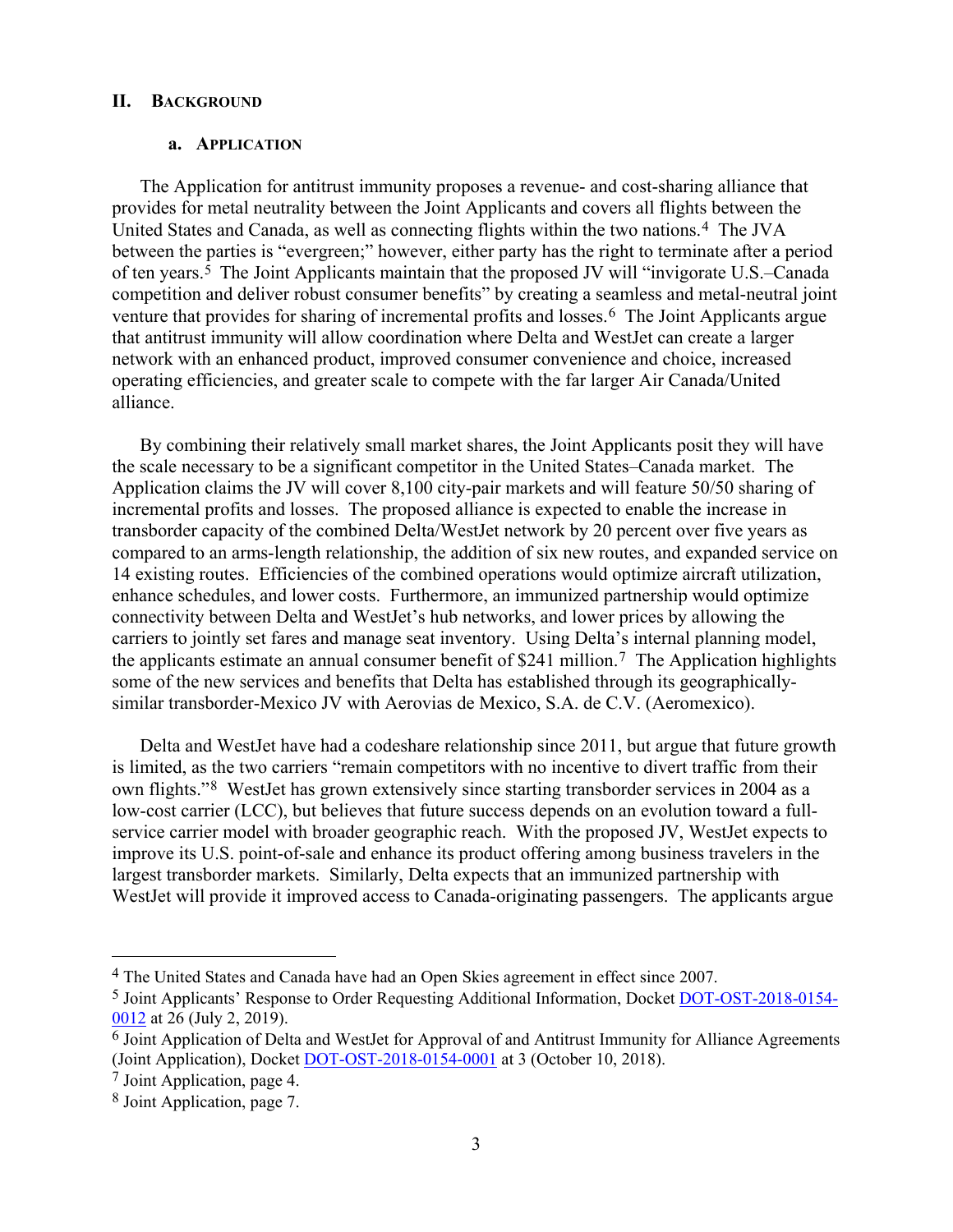their networks are largely complementary, with the only direct nonstop overlap being the New York City–Toronto city-pair market.

In 2018, Swoop, a wholly-owned subsidiary of WestJet Parent, began ULCC operations as a distinct and separate entity from WestJet. Swoop was created with the goal of targeting pricesensitive passengers with a low-cost structure to offer competitive fares. The carrier is a "completely unbundled, no-frills, low-fare air travel option in point-to-point leisure markets"[9](#page-3-0) that offers no connections to any carrier (including itself), and also lacks a frequent flyer program. The Joint Applicants have included Swoop as part of their JV as a tool to deploy in certain markets where a ULCC product is better suited. They argue that Swoop is not a competitor to the JV and is outside the JV decision making process, with the ability to deploy its assets unilaterally in most markets.

#### **b. FILINGS**

Delta and WestJet submitted their application for antitrust immunity on October 10, 2018. The Department issued a notice suspending the procedural schedule and granting interim access to confidential documents on October  $16<sup>th</sup>$ . The Joint Applicants submitted supplemental documentation on November  $9<sup>th</sup>$ . The Department reviewed the entirety of these filings and determined that additional information was needed to complete our review of the Application. The Department then issued an Order Requesting Additional Information on April 15, 2019.[10](#page-3-1)  The Joint Applicants responded to the Department on July  $2<sup>nd</sup>$ , followed by a second responsive submission on September  $26<sup>th</sup>$ . After reviewing the totality of evidence provided, we issued a Notice on November 8<sup>th</sup> declaring the record substantially complete and establishing the procedural schedule.[11](#page-3-2) In response to docketed requests, the Department issued Order 2019-11- 15 on November  $27<sup>th</sup>$  that extended the initial comment period to December 11, 2019.<sup>[12](#page-3-3)</sup>

Answers were submitted by several parties. The Delta Master Executive Council of the Air Line Pilots Association, International (Delta MEC) submitted comments on December 11. In their comments, the Delta MEC states that while immunized alliances, such as the proposed JV, have the potential to grow both U.S.-carrier capacity and aviation jobs, they can also be used to effectively outsource U.S.-carrier flying to foreign carriers. The Delta MEC argues that such outsourcing is fundamentally inconsistent with the Department's statutory objectives required under 49 U.S.C.  $\S$  40101. The Delta MEC specifically requests that the Department impose reporting conditions similar to those in Order 2019-11-14 approving Delta's "Blue Skies" JV with Air France/KLM and Virgin Atlantic, whereby the Blue Skies partners are required to provide both annual reports on JV implementation and a detailed self-assessment at the JV's

<span id="page-3-0"></span> <sup>9</sup> Joint Application, page 15.

<span id="page-3-1"></span><sup>&</sup>lt;sup>10</sup> Order Requesting Additional Information, Docket DOT-OST-2018-0154, [Order 2019-4-4](https://www.regulations.gov/document?D=DOT-OST-2018-0154-0011) (April 15, 2019).

<span id="page-3-2"></span><sup>&</sup>lt;sup>11</sup> Notice Establishing Procedural Schedule, Docket [DOT-OST-2018-0154-0016](https://www.regulations.gov/document?D=DOT-OST-2018-0154-0016) (November 8, 2019).

<span id="page-3-3"></span><sup>12</sup> On November 26, 2019, Alaska Airlines, Air Line Pilots Association Int'l, JetBlue Airways Corporation, and Southwest Airlines Co. filed a Joint Consent Motion for an extension of time to submit Answers in Docket DOT-OST-2018-0154. Specifically, they requested an extension of time to file Answers from December 6 to December 11, 2019. This request was made to allow for additional time for coordination considering the intervening holiday of Thanksgiving, as well as previously scheduled international business travel.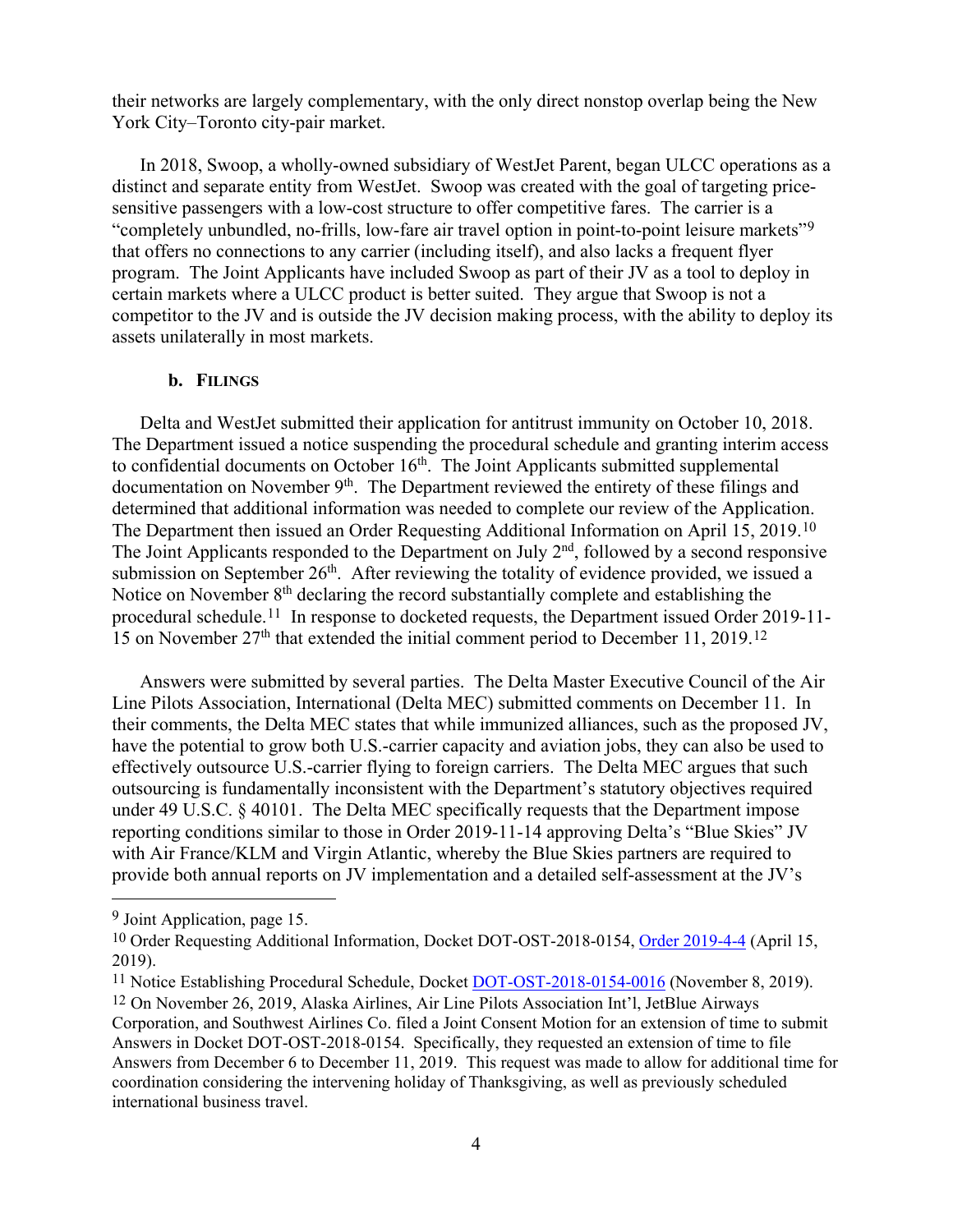five-year anniversary.[13](#page-4-0) Here, the Delta MEC requests that the JV partners report specifically on how their coordinated operations are impacting the balance of flying, growth, and U.S. aviation jobs within the transborder market. The Delta MEC further requests that these annual report submissions be made available to interested parties, including labor interests, subject to the Department's confidentiality protections established under 14 C.F.R. § 302.12 (Rule 12).

Alaska Airlines (Alaska) submitted comments on December 11, 2019, stating that while they do not oppose ATI generally, the Joint Applicants in this case have failed to pass the statutory tests under 49 U.S.C. §§ 41308 and 41309 that the Department uses to evaluate ATI applications. Alaska argues that the proposed JV would be neither pro-competitive nor beneficial to consumers.[14](#page-4-1) Alaska points out that WestJet, after the filing of the Application, implemented five new transborder routes and increased capacity on 23 others. Alaska argues that this expansion demonstrates that ATI is not necessary for service expansion, citing specifically the new WestJet daily hub-to-hub flights between Calgary and Atlanta. Alaska cites the ATI case for the alliance between Hawaiian Airlines and Japan Airlines (JAL), in which the Department concluded that the evidence demonstrated that Hawaiian had the ability and incentive to increase capacity without ATI, in response to market demand. DOT further found that Hawaiian and Japan Airlines had not submitted compelling evidence to show that the additional capacity could only be achieved with ATI.[15](#page-4-2) Alaska also raises concerns with Delta's stated goal of establishing an industry-leading network throughout the Americas through its partnership with Aeromexico.

Alaska highlights WestJet's dominant position in western Canada, and its status as the sole independent carrier in Canada that operates a network able to offer connecting feed to other carriers. Alaska is concerned that ATI will further increase WestJet's dominant position and enable it to foreclose interline traffic onto its network. Alaska is convinced, based on past experience with Delta's partner carriers, that it will be foreclosed from western Canadian markets on an interline basis, which will lead to reduced consumer choice and higher fares. Alaska also points out that, while the Department precluded exclusivity provisions in the Delta/Aeromexico joint venture,<sup>[16](#page-4-3)</sup> Aeromexico still terminated its codeshare with Alaska. Alaska requests that, should the Department grant ATI in this case, it do so only with the following conditions: a prohibition against exclusionary conduct, a requirement for WestJet to provide interline access and frequent flyer program (FFP) access to non-aligned carriers, and a five-year term limit.[17](#page-4-4)

<span id="page-4-0"></span> <sup>13</sup> *See* Virgin Atlantic Airways, Ltd., Delta Air Lines Inc., Societe Air France, Koninklijke Luchtvaart Maatschappi N.V. and Alitalia Compagnia Aerea Italiana S.p.A. – Approval of and Antitrust Immunity for Alliance Agreements (Blue Skies Case), Docket [DOT-OST-2013-0068.](https://www.regulations.gov/docket?D=DOT-OST-2013-0068)

<span id="page-4-1"></span><sup>14</sup> Answer of Alaska Airlines Inc. to Joint Application of Delta and WestJet for Approval of and Antitrust Immunity for Alliance Agreements, Docket [DOT-OST-2018-0154-0025](https://www.regulations.gov/document?D=DOT-OST-2018-0154-0025) at 2 (December 11, 2019).

<span id="page-4-2"></span><sup>15</sup> Order to Show Cause, Hawaiian Airlines, Inc. and Japan Airlines Co., Ltd. – Antitrust Immunity for Alliance Agreements (Hawaiian/JAL Case) Docket DOT-OST-2018-0084, [Order 2019-10-5](https://www.regulations.gov/document?D=DOT-OST-2018-0084-0040) at 11 (October 3, 2019).

<span id="page-4-3"></span><sup>16</sup> *See* Final Order, Delta Air Lines, Inc. and Aerovias de Mexico, S.A. de C.V. – Approval of and Antitrust Immunity for Alliance Agreements (Delta/Aeromexico Case) Docket DOT-OST-2015-0070, [Order 2016-12-13](https://www.regulations.gov/document?D=DOT-OST-2015-0070-0096) (December 14, 2016).

<span id="page-4-4"></span><sup>17</sup> Answer of Alaska Airlines Inc. (December 11, 2019), page 19.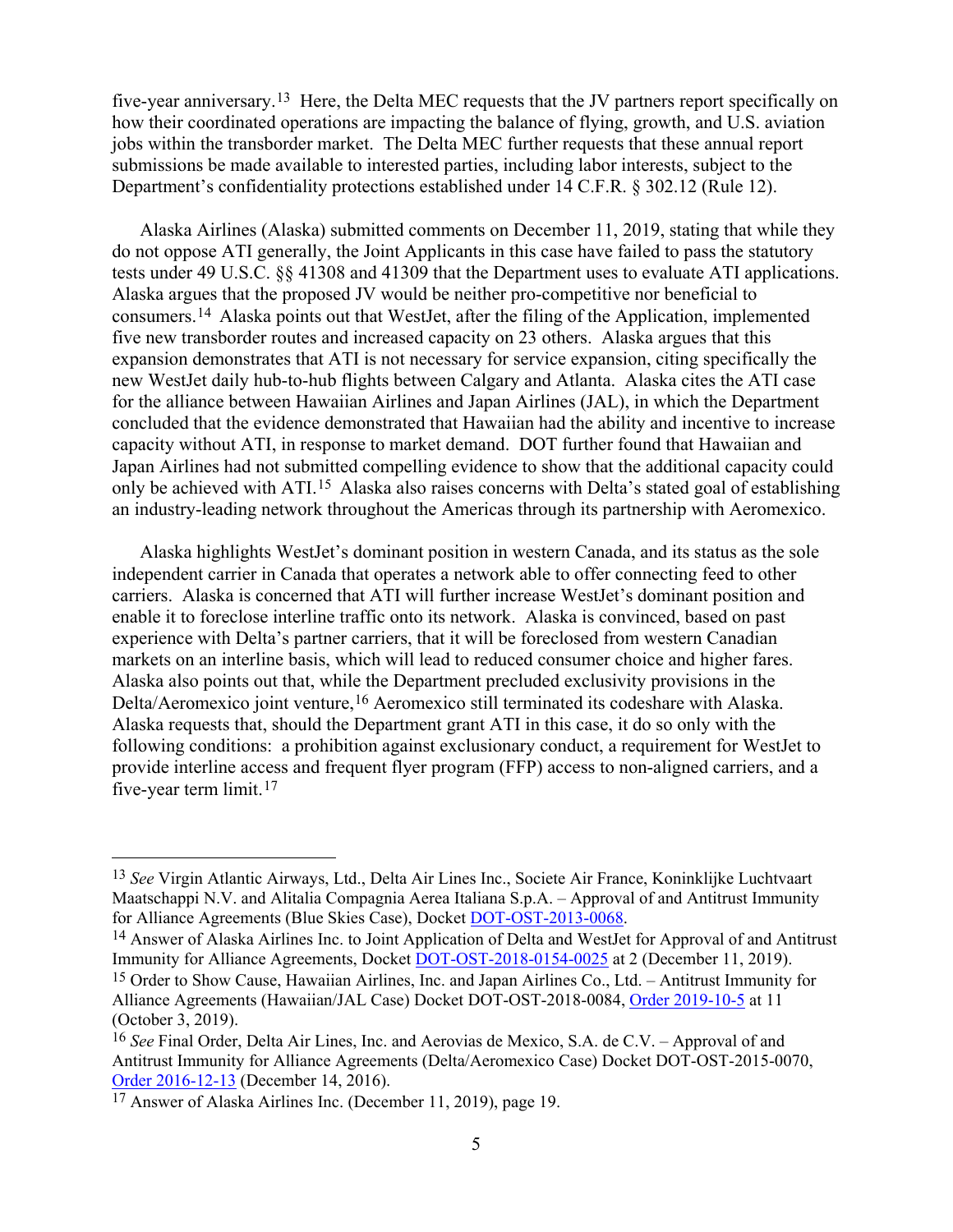JetBlue Airways Corporation (JetBlue) filed an Answer requesting that DOT condition the approval of ATI to account for a number of anticompetitive effects of the proposed JV. These conditions include the removal of exclusivity clauses in the JV Agreement, exploring a requirement that Canadian immunized carriers offer connectivity and special prorate agreements to new-entrant U.S. carriers, and WestJet's divestiture of the LGA slots it acquired from Delta under the 2011 Delta/US Airways slot swap remedy.[18](#page-5-0) The carrier believes that approving the transaction would lead to the only two Canadian network carriers being part of immunized alliances. Without a provision in a DOT order requiring connectivity, it would be exceedingly difficult for a new entrant to serve the transborder market, a situation further exacerbated by Air Canada's pending acquisition of Air Transat.

Much of JetBlue's argument focused on how the JV would effectively undo the 2011 slot swap remedy, pressing the Department to require WestJet to divest LGA slots. The carrier highlights evidence in the record indicating that Delta would reacquire effective economic and operational control of its previously divested slots. Although legal restrictions on WestJet's ability to transfer slots have expired, JetBlue states that "DOT continues to have an obligation to oversee competition at LGA and ensure that the intent of the 2011 remedy is not being undermined" and, if Delta is allowed to reacquire control of its previously divested slots, it would obviate an important piece of the 2011 remedy.[19](#page-5-1) 

Southwest Airlines Co. (Southwest), in its December  $11<sup>th</sup>$  Answer, states that the Department's granting of ATI without requiring WestJet to divest its 16 LGA slots to one or more U.S. LCCs is not in the public interest. Following the 2011 slot swap, Delta's share of LGA slots dramatically increased with significant anticompetitive implications. The DOT/FAA remedy was critical in counterbalancing these effects, limiting Delta's share of LGA slots to 46 percent. Under the proposed JV, Delta/WestJet will be jointly setting fares, controlling inventory, and acting as a single carrier. According to Southwest, the JV will, in effect, return control of WestJet's LGA slots to Delta, and "eliminate the independent low-fare competition that WestJet now provides."[20](#page-5-2) Southwest believes that if the Department were to approve the proposed JV without a slot divestiture remedy, it would permit Delta to recapture the very slots it was required to divest in 2011. According to Southwest, the need for preserving the 2011 remedy persists, as Delta's slot share is 59 percent greater than the next largest holder, American Airlines, Inc. (American), with the three U.S. legacy carriers accounting for 83 percent of all slot holdings at LGA.

On December 23rd, the WestJet Master Executive Council of the Air Lines Pilots Association, International (WestJet MEC) filed a Reply expressing their belief that the Joint Applicants should share their growth equitably, and asking DOT to provide for annual reporting

<span id="page-5-0"></span><sup>&</sup>lt;sup>18</sup> In 2011, the Department approved a transaction between Delta Air Lines and US Airways, wherein Delta transferred certain slots at Ronald Reagan Washington National Airport (DCA) to US Airways in exchange for certain slots held by US Air at LGA. The Department conditioned its approval on the divestiture of a number of slots at each airport to "eligible new entrant and limited incumbent carriers." *See* Petition for Waiver of the Terms of the Order Limiting Scheduled Operations at LaGuardia Airport, [76 Fed. Reg. 63,702](https://www.govinfo.gov/content/pkg/FR-2011-10-13/pdf/2011-26465.pdf) (October 13, 2011).

<span id="page-5-1"></span><sup>&</sup>lt;sup>19</sup> Answer of JetBlue Airways Corporation, Docket [DOT-OST-2018-0154-0026](https://www.regulations.gov/document?D=DOT-OST-2018-0154-0026) at 6 (December 11, 2019).

<span id="page-5-2"></span><sup>20</sup> Answer of Southwest Airlines Co., Docket [DOT-OST-2018-0154-0024](https://www.regulations.gov/document?D=DOT-OST-2018-0154-0024) at 4 (December 11, 2019).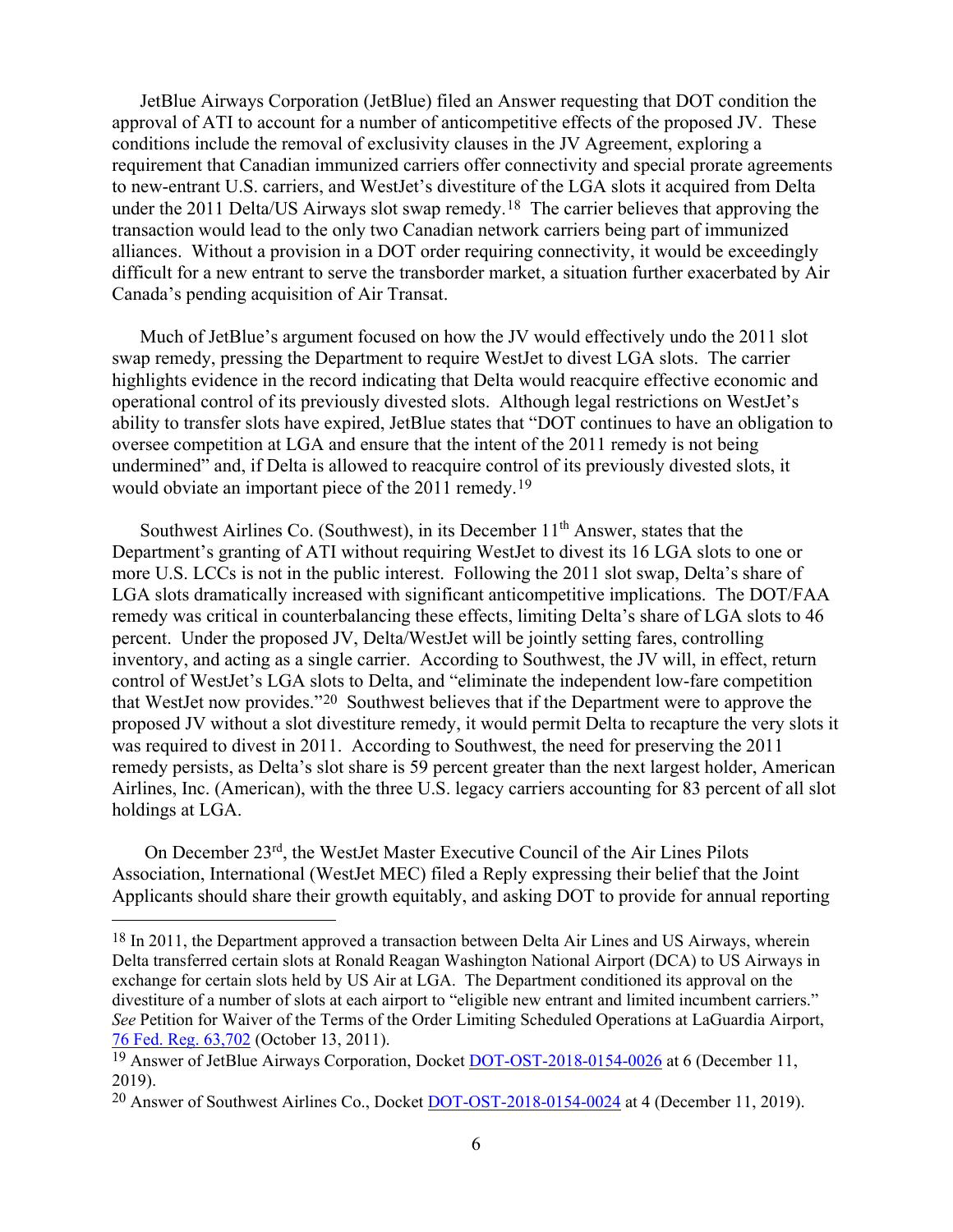requirements "so that both pilot groups can evaluate the progress of the JV"[21](#page-6-0) and the promised benefits, including expanding service on at least 20 routes, an expected 20 percent capacity increase, and creation of new jobs. While the WestJet MEC does not believe the structure of the JV, with profit sharing on incremental growth, incentivizes "labor arbitrage," oversight is important in ensuring that both nations' carriers and employees benefit. The pilots' group is asking that the Joint Applicants' annual reports specifically address the impacts of the JV on labor, and that those reports be made available to interested parties under DOT's existing Rule 12 practices.[22](#page-6-1)

Spirit Airlines, Inc. (Spirit) filed a Reply to the Answers of JetBlue and Southwest stating that, in the event the Department approves the applicants' request, 16 LGA slots should be reallocated under the same eligibility criteria that DOT applied in the proceeding through which WestJet originally acquired its slots (i.e., limited to new entrants or incumbents with less than five percent of LGA slots). Furthermore, the slots should be transferred to the Department for reallocation to a single low-fare airline, without payment to the Joint Applicants, based on the public interest criteria of 49 U.S.C. § 40101. If DOT does not pursue *gratis* reallocation, it should limit the Joint Applicants' remuneration to what the carrier paid in 2011 to originally acquire the slots.

Spirit agrees with JetBlue and Southwest that the proposed JV would return control of WestJet's slots to Delta, with WestJet no longer being the independent LCC that qualified it to obtain slots in 2011. The competitive situation at New York airports is the same-to-worse compared to 2011 with Spirit, despite efforts to acquire more slots, being limited to the same number of LGA slots today as it had in 2011.

The Joint Applicants, in their Reply, argue that none of the objectors have shown the proposed JV would harm or reduce competition on any route or in any relevant market. The proposed JV would not have an adverse impact on competition at LGA and a slot divestiture is not justified as there is no claim of harm to competition on the New York City–Toronto city pair. With ATI, four carriers would remain in this city-pair market. The applicants contend that the evidence JetBlue cites regarding Delta's internal plans for LGA does not reflect a joint plan, and that actual planning would be discussed after a grant of ATI.

The Joint Applicants contend that approval of the JVA would not undermine the 2011 divestiture as the "remedies never contemplated a perpetual restriction on the divested slots," and "DOT/FAA specifically rejected proposals that perpetual restrictions be adopted."[23](#page-6-2) The Joint Applicants note that the five-year encumbrance on the use of slots has expired, with all restrictions on WestJet's use of the slots lifted. Delta and WestJet do not directly compete at LGA, but rather at the broader New York City (NYC)–Toronto level—in which case the relevant market for assessing airport concentration should be all of New York City. The Joint Applicants assert that, at the NYC level, LCCs have been able to enter since 2011, with significant expansion in services. In the event the parties are forced to divest, they would be forced to end service on the LGA–Toronto-Pearson (YYZ) route, or pull service from other communities.

<span id="page-6-0"></span> <sup>21</sup> Reply of the WestJet Master Executive Council of the Air Line Pilots Association, International, Docket [DOT-OST-2018-0154-0032](https://www.regulations.gov/document?D=DOT-OST-2018-0154-0032) at 1 (December 23, 2019).

<span id="page-6-1"></span><sup>22</sup> Rule 12 refers to regulations governing confidential information submitted under 14 C.F.R. § 302.12.

<span id="page-6-2"></span><sup>&</sup>lt;sup>23</sup> Reply of the Joint Applicants, Docket [DOT-OST-2018-0154-0033](https://www.regulations.gov/document?D=DOT-OST-2018-0154-0033) at 8 (December 23, 2019).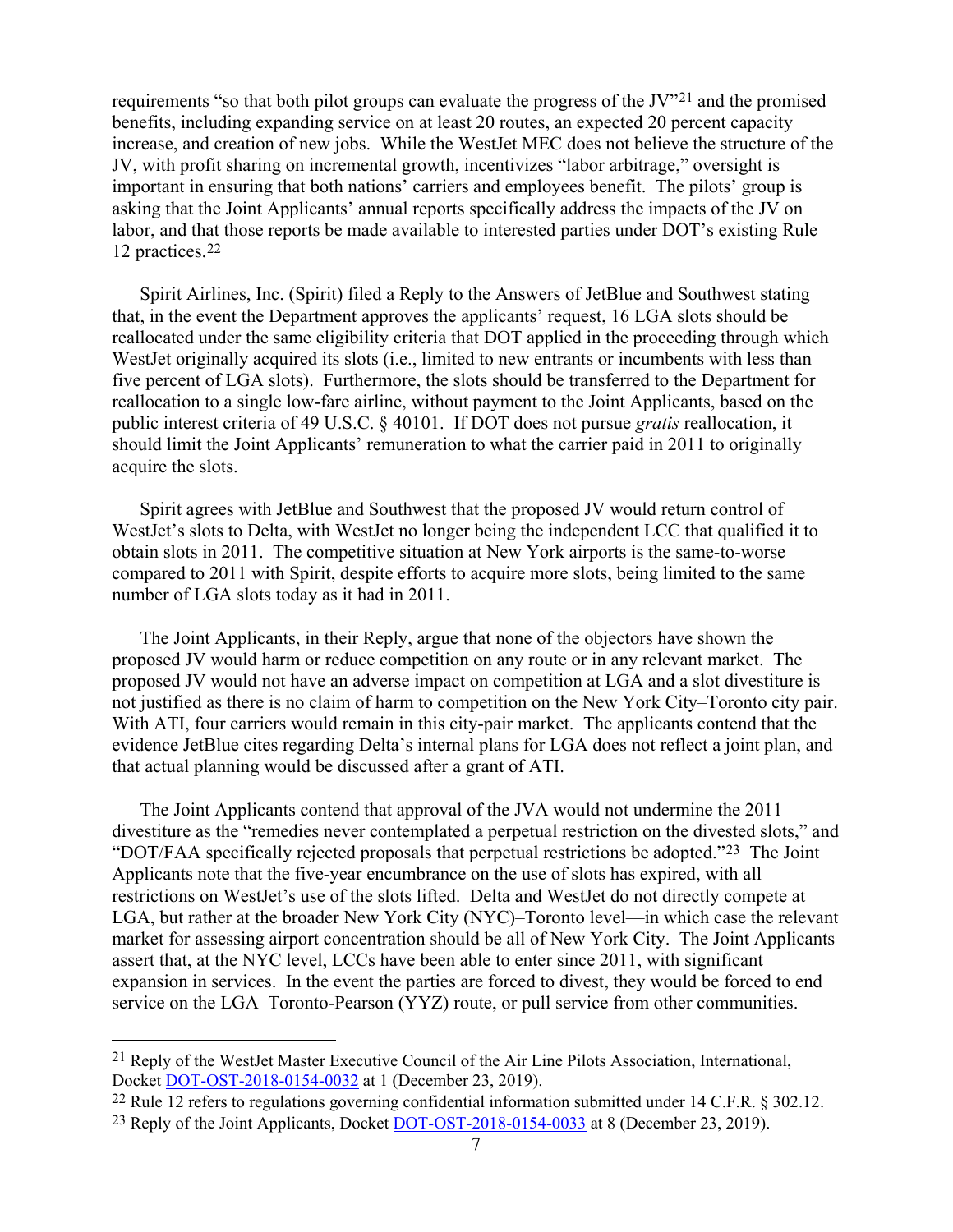In rejecting Alaska's claim that "enabling more effective competition with other immunized alliances is not a basis for granting ATI," the Joint Applicants cite past DOT orders where the Department referenced strengthened inter-alliance competition as a public benefit, and reiterate that such benefits would not occur here without ATI. In contrast to the Hawaiian/JAL case that Alaska uses as an analogy, the Joint Applicants state their proposed JV is much broader and does not rely on a single trunk route. With zero airport-pair overlaps, and a highly complementary route network, the Joint Applicants view Alaska's and JetBlue's fears of reduced competition as unwarranted. The Joint Applicants also reject calls for removal of the exclusivity provision, terming their relationship as "permissive" rather than exclusive, as well as rebuffing requests for mandating interlining and access to WestJet's frequent flyer program as unprecedented and overly regulatory. The Joint Applicants reason that the American-Qantas precedent on mandating interlining does not apply in the transborder market, with short distances and low barriers to entry. The Joint Applicants further maintain that Alaska's and JetBlue's calls for a term limit have no basis, and DOT did not pursue it in Blue Skies, opting instead for periodic self-assessment—an approach acceptable to the applicants. The Joint Applicants do not object to the Delta MEC's request for periodic self-review, but do oppose requests for access to annual reports as they contain highly-confidential business secrets that would stifle their willingness to share detailed information that is critical to the Department's oversight process.

In response to the applicants, Southwest filed a Surreply and corresponding motion for leave to file on December  $31<sup>st</sup>$ , where the carrier cites evidence in the confidential record as indicative of the Joint Applicants' plans that would result in higher fares on impacted routes. Southwest reiterated that LCC entry and growth is not possible at LGA without divestitures. The Joint Applicants responded on January 13, 2020, saying that the documents cited by Southwest "reflect the unilateral views of Delta network planners expressed nearly two years ago"[24](#page-7-0) with respect to substituting LGA–Toronto service with Delta-operated dual-class regional jets. In the absence of ATI, the Joint Applicants have not committed to any plans on the route.

The Delta MEC and the WestJet MEC filed a joint Surreply along with a motion for leave to file on January 15, 2020. The MECs state that monitoring of joint ventures by interested parties is essential and there is no principled basis for withholding Rule 12 access to annual progress reports as the information is identical in nature to the confidential information the applicants have already produced as part of the Application. The MECs argue that, given their concerns about the JV's implementation and impacts on labor, access to these annual reports would allow them to provide timely and relevant feedback to the carriers and the Department.

The WestJet MEC followed with a Surreply on February  $7<sup>th</sup>$ , where they state capacity cuts on LGA–Toronto contemplated by Delta's internal plans are inconsistent with the public benefits argument put forward in the Application. They ask that DOT condition the grant of immunity to require WestJet to continue operations on LGA–Toronto (YYZ) for a period of five years; if DOT does not pursue that option, and instead seeks slot divestitures, these should not come from WestJet's LGA slot holdings, but rather Delta's, as it has a far larger number of slots. The pilots' representatives point out that LGA–YYZ is a hub-to-hub route with a large potential for increasing connecting traffic and, under normal circumstances, the Joint Applicants should be highlighting capacity increases on such a "trunk route," instead of capacity decreases. This

<span id="page-7-0"></span> <sup>24</sup> Response of the Joint Applicants, Docket [DOT-OST-2018-0154-0037](https://www.regulations.gov/document?D=DOT-OST-2018-0154-0037) at 2 (January 13, 2020).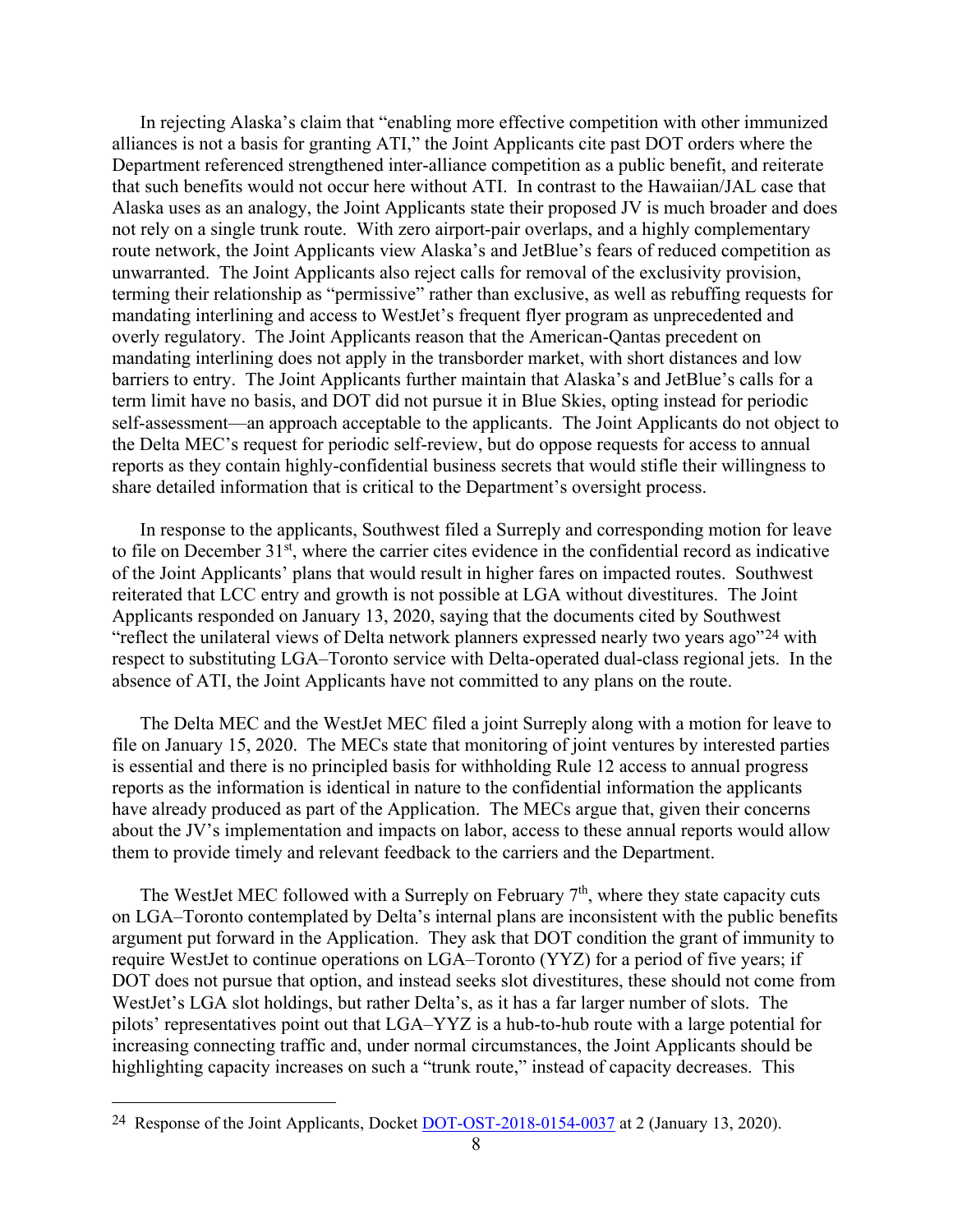discrepancy suggests that the proposed JV would be harmful and not provide the stated public benefits if DOT does not require a capacity floor for WestJet at LGA. The Delta MEC, in its February 14<sup>th</sup> Surreply, supported the WestJet MEC's recommendation to restrict the Joint Applicants from transferring WestJet's LGA slots and restrict utilization of those slots to WestJet mainline for the duration of the proposed JV. The Joint Applicants' Surreply of February 13<sup>th</sup> opposes the recommendation of the WestJet MEC to condition a grant of immunity to require WestJet to maintain LGA–YYZ operations.

Southwest's February  $14<sup>th</sup>$  Surreply asks the Department to reject the WestJet MEC's proposal as the carriers, after joint venture approval, would operate with aligned economic interests—leaving the matter of which carrier operates a given flight irrelevant. In a February 21<sup>st</sup> second Surreply, the WestJet MEC clarified that DOT's condition for maintenance of WestJet capacity at LGA should not be limited to Toronto, but may apply to any transborder route from LGA.

Business Council of Manitoba, Travel Manitoba, Calgary Airport Authority, Cengage Learning, and Voyages à La Carte provided letters in support of the proposed JV. The letters highlighted consumer and economic benefits that the applicants' combined transborder network could provide.

#### **III. DECISIONAL STANDARDS**

As part of its review under applicable statutes, the Department engages in a two-step analysis of joint venture agreements that are submitted with a request for approval and a grant of antitrust immunity. Under 49 U.S.C. § 41309(b), the first step involves determining whether the agreements are "not adverse to the public interest," based on competitive factors (competitive effects analysis). If the Secretary finds that the agreements are consistent with the public interest, she shall approve them; if, on the other hand, the Secretary finds that the agreements substantially reduce or eliminate competition, she shall disapprove them unless they are necessary to meet a serious transportation need or to achieve important public benefits.[25](#page-8-0) A party seeking approval of the agreement or request must establish the transportation need or public benefits; a party opposing the agreement has the burden of establishing that the agreement substantially reduces competition and that less anticompetitive alternatives are available.<sup>[26](#page-8-1)</sup>

The second step of the analysis concerns a grant of antitrust immunity under 49 U.S.C. § 41308, thereby exempting the carriers entering into the agreement from application of U.S. antitrust laws to the proposed JV. If DOT has found that the agreements are not adverse to the public interest under section 41309, and the Secretary decides, that it is "required by the public interest" she *may*, at her discretion, exempt the parties to the agreements from the antitrust laws, but only to the extent necessary to allow those parties to proceed with the transaction.<sup>[27](#page-8-2)</sup> The Department normally conducts a detailed examination of public benefits (public benefits analysis) in each case to determine whether a grant of antitrust immunity is required by the public interest. If, however, we have found that the agreements substantially reduce competition

<span id="page-8-0"></span> <sup>25</sup> 49 U.S.C. § 41309(b).

<span id="page-8-1"></span><sup>26</sup> 49 U.S.C. § 41309(c).

<span id="page-8-2"></span><sup>27</sup> 49 U.S.C. § 41308(b).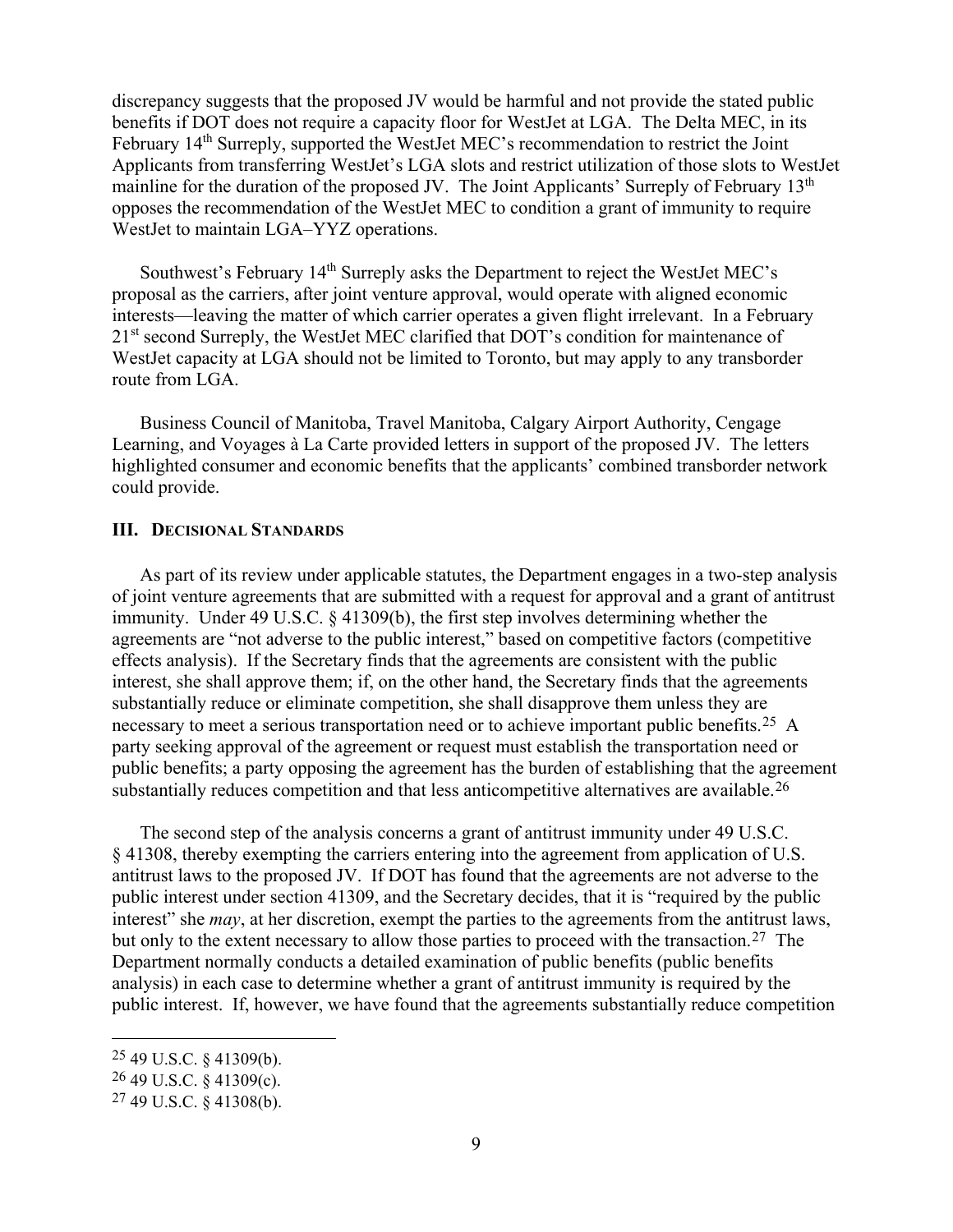under section 41309, but countervailing needs and benefits warrant their approval, the statute requires the Secretary to grant ATI to the extent necessary to allow them to proceed with the transaction.[28](#page-9-0) Finally, if the Secretary determines that neither circumstance applies—that is, the agreements are adverse to the public interest with insufficient countervailing benefits—no grant of immunity is possible.

Immunized alliances allow two or more carriers to achieve merger-like efficiencies in covered markets. Because approval of the JVA would have intended commercial effects similar to those resulting from a merger, the Department examines the Application under the Clayton Act test. The Clayton Act test is used to predict the competitive effects of a proposed merger, and requires us to consider whether a grant of ATI is likely to substantially reduce competition and facilitate the exercise of market power. The Department applies the Clayton Act test to determine whether approval of the Application would allow the applicants to profitably charge supra-competitive prices or reduce service or product quality below competitive levels in any relevant market. In examining whether an alliance is likely to create or enhance market power, we examine: (1) whether the alliance would significantly increase market concentration; (2) whether the alliance would cause potential competitive harm; and (3) whether new entry into the market would be timely, likely, and sufficient either to deter or to discipline the potential competitive harm.

Where new entry would not otherwise be sufficient to address competitive harm, or where there are external factors, such as infrastructure constraints in the marketplace that exacerbate competitive harm, remedies may be necessary to address potential competition problems resulting from the alliance.

## **IV. COMPETITIVE EFFECTS ANALYSIS**

The Department has assessed the impacts on competition resulting from the proposed JV by undertaking three levels of analysis of relevant markets: (1) at a broad network level; (2) at a country-pair level; and (3) at a city-pair level. The analysis also considers the potential competitive effects related to infrastructure constraints, barriers to entry, and potential unilateral effects stemming from the alliance.

## **a. MARKET ANALYSIS**

Canada, with a population of 38 million, is the second-largest international passenger air travel market for the United States after Mexico. Following the European Union and China, it is the largest trading partner for the United States and a significant business market for U.S. carriers. Representing over 50 percent of transborder air travel demand, Toronto is, by far, the largest market in Canada, and is also the main hub of the Joint Applicants' chief rival—Air Canada.

The largest city-pair market is New York City–Toronto, accounting for six percent of transborder demand; in this market, 99 percent of passengers fly nonstop. The eleven largest city-pair markets account for 25 percent of travelers between the United States and Canada. [Figure 1,](#page-10-0) below, illustrates a key competitive dynamic in the broader U.S.–Canada market. With

<span id="page-9-0"></span> <sup>28</sup> 49 U.S.C. § 41308(c).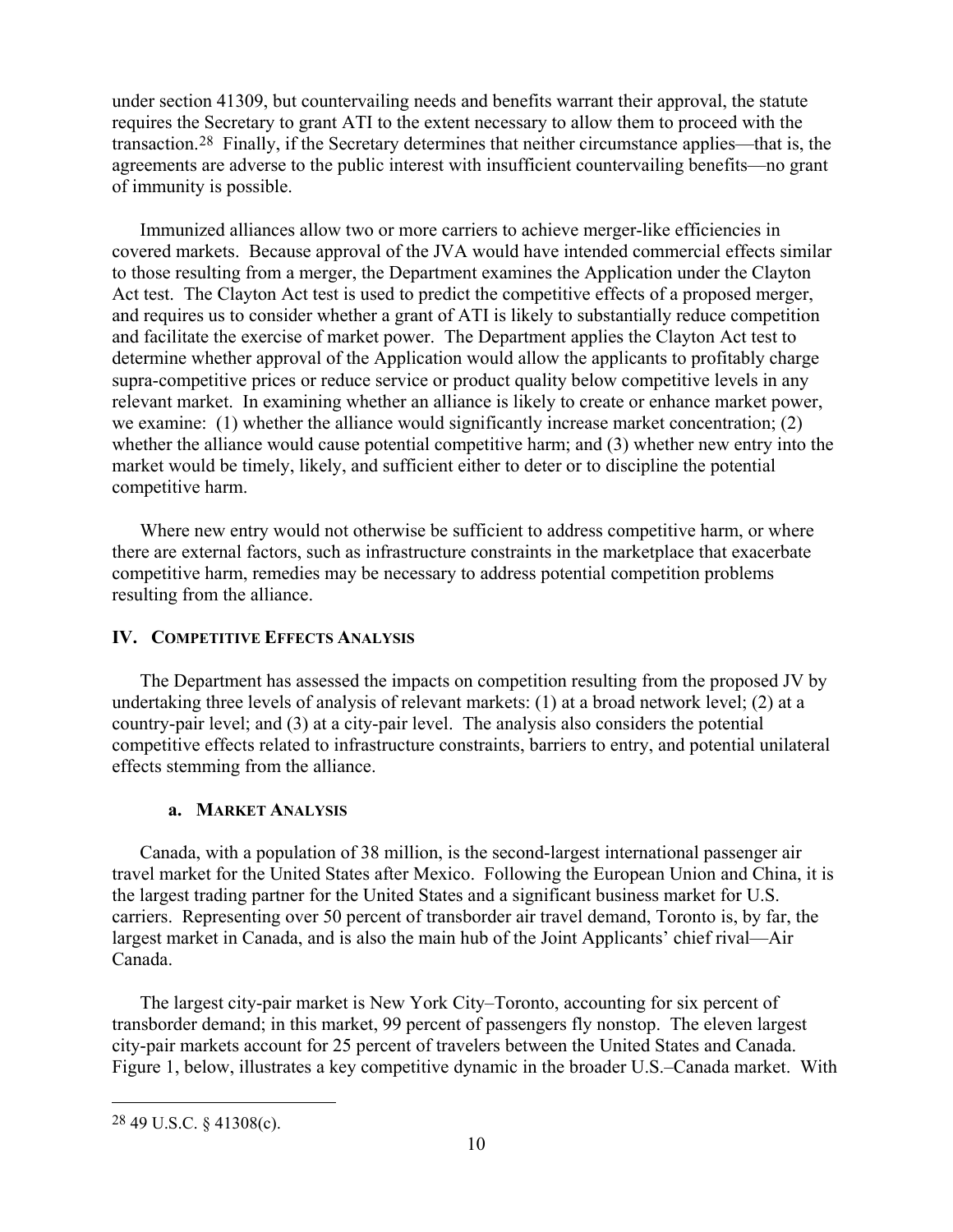ample nonstop service between the largest cities, few passengers use connecting itineraries for their travel.

<span id="page-10-0"></span>*Figure 1*



#### **Percentage of Connecting Passengers in the 15 Largest Transborder Markets**

Overall capacity in the U.S.–Canada market has grown commensurately with GDP at rates between 2.5 and 3 percent annually over the last decade—indicative of a mature market with little stimulation. The state of the overall market is easier to discern from the past performance of individual carriers, revealing significant shifts in carrier market shares. The table below highlights the carriers in the market as well as their trends and current share of the market.

MIDT Adjusted T100 – YE 2018Q3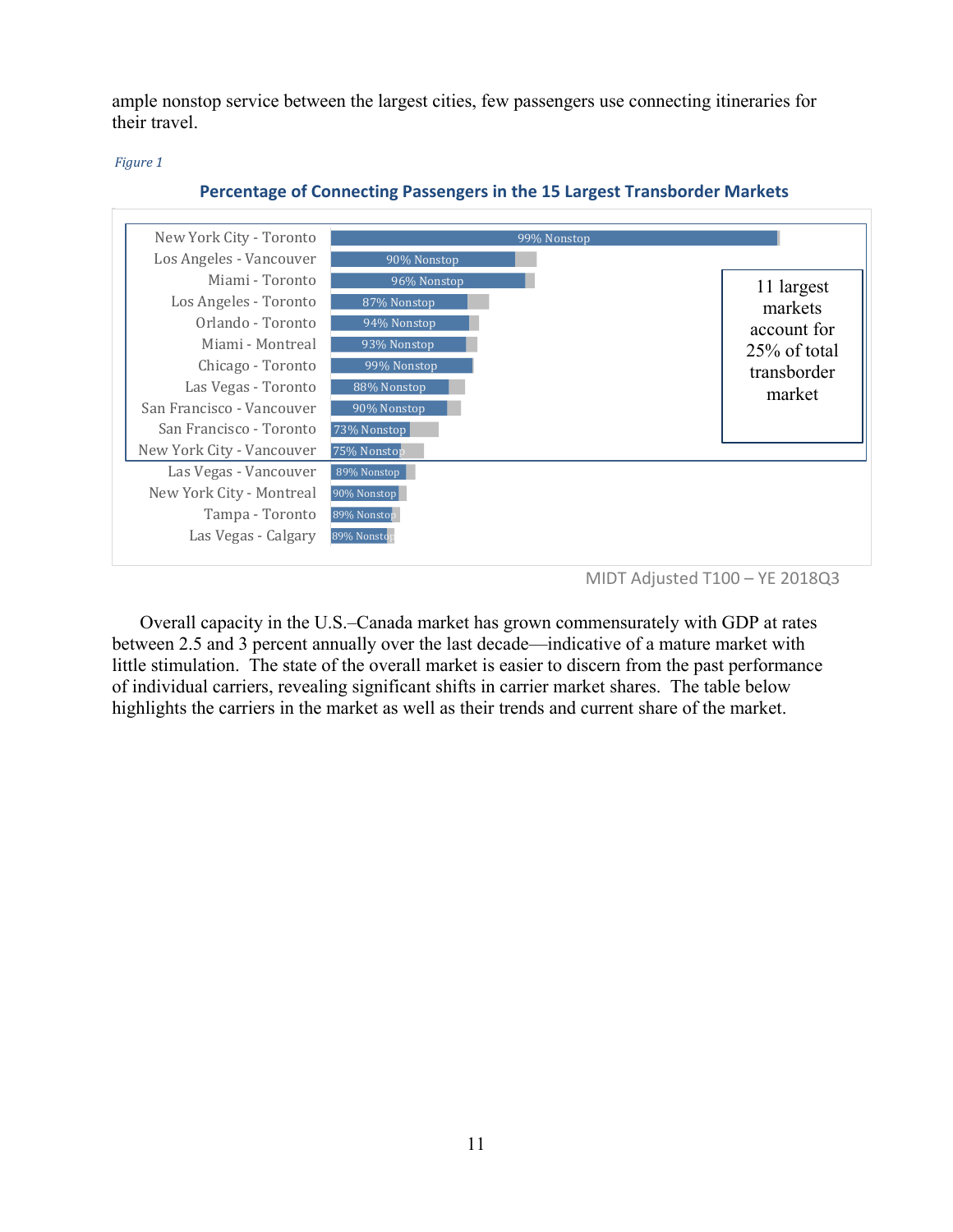<span id="page-11-4"></span>**Airline Airline Code 2014 Seats 2019 Seats 5-year Growth** *Capacity Share Alliance Capacity Share* **Air Canada** AC 11,560,800 17,579,300 52% *45% 57%[30](#page-11-1)* **United** UA 5,947,800 4,541,100 -24% *12%* **WestJet** WS 5,230,800 5,949,000 14% *15%* **Delta** DL 2,996,500 4,247,400 42% *11% 27%* **Swoop** WO -- 504,300 -- *1%* **American** AA 4,585,700 3,045,100 -34% *8%* **Porter** PD 1,335,400 1,327,900 -1% *3%* **Alaska** AS 1,580,200 1,006,500 -36% *3%* **Other** -- 616,400 834,900 35% *2% Total 33,853,600 39,035,500 15% 100%*

#### **Transborder Capacity Trends and Share[29](#page-11-0)**

OAG Schedule Data

Recent capacity trends show that the Joint Applicants and Air Canada are the only carriers that have added substantial capacity in the market in recent years. Conversely, Alaska, American, and United have made significant cuts in their services to Canada—despite substantial overall network growth over this period; Canada now represents a smaller share of their respective networks. These cuts range between 24 and 36 percent, even in the case of United, which has immunity with Air Canada. Other than WestJet, Porter Airlines (Porter) and Alaska are the only non-legacy carriers providing measurable competition, albeit with capacity shares of only 3 percent each.[31](#page-11-2)

Our analysis of passenger fares between the United States and Canada indicates a large gap between legacy carriers and non-legacy carriers (see [Figure 2\)](#page-12-0). The lowest fare carriers are Alaska, WestJet, and Porter, with Porter's fares being half that of the cheapest legacy carrier and significantly below the hybrid carriers as well. While much of Porter's low fares are attributed to its very short stage lengths, it is also clear that the carrier's position in the broader transborder market is not as robust as that of its competitors.<sup>[32](#page-11-3)</sup> Alaska, which also flies shorter stage lengths (but out of the Pacific Northwest), captures higher fares, although still less than that of its legacy rivals.

<span id="page-11-0"></span> $29$  Capacity and passenger figures in this table, and all subsequent tables, are rounded to the nearest hundred.

<span id="page-11-1"></span><sup>&</sup>lt;sup>30</sup> United, while enjoying immunity with Air Canada, does not currently have a revenue-sharing joint venture for transborder markets.

<span id="page-11-2"></span><sup>31</sup> Air Transat, Sunwing, Flair Airlines, and Frontier have limited service in the market at 0.8, 0.4, 0.3, and 0.1 percent capacity share, respectively.

<span id="page-11-3"></span><sup>&</sup>lt;sup>32</sup> Porter flies largely within eastern Canada and the eastern United States with stage lengths below 700 miles.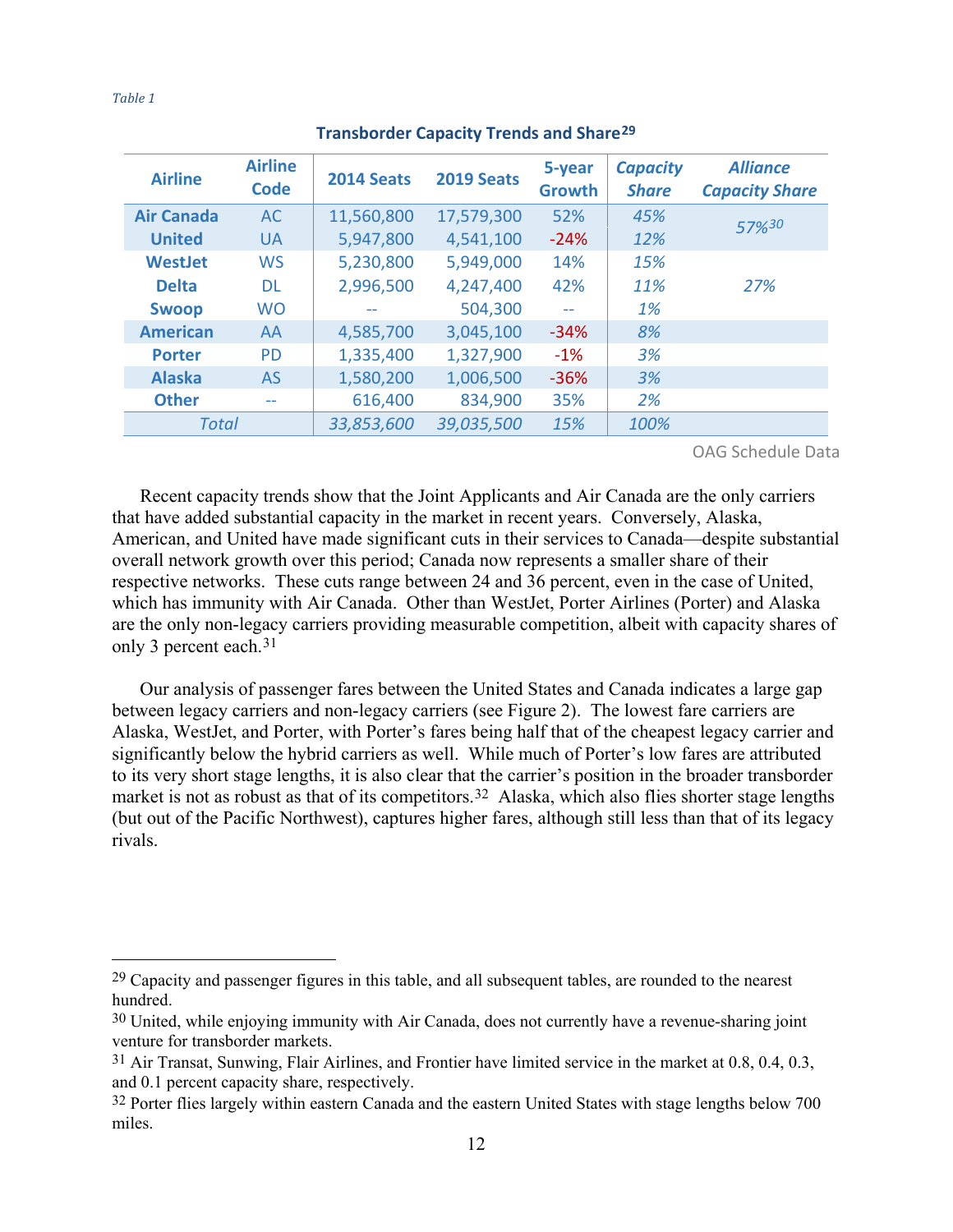#### <span id="page-12-0"></span>*Figure 2*



DOT, SABRE MI,[33](#page-12-1) and Carrier-Submitted Data – YE 2018Q3

On average, Delta's average fare is more than one-and-a-half-times that of its proposed partner. While observers might predict that WestJet's fares would increase and converge with Delta's in a proposed JV, it is important to note that WestJet focuses much of its transborder operations on Canadian origin passengers visiting sun destinations in the United States while Delta is focused on business passengers originating from the United States.

## **1. Network Level**

With most ATI cases, such as those over the Atlantic or Pacific, the Department identified relevant regional markets to include regions beyond the European or Asian hub(s)—such as United States to Africa, South Asia, Southeast Asia, and so forth. This case, however, mirrors the transborder-Mexico joint venture of Delta–Aeromexico in that regional relevant markets outside the transborder geography (i.e., United States–Europe connecting over Canada) are outside the scope of the JV Agreement; such markets also constitute a small portion of U.S.– Canada traffic. The scope of the Joint Applicants' JV limits their revenue sharing to transborder flights between the United States and Canada.

## **2. Country-Pair Level**

When assessing the competitive effects that the proposed JV could have on the transborder market, the level of market concentration (before and after the potential consummation of the transaction) is a useful indicator as to whether the Joint Applicants would be able to exert market power. For context, we refer to the Herfindahl-Hirschman Index (HHI) value as a measure of market concentration for generally assessing transactions, with index values above 2500 considered highly concentrated markets per the U.S. Department of Justice and Federal Trade Commission Horizontal Merger Guidelines.<sup>34</sup> According to the guidelines, in highly concentrated markets, "transactions that increase the HHI by more than 200 points are presumed likely to enhance market power."<sup>[35](#page-12-3)</sup>

 $\overline{a}$ 

<span id="page-12-1"></span><sup>33</sup> SABRE Market Intelligence.

<span id="page-12-2"></span><sup>34</sup> *See* U.S. Department of Justice & Federal Trade Commission, [Horizontal Merger Guidelines](https://www.justice.gov/atr/public/guidelines/hmg-2010.html#5c) at [section](https://www.justice.gov/atr/public/guidelines/hmg-2010.html#5c) [5.3](https://www.justice.gov/atr/public/guidelines/hmg-2010.html#5c) (August 19, 2010).

<span id="page-12-3"></span><sup>35</sup> "Herfindahl-Hirschman Index," U.S. Department of Justice, [https://www.justice.gov/atr/herfindahl](https://www.justice.gov/atr/herfindahl-hirschman-index)[hirschman-index,](https://www.justice.gov/atr/herfindahl-hirschman-index) accessed February 10, 2020.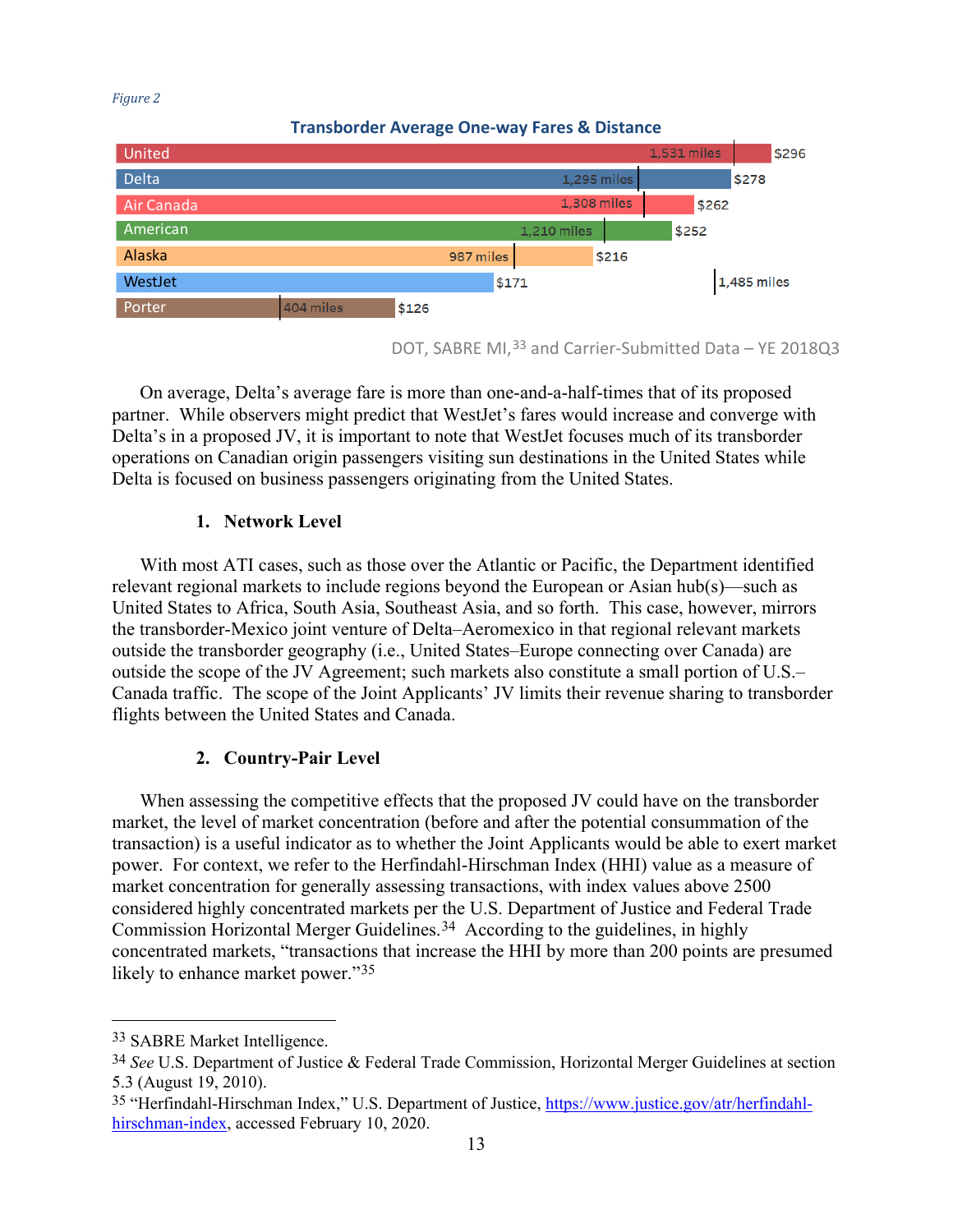**HHI – Transborder Comparison**



SABRE MI – YE 2018Q3

The transborder market has an HHI of 3325 prior to ATI—well above the 2500 determinative threshold for highly concentrated markets. The change in concentration resulting from the proposed JV is 505—well above the 200 value which triggers significant competitive concerns and increased scrutiny. In comparison, the geographically analogous transborder-Mexico market has an HHI of 1395.

The HHI figures for Canada are constructed treating Air Canada and United as a single entity, based on the longstanding immunity the two carriers have, with some level of coordination in transborder markets. If this assumption is relaxed, on the understanding that the two carriers do not share revenues, are not engaging in a metal-neutral JV, and do compete to some extent, the index value is 2180—considerably lower and indicative of a moderately concentrated market. The change in HHI *before* versus *after* the Joint Applicants' proposed JV is 510 under the relaxed assumption; still a substantial change, but in a more competitive market.

The practical state of competition is likely to be somewhere between the two sets of figures presented, suggesting the transborder market is concentrated enough that the Department should carefully review and address any specific anti-competitive effects. With the high level of concentration in the market, along with the considerable potential that the proposed JV would significantly increase concentration, our analysis indicates that the transaction, if not conditioned, could enhance the Joint Applicants' ability to exert market power and thwart potential competition.

Next, we assess some actual characteristics of competition in the market—including changes in capacity, number of competitors, and fares. Transborder markets are akin to domestic and transborder-Mexico markets due to the levels of trade and travel, along with distances traversed and the aircraft types deployed. Despite the similarities, market indicators reveal that the state of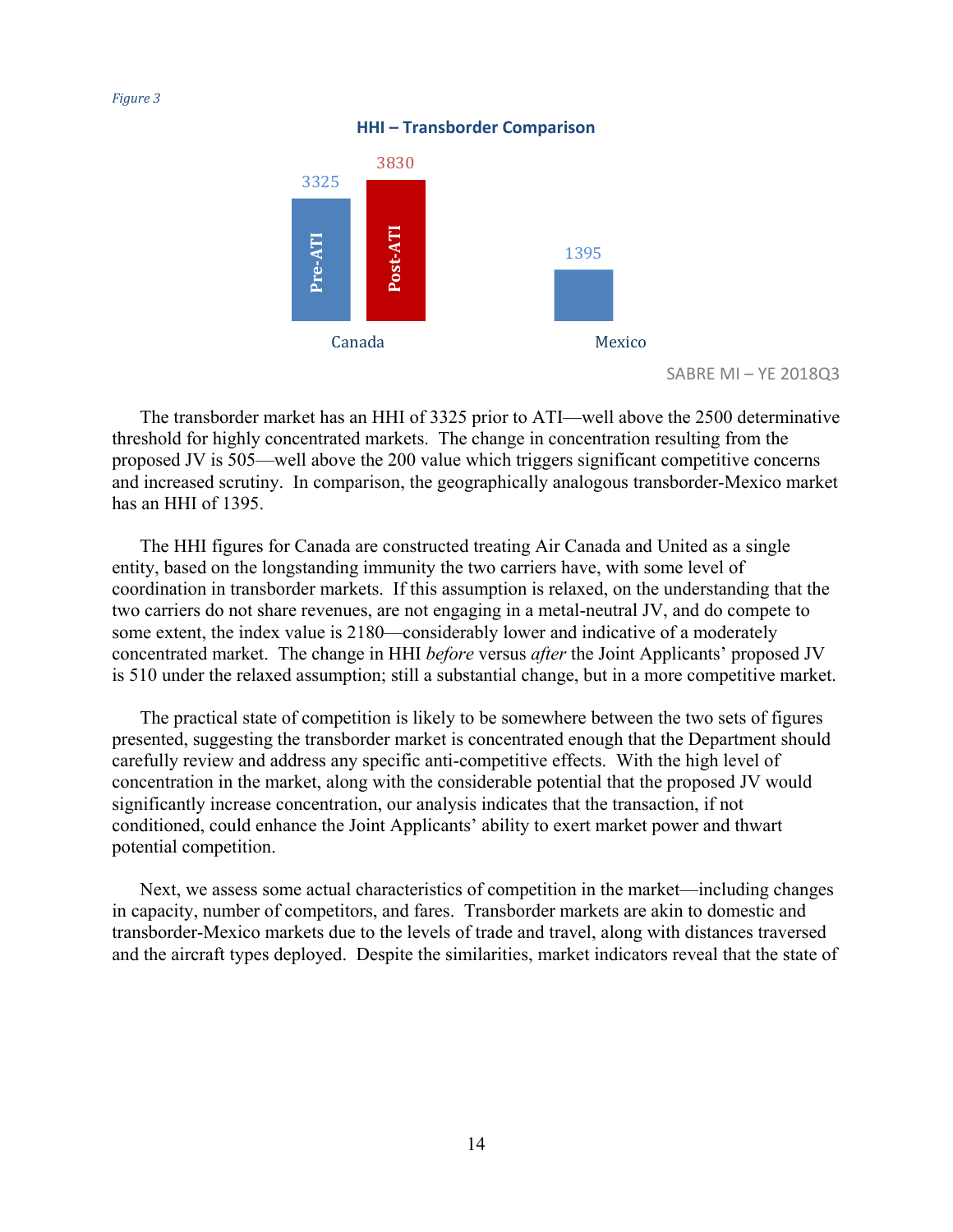competition is not as healthy in transborder markets compared to domestic and transborder-Mexico markets for a number of reasons, including:

- Transborder fares are 12 percent higher compared to transborder-Mexico markets of similar distance and passenger density.<sup>[36](#page-14-0)</sup>
- Transborder fares are 14 percent higher compared to domestic U.S. markets of similar distance and passenger density.
- Transborder capacity growth has lagged both domestic United States and transborder-Mexico over the past five years.
- The higher degree of market concentration in transborder markets compared to U.S. domestic markets.

The transborder air travel market consists of large volumes of passenger flows, with many cities in the United States well within the range of regional jets. Despite what would appear to be low barriers to entry, only two new carriers, Swoop and Frontier Airlines (Frontier), have introduced new transborder service in the last decade—both within the last two years.[37](#page-14-1) Carriers have indicated to the Department that high taxes and airport operating fees in Canada make market entry difficult for new entrants, especially for LCCs and ULCCs that rely on low cost structures that enable them to profitably offer lower fares to consumers. JetBlue, Southwest, and Spirit do not serve Canadian airports, and it is unclear whether Frontier's nascent market presence will remain once the transborder market recovers following the COVID-19 public health emergency. In contrast, the transborder-Mexico market has much greater penetration by LCCs and ULCCs. The dearth of LCC presence, and recent capacity reductions from some legacy carriers in this market, weaken the ability of market forces to discipline a strengthened Delta/WestJet alliance.

In view of the competitive issues present in the transborder market, the combination of Delta and Westjet is likely to have both positive and negative impacts. As shown in [Table 1,](#page-11-4) of the transborder carriers that have a material presence in the market, only Air Canada, WestJet, and Delta have increased capacity over the past five years—at 52, 14, and 42 percent, respectively. United, American, and Alaska have dramatically reduced capacity, by 24, 34, and 36 percent, respectively. Porter's capacity has remained flat. A combined Delta/WestJet, placing them as a clear number two by transborder capacity share, puts the proposed JV significantly ahead of the next largest competitor, American. The transaction is likely to enable the two carriers to gain the necessary scale to compete more effectively against Air Canada/United. However, the same dynamic that provides Delta/WestJet with critical mass will also likely make it more difficult for carriers with a smaller presence to compete, and those carriers will have fewer options to do so. The Department tentatively finds that these issues would need to be remedied to ensure that competition is not substantially reduced (see further below).

## **3. City-Pair Level**

In analyzing the relevant city-pair markets for this transaction, the Department has reviewed two elements. First, the Department looked more broadly at travel in the city-pair markets, on a

<span id="page-14-0"></span><sup>&</sup>lt;sup>36</sup> Analysis in this and the subsequent bullet point is based upon DOT DB1B and carrier-submitted data for year-ending third quarter 2018.

<span id="page-14-1"></span><sup>37</sup> Flair Airlines, a Canadian-ULCC startup, briefly offered transborder service between 2018 and 2019.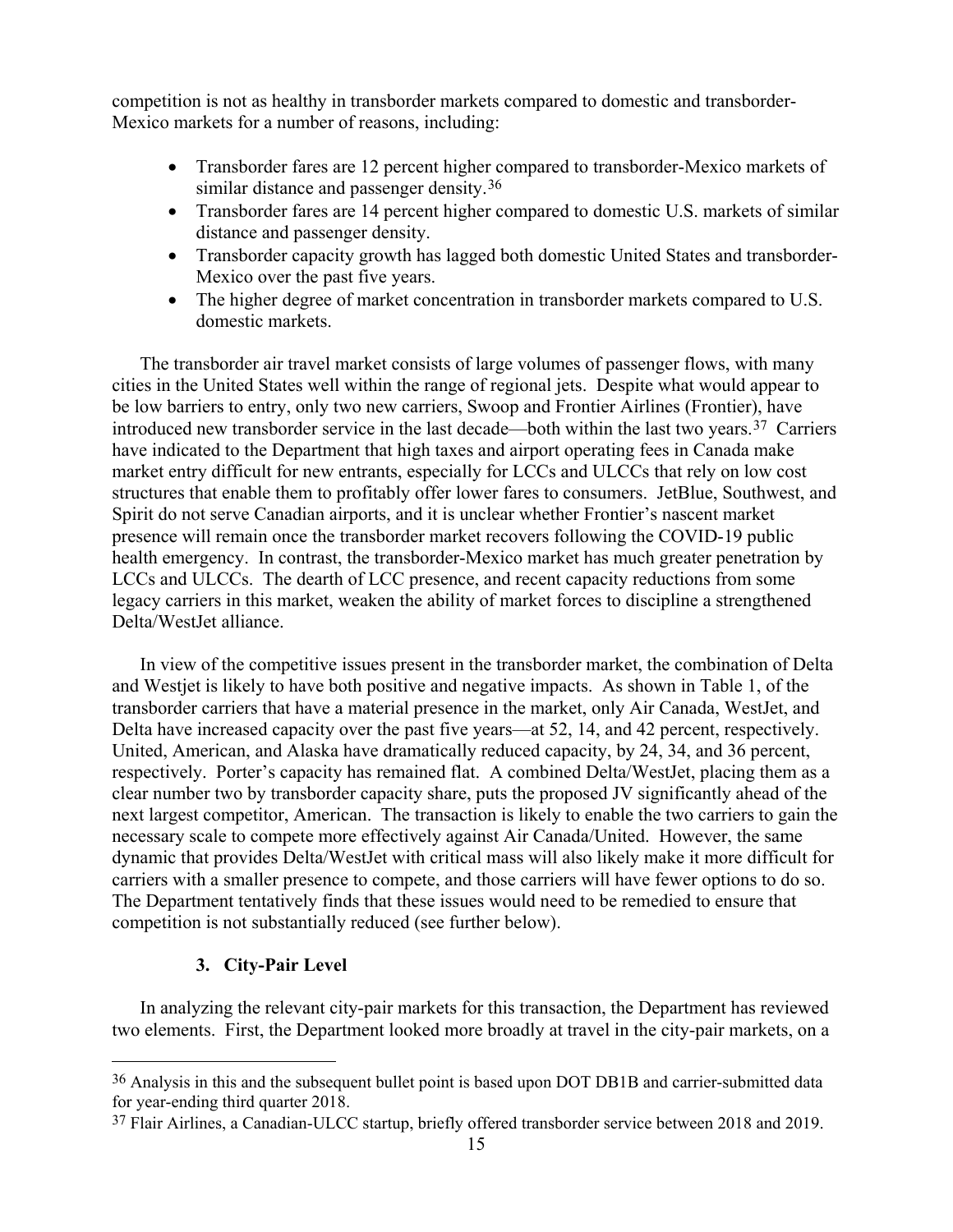connecting and nonstop basis, to assess whether there is potential for a significant reduction in competition—referred to as share-shift analysis. Second, the Department identified nonstop overlap routes where the proposed JV carriers both operate services, and assessed the competitive consequences in such markets.

#### *Share-shift Analysis*

To assess the proposed JV's competitive implications in all city-pair markets, including connecting and nonstop traffic, we conduct a share-shift analysis. As part of this process, all transborder O&D city pairs are stratified based on passenger density (i.e., number of O&D passengers per day), stage length (route distance), and the number of carriers competing on that route, with competitors being defined as those airlines with greater than five percent market share. Delta and WestJet are then combined to reflect a single operating entity and comparisons are made between the pre- and post-ATI number of competing carriers to identify markets that could be significantly affected.

#### *Table 2*

| <b>Competitors</b><br><b>Pre-ATI</b> | <b>Competitors</b><br><b>Post-ATI</b> | <b>Markets</b> | <b>Bi-directional</b><br><b>Passengers</b> | <b>Percent of</b><br><b>Total</b><br><b>Passengers</b> |
|--------------------------------------|---------------------------------------|----------------|--------------------------------------------|--------------------------------------------------------|
| ◠                                    |                                       |                | 2,600                                      | $0.0\%$                                                |
|                                      |                                       | 165            | 1,894,000                                  | $7.8\%$                                                |
| 4                                    |                                       | 146            | 2,961,300                                  | $12.2\%$                                               |
| 5                                    |                                       | 19             | 2,260,000                                  | $9.3\%$                                                |
|                                      |                                       | 16             | 239,500                                    | $1.0\%$                                                |
|                                      |                                       |                | 18,500                                     | $0.1\%$                                                |
| 3                                    |                                       |                | 12,200                                     | $0.0\%$                                                |
| No Change                            |                                       | 1,377          | 16,965,700                                 | $69.7\%$                                               |
| <b>Total</b>                         |                                       | 1,735          | 24,353,800                                 | 100%                                                   |

## **Share-shift Analysis Summary[38](#page-15-0)**

MIDT Adjusted T100 – YE 2018Q3

Based upon the analysis, the proposed JV would be unlikely to lead to a significant decrease in competition for just over 70 percent of passengers. The remaining 30 percent—approximately 7.1 million annual passengers—could potentially see a reduction in competition. Markets that go from three to two competitors, or two to one competitors, pose significant competitive concerns and represent approximately eight percent of the transborder market, totaling 1.9 million passengers. The 169 markets facing a substantial reduction in competition mostly involve travel to western Canada (Calgary, Edmonton, Winnipeg) where WestJet is strongest. Many of the markets that go from three to two competitors include large markets such as: Calgary–Los Angeles/ NYC/ Orlando; Vancouver–Hawaii; Winnipeg–Las Vegas; and Edmonton–NYC. For

<span id="page-15-0"></span><sup>&</sup>lt;sup>38</sup> Markets in which the number of competitors increases post-ATI are due to Delta and WestJet being below the five-percent threshold to be counted as a competitor pre-ATI, but above five percent once combined.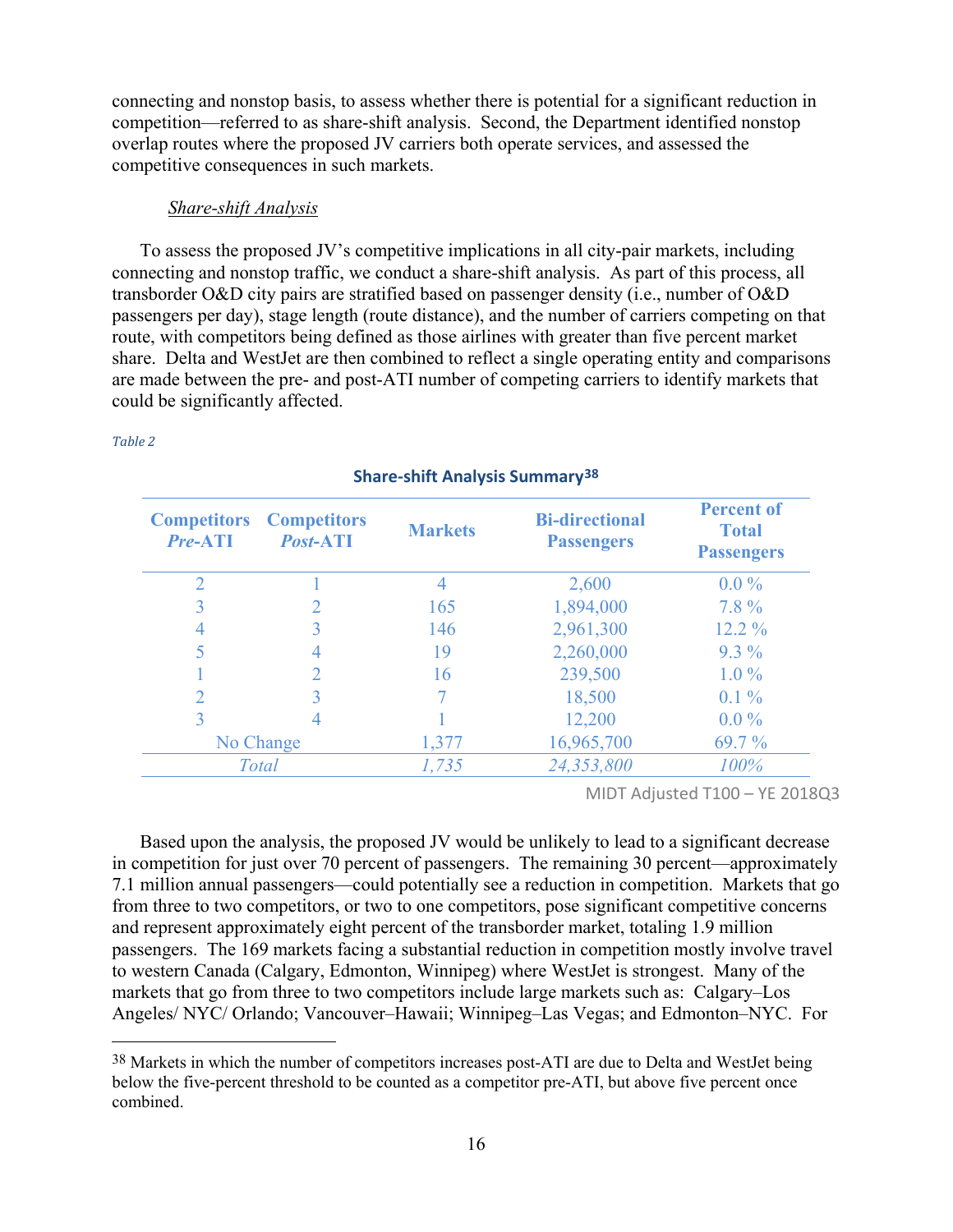comparison purposes, in our analysis of the transborder-Mexico market as part of the Delta– Aeromexico ATI proceeding, we identified 160,000 annual passengers—representing less than one percent of the market—that would face a substantial reduction in competition.[39](#page-16-0)

Markets that go from four to three competitors, or five to four competitors, comprise the remaining 22 percent of the transborder market that could face a potential reduction in competition. While some of these markets may warrant a closer look, as a general rule, these markets do not raise a significant concern if competing airlines are able to mount a competitive response following ATI. As discussed in detail below, the New York City–Toronto market, which is also a nonstop overlap route, is a market that could see a potential reduction in competition due to the combination of an immunized alliance and infrastructure limitations, preventing market forces from addressing competition concerns.

#### *Nonstop Overlap Routes*

*Figure 4*

In airline antitrust analysis, the overlap routes between the parties are the most significant area for potential competitive harm as the combination would effectively result in the loss of a direct competitor on such a route. Delta and WestJet offer largely complementary networks with the only nonstop city-pair overlap being New York City–Toronto. Prior to the COVID-19 public health emergency, WestJet offered six daily Boeing 737 flights on LGA–YYZ, while Delta offered three daily regional jet services on New York-Kennedy (JFK)–YYZ.



## **New York City – Toronto Market Shares**

Under the proposed JV, New York–Toronto would go from five competitors to four, with a combined Delta/WestJet accounting for just over 20 percent market share. Our analysis of this market shows competitive concerns, despite having four competitors under the scenario in which the applicants are granted ATI. Under normal conditions, market forces would be able to address competition concerns, despite the high levels of concentration. However, market entry

MIDT Adjusted T100 – YE 2018Q3

<span id="page-16-0"></span> <sup>39</sup> *See* Order to Show Cause, Delta/Aeromexico Case, [Order 2016-11-2](https://www.regulations.gov/document?D=DOT-OST-2015-0070-0074) at 12 (Nov. 16, 2016).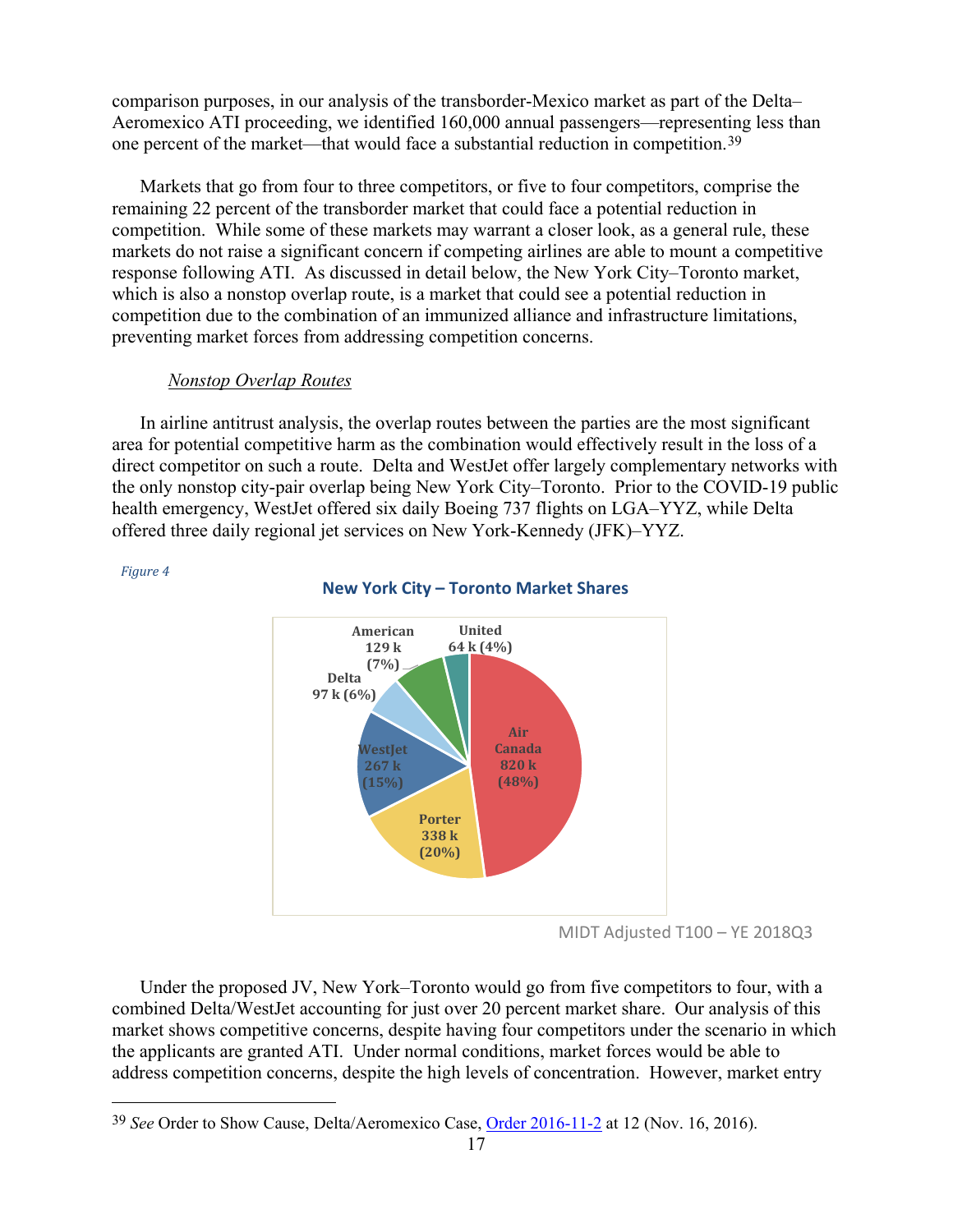for services involving NYC airports, particularly for new entrants, is not likely, timely, or sufficient to address our concerns due to the persistent inability of carriers to access slots for new and/or additional services at LGA and JFK, as well as entry barriers at Newark (EWR) resulting from its IATA Level 2 status.

In addition, the Department's review of the case record has identified a specific competition concern in the NYC–Toronto market stemming from Delta's preliminary network plans on the LGA–YYZ route.<sup>40</sup> Concerns about potential reductions in capacity on this route have also been raised by several commenters, who cite a confidential planning document as well as an e-mail by a Delta executive further validating the preliminary plans for the LGA–YYZ route.<sup>[41](#page-17-1)</sup> The New York City–Toronto market is not only the largest transborder market, constituting 6 percent of U.S.–Canada demand, but also the second largest international air travel market from the United States.[42](#page-17-2) The LGA–YYZ route is a hub-to-hub route where the Joint Applicants are able to connect passengers on both ends.

The Department's experience in reviewing immunized partnerships shows that—under a properly-structured and metal-neutral JV—alliance partners are incentivized to add capacity on hub-to-hub routes that bridge the partner carriers' networks. While there may be an initial loss in competition on hub-to-hub routes—particularly for time-sensitive passengers—by allowing carriers to act as a joint entity, this can be offset by alliances increasing capacity as such routes linking the carriers' networks will see increased demand. The network plan cited in the Application does not reflect this dynamic, but instead suggests a potential reduction in competition with commensurate effects on fares and capacity. The Joint Applicants present a different view of their network plans. They submit that the "possible substitution of high quality dual class regional jet service" is a means to "strengthen competition on the LGA-Toronto route …" and that the plans are preliminary, dated, and only reflect the views of Delta's network planners.[43](#page-17-3) Irrespective of how preliminary or old the network plans are, they reflect the best available insight in the record regarding what the Joint Applicants' combined network will look like following a JV.

WestJet acquired slots from a mandated divestiture designed to address Delta's dominance at LGA and subsequently used those slots for services in the New York–Toronto market as an LCC—and continues to use them to maintain these services even as it changes its business model to a full-service carrier. Evidence in the record suggesting that the alliance would reduce capacity in the largest hub-to-hub market, and simultaneously exacerbate Delta's dominance at LGA, presents significant competitive issues the Department must address, as discussed further below.

#### **b. INFRASTRUCTURE LIMITATIONS**

Commenting parties have identified a potential reduction in competition associated with combining the slot holdings of Delta and WestJet at LGA. We tentatively find that the slot

<span id="page-17-0"></span> <sup>40</sup> Joint Application, Appendix 3, Footnote 20.

<span id="page-17-1"></span><sup>41</sup> Answer of JetBlue Airways Corporation (December 11, 2019), page 6.

<span id="page-17-2"></span><sup>&</sup>lt;sup>42</sup> Sabre Market Intelligence – CY 2019 O&D international passengers.

<span id="page-17-3"></span><sup>43</sup> Response of the Joint Applicants (January 13, 2020), pages 2-3.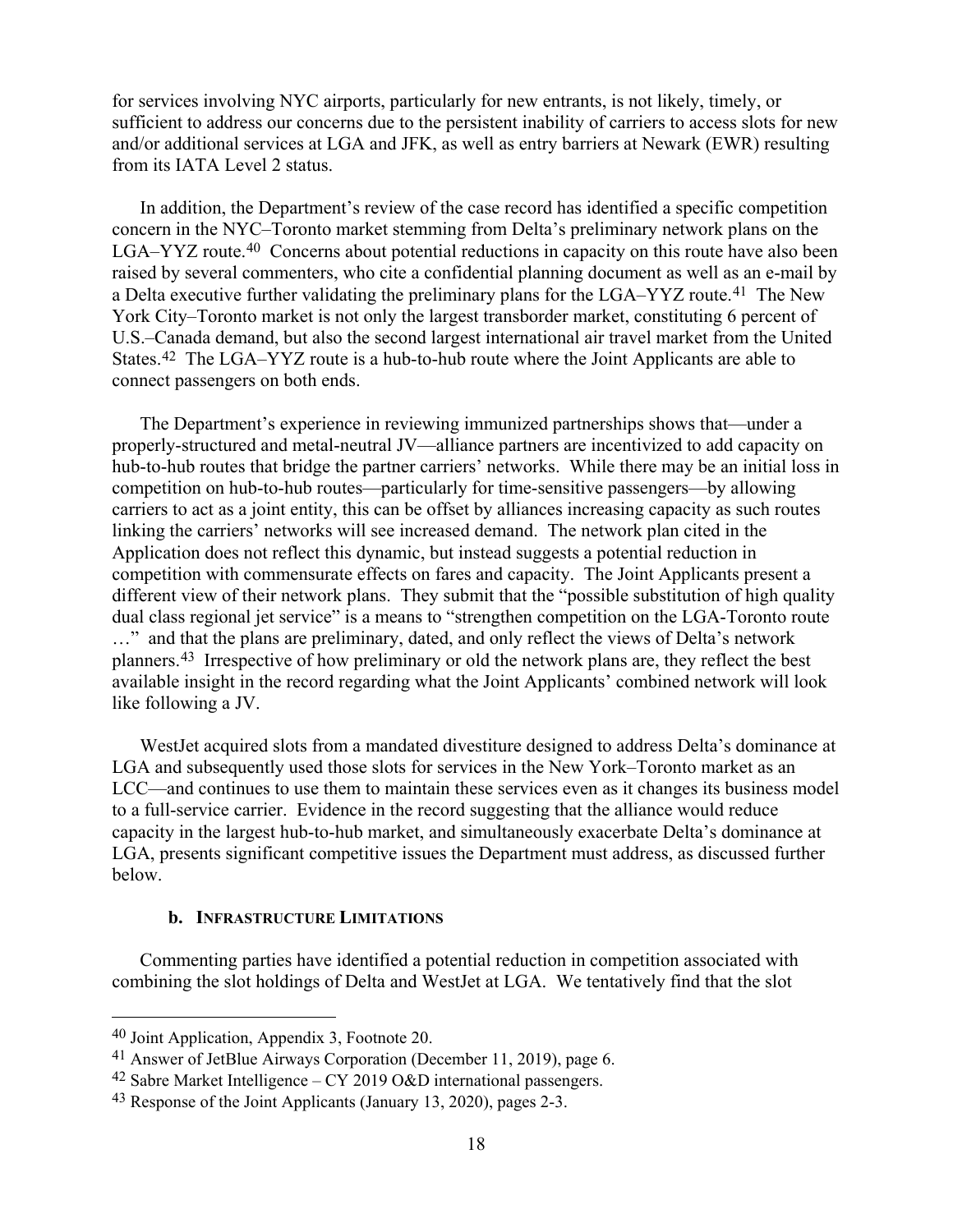holdings at LGA constitute a relevant market in which we must assess competitive impacts of the transaction. LGA is the most over-subscribed U.S. airport. It is concentrated and would become more so with the proposed JV. Delta conducts 45 percent of operations at LGA, placing the carrier in a leading position at the capacity-constrained airport.<sup>[44](#page-18-0)</sup> The number and type of competitors operating at LGA has remained largely static in recent years. In 2019, LCCs combined account for 14 percent of operations, using slots they have largely acquired through required divestitures of slots obtained from incumbent legacy carriers. Excluding WestJet from this figure reduces the LCC share of LGA operations by 1.5 percentage points.

The Department has taken action in the past to ensure adequate competition at LGA, including with respect to Delta's overall position in New York City, as well as the mix of carriers operating. In 2011, as part of the Department's review of Delta's slot swap with US Airways,[45](#page-18-1) DOT determined that Delta's increased slot holdings could have a high potential to affect competition negatively at LGA, could increase the number of monopoly or dominant markets, and could lead to higher fares.<sup>46</sup> Delta's share of slots, 51 percent, was determined to be a dominant position, and a divestiture of 32 slots allocated by auction was determined to be necessary to promote new competition and discipline Delta's increased market concentration in New York City.<sup>47</sup> The Department notes that Delta's significant portfolio of slots at New York John F. Kennedy International Airport (JFK) further enhances Delta's position in the New York City market. WestJet and JetBlue acquired 16 slots each by means of the 2011 divestiture proceeding, with five other U.S. carriers unsuccessfully bidding. Under the divestiture terms, following a five-year period, all encumbrances on the divested slots were lifted, with no restrictions on transfers. Since 2011, access limitations and market concentration at LGA have remained the same, with almost no opportunity for new entry outside of competition remedies.

The Joint Applicants argue that "the relevant metric for assessing airport concentration is Delta's share of operations at the NYC area airports as a whole, not just at LGA,"<sup>[48](#page-18-4)</sup> and no concentration concern exists when Delta's operations are measured across all NYC-area airports. They further argue that LCC carriers have significantly increased their NYC presence in recent periods, particularly when factoring in all NYC-area airports. The Department disagrees with both assertions. In our analysis of the slot swap that triggered the 2011 proceeding, we assessed this very issue and determined that the three NYC area airports are not interchangeable, stating that "we are confident in concluding that, while fares at one of the three DC-area or NYC-area airports can exert a minor influence on fares at the others in some markets, it is quite clear that the airports are not economic substitutes."[49](#page-18-5) There is no evidence in this record indicating that

<span id="page-18-0"></span><sup>&</sup>lt;sup>44</sup> Delta's percentage of scheduled operations is a reasonable proxy for its slot holdings, with the figure presented being lower than Delta's percentage of LGA slot holdings; *see* Joint Applicants' Response to Order Requesting Additional Information, page 45.

<span id="page-18-1"></span><sup>45</sup> *See* Petition for Waiver of the Terms of the Order Limiting Scheduled Operations at LaGuardia Airport, [Docket FAA-2010-010.](https://www.regulations.gov/docket?D=FAA-2010-0109)

<span id="page-18-2"></span><sup>46</sup> *See* Petition for Waiver of the Terms of the Order Limiting Scheduled Operations at LaGuardia Airport, [76 Fed. Reg. 63,702](https://www.govinfo.gov/content/pkg/FR-2011-10-13/pdf/2011-26465.pdf) (October 13, 2011).

<span id="page-18-3"></span><sup>47</sup> *See* Notice on Petition for Waiver of the Terms of the Order Limiting Scheduled Operations at LaGuardia Airport, [75 Fed. Reg. 26,322](https://www.govinfo.gov/content/pkg/FR-2010-05-11/pdf/2010-10978.pdf) (May 11, 2010).

<span id="page-18-4"></span><sup>&</sup>lt;sup>48</sup> Reply of the Joint Applicants (December 23, 2019), page 10.

<span id="page-18-5"></span><sup>49</sup> Notice on Petition for Waiver (May 11, 2010), page 26,332.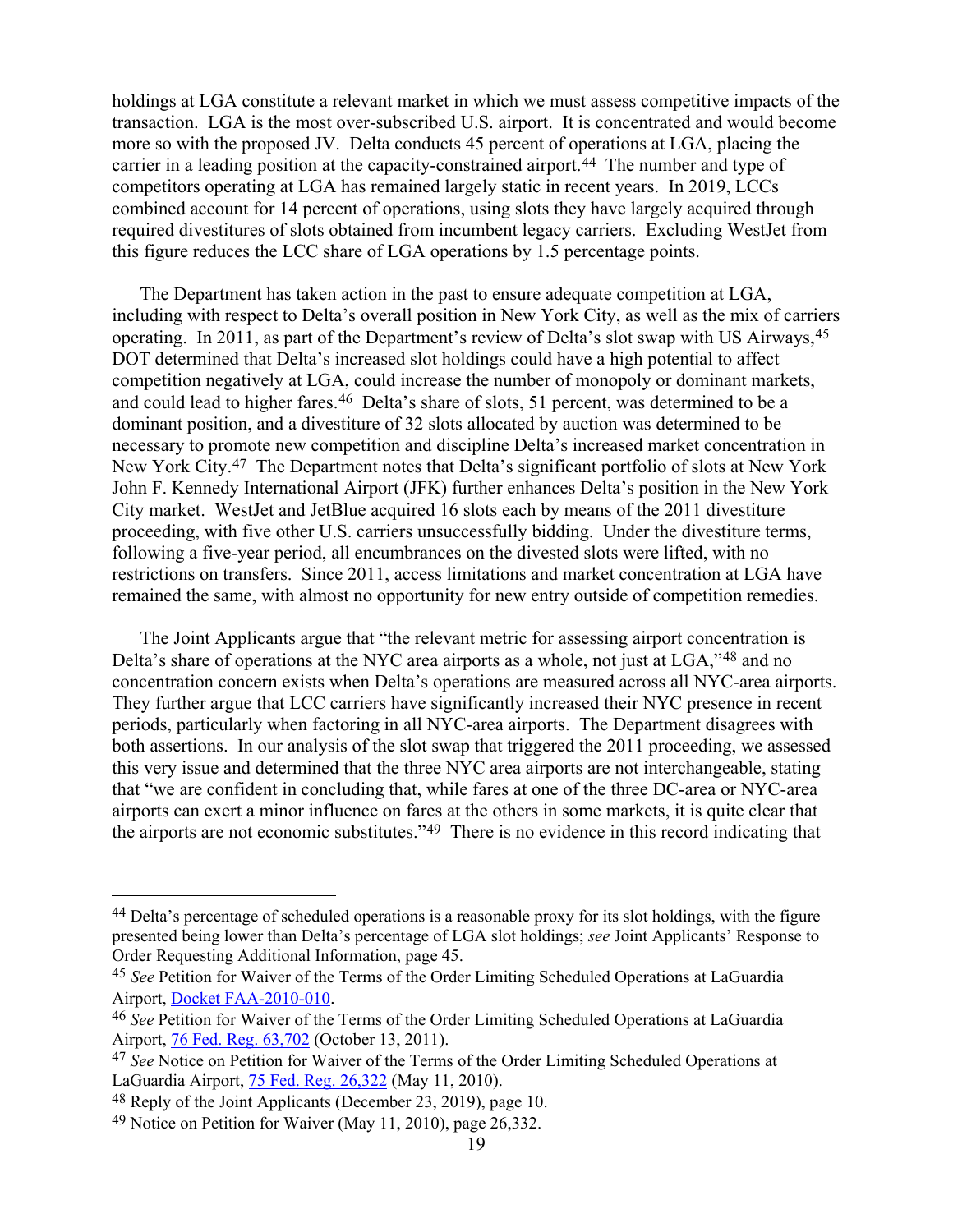our previous findings establishing LGA as its own relevant market distinct from other airports are any less valid today.





#### **Annual LGA Operations by Carrier**

OAG Schedule Data

A revenue-sharing and metal-neutral JV, in which Delta and WestJet act as a combined entity, would revert effective control of WestJet's acquired LGA slots to Delta.[50](#page-19-0) The slot holdings of carriers at LGA have not materially changed in the last five years, and the concerns that warranted DOT's 2011 divestiture persist. With the transaction effectively increasing Delta's holdings, the carriers' combined slot portfolio would surpass the threshold of concern that was established in 2011. Furthermore, the transaction would decrease LCC slot holdings at LGA, with a likelihood of increased fares in at least some markets where WestJet, as an independent LCC, was a price leader.

The Joint Applicants argue that WestJet's presence in New York City is minimal, and, even if the transaction is treated as a slot transfer, Delta's holdings at LGA would only increase by one percent.[51](#page-19-1) In this proceeding, carriers have represented to the Department that access to LGA is effectively closed for additional services, and it is clear that the secondary market for slots at LGA is not liquid. West Jet's slot holdings may appear to be a small amount relative to Delta's existing holdings, yet they remain a substantial foothold in a market where opportunities to acquire slots are exceedingly rare and where price competition matters. Additionally, evidence

<span id="page-19-0"></span> <sup>50</sup> *See* Delta\_000000268 and Delta\_000036288. *See also* Answer of JetBlue Airways Corporation (December 11, 2019), page 6.

<span id="page-19-1"></span><sup>51</sup> Reply of the Joint Applicants (December 23, 2019), page 8.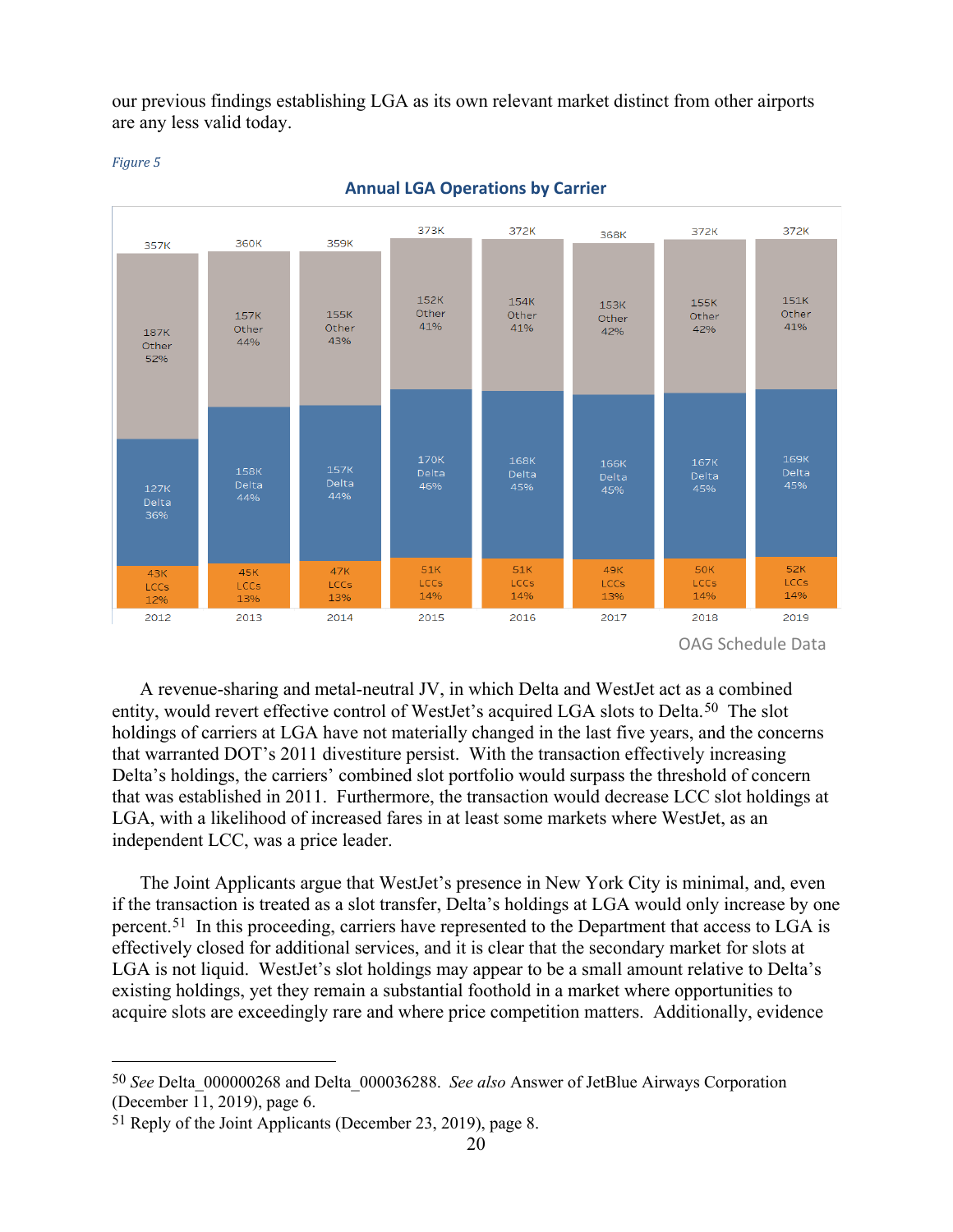in the record indicates there will be an accretive impact on Delta's competitive presence in New York City stemming from the transaction.

In view of all of the evidence, the Department has identified three specific concerns with respect to the effect of the transaction on the New York City market: (1) capacity reductions in the direct overlap market with the loss of a competitor, leading to higher fares; (2) reduction of capacity in a hub-to-hub market, which is effectively closed to newcomers, suggesting that the Joint Applicants may be predisposed to exert market power rather than incentivized to add capacity as they would be in an open market; and (3) increase in the concentration of slots at LGA, already a highly concentrated airport, and effectively undoing the 2011 divestiture, the foundation for which is still evident in this case record. We tentatively find that these concerns must be remedied to ensure that the transaction does not substantially reduce competition (see further below).

#### **c. SWOOP AND ULCC OPERATIONS**

The Department has tentatively found the potential for competitive harm based upon how the JVA treats Swoop's inclusion within the proposed JV. WestJet established Swoop as a whollyowned subsidiary of WestJet Parent, to be an independently managed and operated ULCC based on a simplified, low-cost business model. While WestJet is developing into a full-service network carrier with a product designed to appeal to business travelers, the Swoop entity is developing a ULCC business model designed to stimulate traffic with low fares supported by a low-cost structure. Swoop therefore runs its operations as simply as possible and independently schedules, prices, markets, and revenue manages its point-to-point leisure market network. To maintain the lowest cost structure possible, Swoop does not codeshare, offer a frequent flyer program, sell connecting itineraries (even between its own flights), or interline with other carriers, including with WestJet. Swoop's business model is deliberately designed not to operate within a comparably complex and cooperative immunized joint venture in which airlines link their networks, and jointly manage the planning, pricing, marketing, and yield management of traffic across their combined networks.

The Joint Applicants' decision to include Swoop in the proposed JV raises competitive issues, especially when compared with the scenario in which Swoop remains a standalone ULCC focused on growth and stimulating traffic in point-to-point markets, including U.S.–Canada transborder markets underserved by LCCs. As discussed, we have identified several competitive concerns with the transborder market, in which LCCs and ULCCs constituted only six percent of U.S.–Canada capacity in 2019, and in which a number of established carriers are retrenching. Swoop's introduction of transborder ULCC service in 2018 was a significant development in offering a unique business model in a market that had experienced little recent entry from new competitors.

We tentatively find that the proposed inclusion of Swoop in the JV will inhibit its intended role as a vigorous competitor in transborder markets and will thereby reduce competition. The JVA specifies a number of potential restraints on the ability of Swoop (or other ULCCs within the proposed JV) in the transborder market, which stifle its ability to remain a robust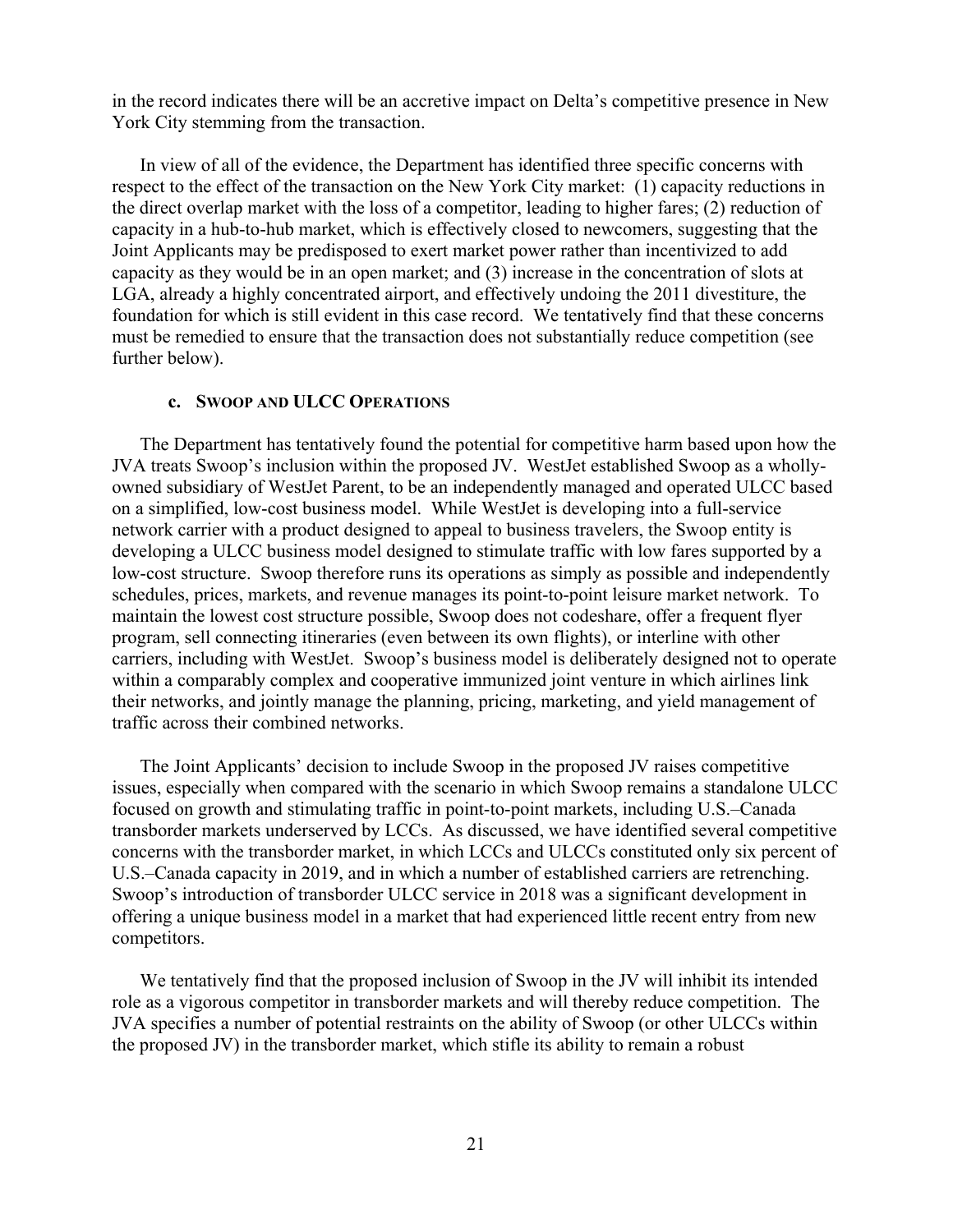competitor<sup>[52](#page-21-0)</sup> and restrict its ability to evolve by limiting its business model.<sup>53</sup> The Joint Applicants seek to incorporate Swoop into the JV for financial purposes, but not for the purpose of integrating Swoop's operations into the metal-neutral JV, because Swoop's low-cost business model is as incompatible with the commercial strategy of the proposed JV as it is with that of WestJet. This fundamental incompatibility was the reason why Swoop was established as a standalone airline. The net result of incorporating Swoop, as proposed by the Joint Applicants, is to reduce its incentives to grow aggressively,<sup>[54](#page-21-2)</sup> adding capacity and stimulating traffic in large markets by profitably charging lower fares supported by its lower cost structure.

The terms governing Swoop's participation within the proposed JV will materially impact transborder competition—particularly in several markets that could see a substantial reduction in competition (identified in our share-shift analysis). In evaluating appropriate means of addressing the competitive harm, we assessed the scenario in which Swoop is required to operate outside of the proposed JV. In that scenario, Swoop's exclusion from the JVA would have a positive impact on competition by preserving a robust competitor in the transborder market and free it from the constraints imposed by the Joint Venture that are likely to curtail its potential growth.

We also examined simply removing clauses related to potential restraints of Swoop, while the carrier remains within the proposed JVA. The removal of those clauses, however, does not address the incompatibilities of the business models and the misalignment of resulting economic incentives that drive the substantial reduction in potential competition. This misalignment of business and operational models and objectives is precisely why WestJet created Swoop as a standalone entity after making the decision to transform WestJet from a hybrid low-cost carrier into a full-service business-oriented, network airline. Although Swoop is ultimately part of the WestJet corporate structure, Swoop is an air carrier separate from WestJet, with its own air operator certificate, and its status as an independent entity and its low-cost structure would provide significant competitive discipline.

To address the competitive harm that we believe is likely to occur, and for which market forces are not sufficient to counter, we propose to exclude Swoop from the JVA. Absent this remedy, we tentatively would find that the alliance substantially reduces competition.

#### **d. POTENTIAL EXCLUSIONARY EFFECTS**

In their filings, Alaska and JetBlue express concerns regarding the potential for vertical foreclosure, citing past experiences. We agree with the concerns expressed and tentatively find that a remedy providing a means for third-party carriers to access feeder traffic is necessary. West Jet's Canadian network is, or can be in the case of a prospective entrant, a key input to enable the profitable operation of a U.S.-carrier's service to Canada. WestJet, at present, is the only carrier in Canada that is able to provide meaningful connecting options and is not currently

<span id="page-21-0"></span> <sup>52</sup> The Joint Applicants argue otherwise and state that JVA places no capacity limitations on Swoop's operations; we do not concur with this viewpoint based on definitions in the JVA under Exhibits A-6 and A-8, and the application of the definitions to Section 6.4.2.6 and Article 11 of the JVA.

<span id="page-21-1"></span><sup>53</sup> *See* Joint Venture Agreement Among Delta Air Lines, WestJet, and WestJet Airlines Ltd., Exhibit A at A-8 (July 18, 2018).

<span id="page-21-2"></span><sup>54</sup> *See* Joint Venture Agreement (July 18, 2018), Exhibit C Section 4.2.3.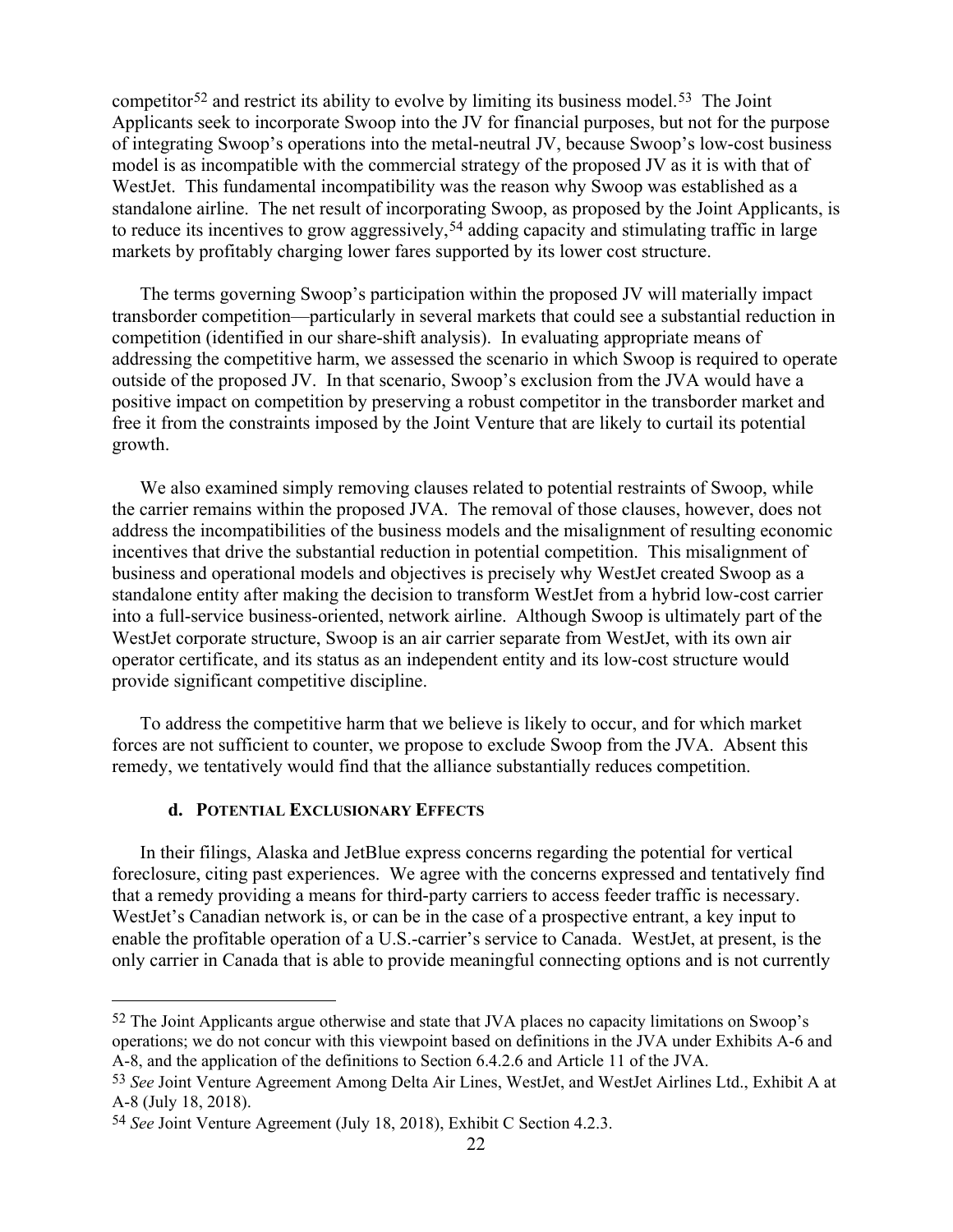in an immunized arrangement. Under the proposed JV, WestJet's participation in an immunized partnership may foreclose smaller and less-established U.S. carriers from accessing WestJet's network for connections, making new entry (or sustaining existing services) difficult.

We propose to require WestJet, upon request, to provide interline access to U.S. carriers not part of a transborder immunized alliance.

## **e. TENTATIVE FINDINGS FROM THE COMPETITIVE ANALYSIS**

The competitive effects analysis has identified a number of concerns relating to transborder competition that could result from the transaction. These inter-related concerns include: high levels of market concentration—further magnified by a grant of ATI in the country-pair relevant market; a relatively large number of city-pair markets that are at elevated risk of losing competition; the loss of Swoop as an independent-ULCC and the most significant new entrant in the past decade; specific concerns on the Joint Applicants' plans for the New York City–Toronto market; and, the increased slot-holding concentration at LGA resulting from the transaction.

Upon review of the Application and evidence submitted, our analysis indicates that, if appropriate remedies are adopted to address competitive concerns, sufficient competition would likely exist to address these concerns. Subject to these remedies being accepted, the Department tentatively concludes that the proposed alliance does not substantially reduce competition, is not adverse to the public interest, and should therefore be approved under Section 41309.

## **V. PUBLIC BENEFITS ANALYSIS**

In gauging the potential for substantial public benefits of an immunized alliance, the Department assesses several types of potential benefits that include:

- *Reduction in double marginalization*—where itineraries that previously involved interline connections between two carriers were subject to a markup by each carrier, a JV allows the carriers to price jointly with a single markup—often resulting in a lower price for the total trip;
- *Cost and operational efficiencies*—the larger entity can take advantage of economies of scale with benefits passed on to consumers in fare reductions and/or better service;
- *Broader network coverage*—allows for more ways to flow traffic across the network, including more points served, which can also reduce fares;
- *Network and capacity coordination*—enables the JV carriers to better respond to market conditions and align schedules to minimize travel times;
- *Increased capacity*—with the increased demand for their services resulting from lower fares, better schedules, a broader network and improved service quality, the JV carriers would be incentivized to offer more services and other market participants may also respond; and
- *Frequent flyer benefits*—more opportunities to earn frequent flyer miles through joint promotions, alignment of accrual and redemption amounts and increased opportunities to burn miles within a larger network.

Many of these traditional benefits are hallmarks of immunized alliances that encompass longhaul trans-oceanic routes between distant hubs. In contrast, the U.S.–Canada transborder market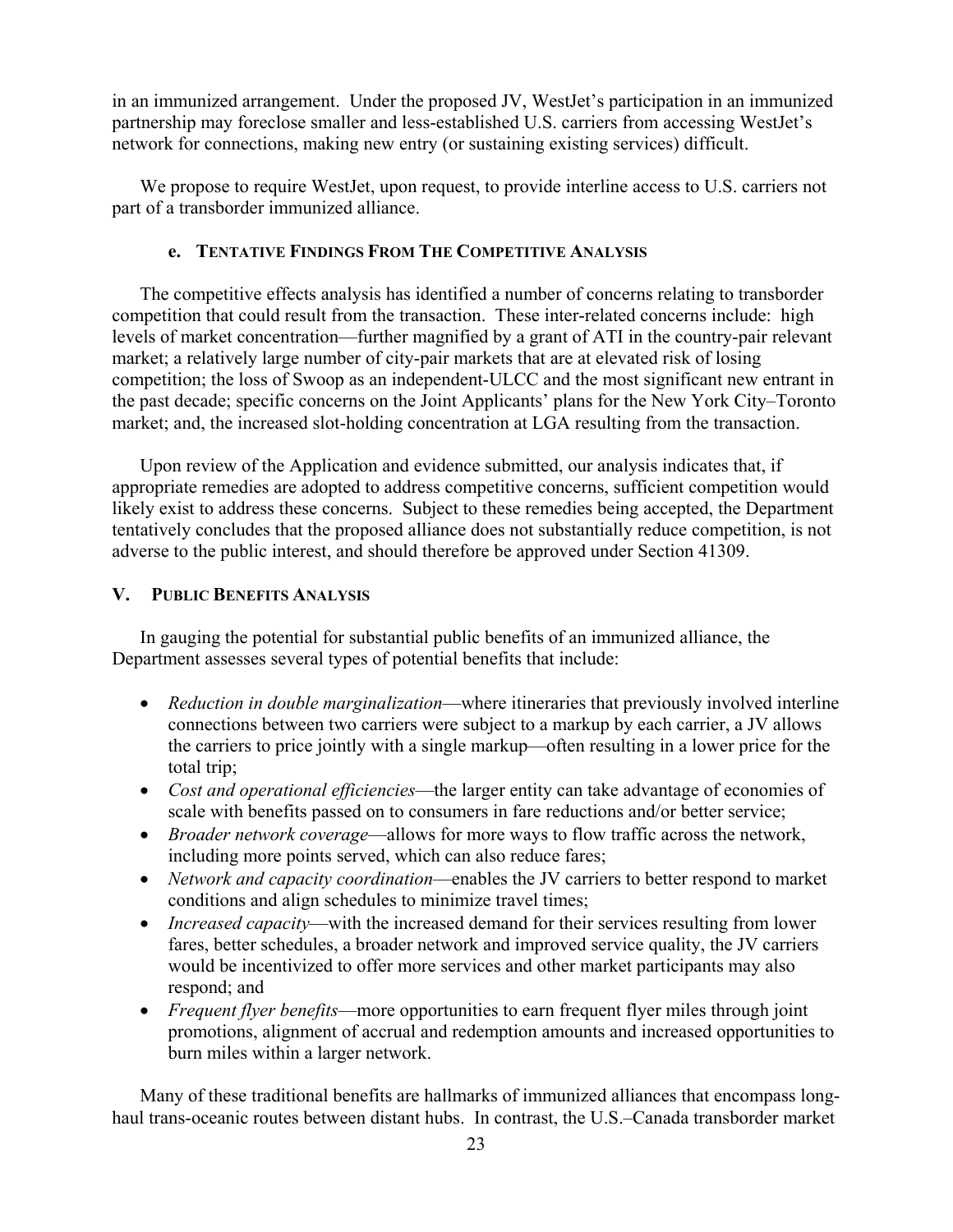is analogous to a domestic market, with more point-to-point travel and a more limited regional scope. As such, traditional benefits seen in long-haul ATI cases, such as a reduction in double marginalization, broader network coverage, and increased capacity could be limited in this case.[55](#page-23-0) This is supported by the fact that 90 percent of Canada's population lives within 100 miles of the U.S. border. Further, Delta is already present in Canadian cities that represent 92 percent of U.S.–Canada demand, with three of its U.S.-hubs well suited for serving Canada (Detroit, Minneapolis, and Seattle).[56](#page-23-1)

While diminished, these potential benefits are still likely to materialize to a significant extent as a growing portion of Delta's transborder passengers connect on to WestJet and vice versa. Just over 60 percent of U.S.–Canada O&D passengers fly nonstop, but this figure is significantly lower for Delta, at under 30 percent. The airline still utilizes a traditional hub-and-spoke model in connecting the United States with Canada, and a deeper partnership with WestJet would offer a more expansive network in Canada. An enhanced alliance would likely produce substantial benefits for many connecting passengers that use Delta, including: increased frequencies, better time of day coverage, improved access to lower fare buckets, frequent flyer recognition, and a more seamless travel experience across the two carriers. WestJet's Calgary hub alone would give Delta access to 16 destinations in western Canada that it does not currently serve from Minneapolis. The Joint Applicants assert that reduction in double markups will produce \$26 million in annual benefits; we believe this estimate to be reasonable.<sup>57</sup>

WestJet, with a larger transborder presence than Delta, is a more point-to-point carrier, with a much larger portion of its U.S.–Canada passengers flying nonstop. Despite its large U.S. footprint, 25 percent of its passengers are U.S. point-of-sale, compared to 51 percent for Delta (see [Figure 6](#page-24-0) below). The data confirm the Joint Applicants' contention that they require an integrated JV, with appropriate incentives to increase codesharing and on-line connections, to better market WestJet's services to American consumers.

<span id="page-23-0"></span> <sup>55</sup> Joint Venture Agreement (July 18, 2018), Exhibit C Section 4.2.3.

<span id="page-23-1"></span><sup>56</sup> The distance between Detroit-Wayne County and Toronto-Pearson, at 214 miles, is identical to the distance between Washington, D.C.-DCA and New York City-LaGuardia.

<span id="page-23-2"></span><sup>57</sup> Joint Application, page 48.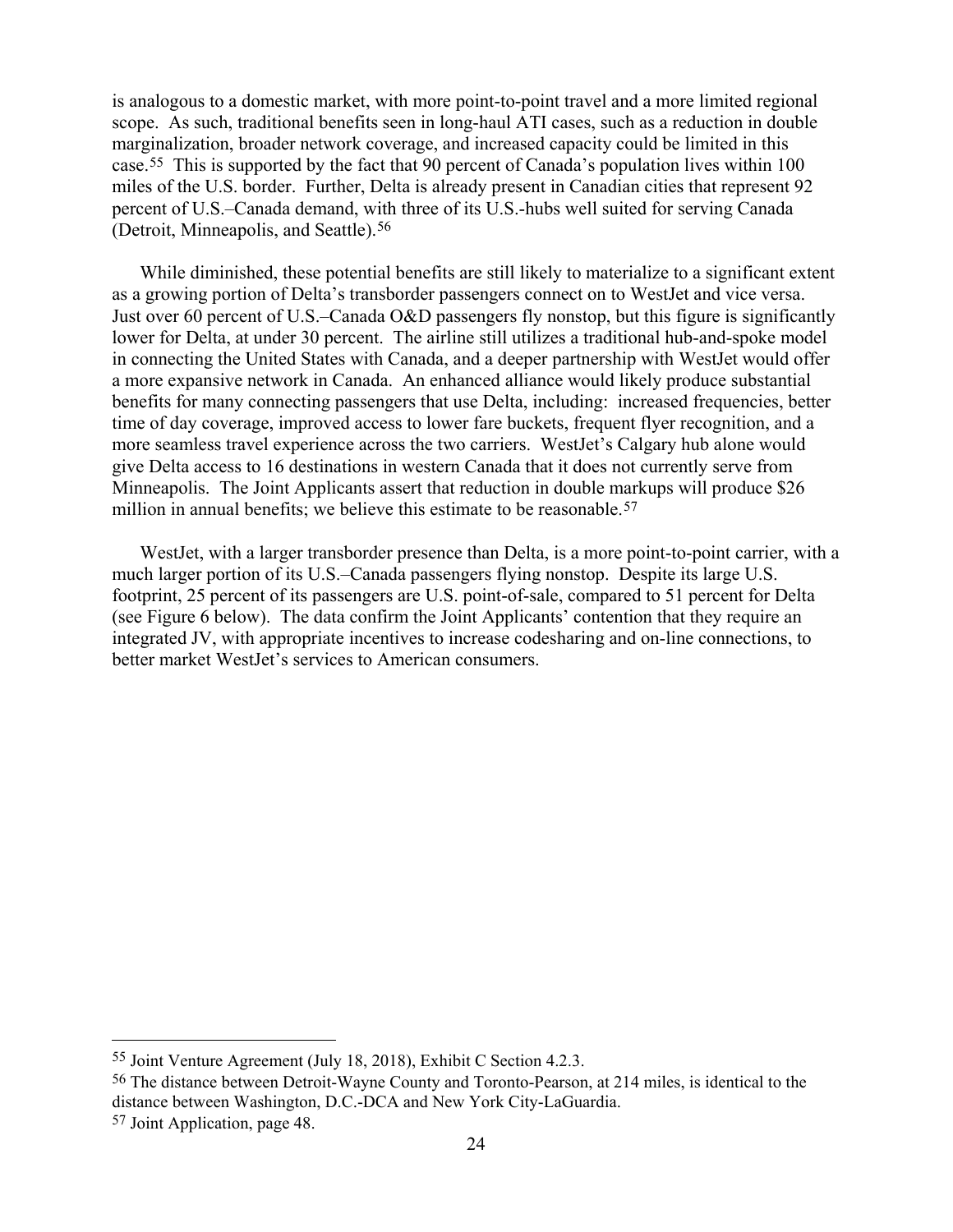<span id="page-24-0"></span>

#### **U.S. Point-of-Sale of Transborder Traffic**

The Joint Applicants cite several operational efficiencies that ATI would enable, such as airport co-location, as well as identifying routes where they expect to cross-utilize each other's fleets based on aircraft efficiencies and seasonal variations in demand. By utilizing a broader network and flowing traffic over partner hubs, the carriers would, in many instances, be able to offer joint itineraries with reduced travel times. Such increases in efficiencies, lowering of costs, reduction of double marginalization (even if less than what we would typically expect), improved efficiency in pricing itineraries, enhanced brand presence across the border, and broader network are net positives to consumers.

While these benefits are material, they are, by themselves, not enough to indicate that a grant of immunity is required by the public interest. There are two notable expected benefits, however, that are particularly compelling in the circumstances of this case: 1) the proposed JV would increase capacity and add service in up to six new markets; and 2) the proposed JV would provide the scale and synergies required to become an effective number two competitor and to compete more aggressively with the much larger Air Canada/United partnership. We believe that some of the proposed new routes, as well as capacity increases across the entire geography would not occur absent the JV and agree with the Joint Applicants' argument that it would be difficult for the carriers to go it alone against the significantly larger Air Canada in a market that has seen limited overall growth in the preceding years.

#### **a. SWOOP BENEFITS**

In the competitive effects analysis section, we tentatively determined that Swoop's inclusion in the proposed Joint Venture would result in a significant reduction in potential competition and recommended the exclusion of Swoop from the alliance. In reaching that determination, we undertook an assessment of public benefits that could inure from Swoop's participation within the proposed JV. Our review indicates that, while there are substantial disbenefits due to the reduction in potential ULCC competition in transborder markets, there are no measurable public benefits that stem from the inclusion of Swoop in the alliance, thus providing no offsetting benefit to "credit" against the identified competitive harm. To the contrary, it appears that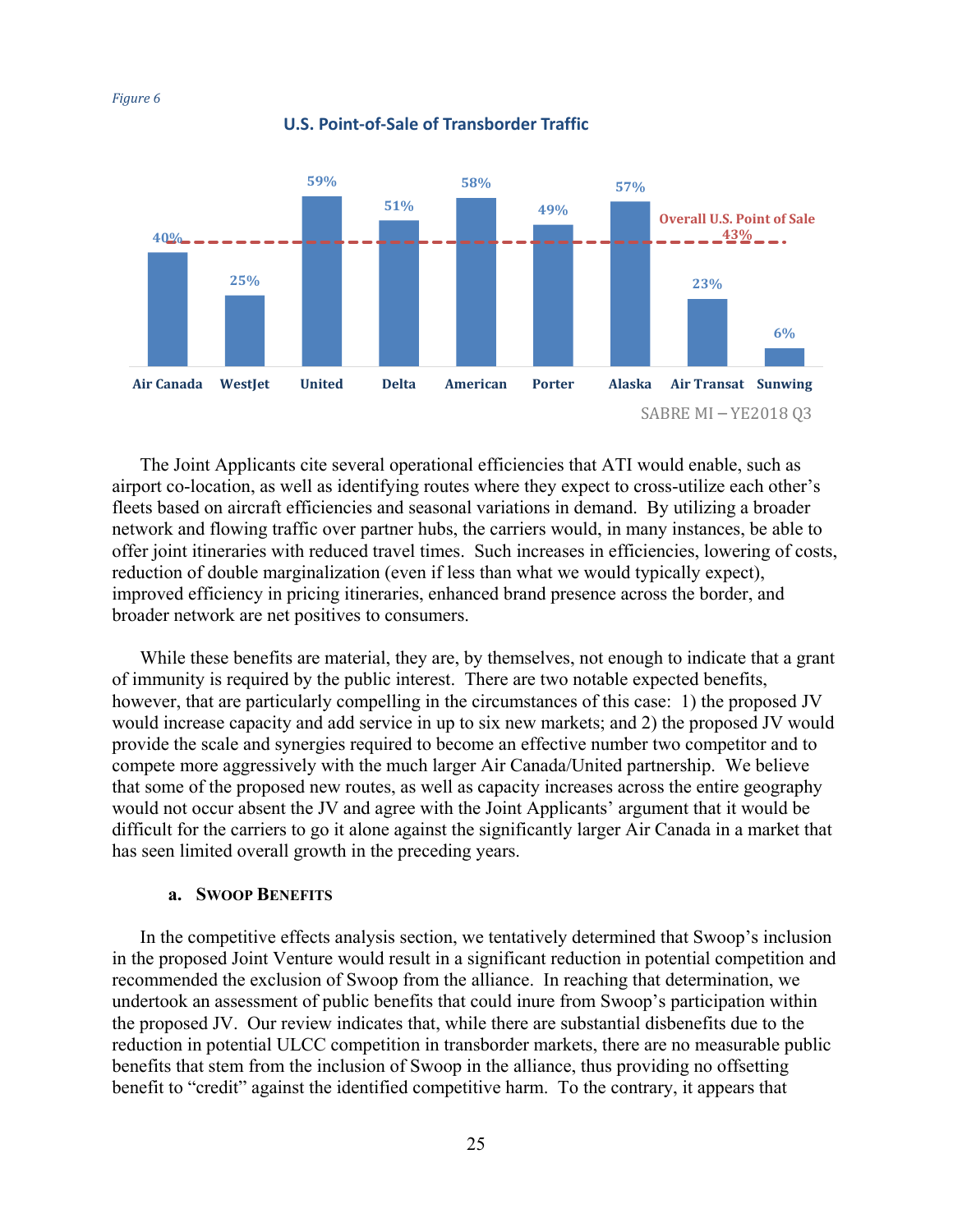including Swoop within the JV would likely result in lower capacity compared to what would otherwise occur, resulting in higher fares.

We tentatively find that the expected public benefits identified in the Application, which the applicants argue are not obtainable without a grant of immunity, do not flow from the inclusion of Swoop in the proposed JV. As noted, Swoop is a standalone entity that is not incorporated into the JV in a metal-neutral fashion, in which prices, capacity, marketing, and yield management are coordinated over the carriers' combined networks. The manner in which Swoop is accommodated in the JV demonstrates that the inherent nature of its business model is ill-suited for driving benefits under the proposed immunized alliance and is not likely to do so in the foreseeable future. Furthermore, the Joint Applicants have not provided evidence that supports the contention that public benefits only obtainable through ATI could be derived from the inclusion of Swoop within the proposed JV.

#### **b. TENTATIVE FINDINGS FROM THE PUBLIC BENEFITS ANALYSIS**

The Department tentatively finds that the benefits identified in the Application are substantial and unlikely to occur absent immunity. These tentative findings do not apply to Swoop's participation in the proposed JV—which we would not expect to provide any material benefits and which we have addressed with proposed remedies.

We therefore propose that the Joint Applicants should be granted immunity subject to conditions to address the competitive concerns outlined above, and that the Department review the alliance in five years' time. This would allow the Department to assess if benefits have accrued, the state of competition in the transborder market, whether the enhanced positioning of the JV has negatively impacted competition, if the carriers are allowing interline access to their network or engaging in any exclusionary conduct. It would also exert some pressure on the Joint Applicants not to take undue advantage of their heightened market position in a competitively sensitive market. Under the five-year review proposal, the Joint Applicants' immunity would not expire, and would continue absent specific Departmental action.

In view of the discussion above, the Department tentatively finds that the proposed alliance, as conditioned and remedied, will generate substantial public benefits that could not otherwise be achieved and will generate those benefits soon after a grant of antitrust immunity. We therefore conclude that a grant of antitrust immunity is required by the public interest under Section 41308.

#### **VI. TENTATIVE DECISION WITH REMEDIES**

As detailed in this Order, we believe that considerable anticompetitive risk is present in approving the Application, in part due to the structural nature of the transborder market—which limits potential benefits and magnifies risks—but also because of issues specific to the proposed JV that have been identified. Furthermore, in light of several of the same competition concerns related to anticompetitive risk, in our assessment, the totality of public benefits from granting immunity would not, absent appropriate remedies, meet the "required by the public interest" standard necessary for consideration of ATI.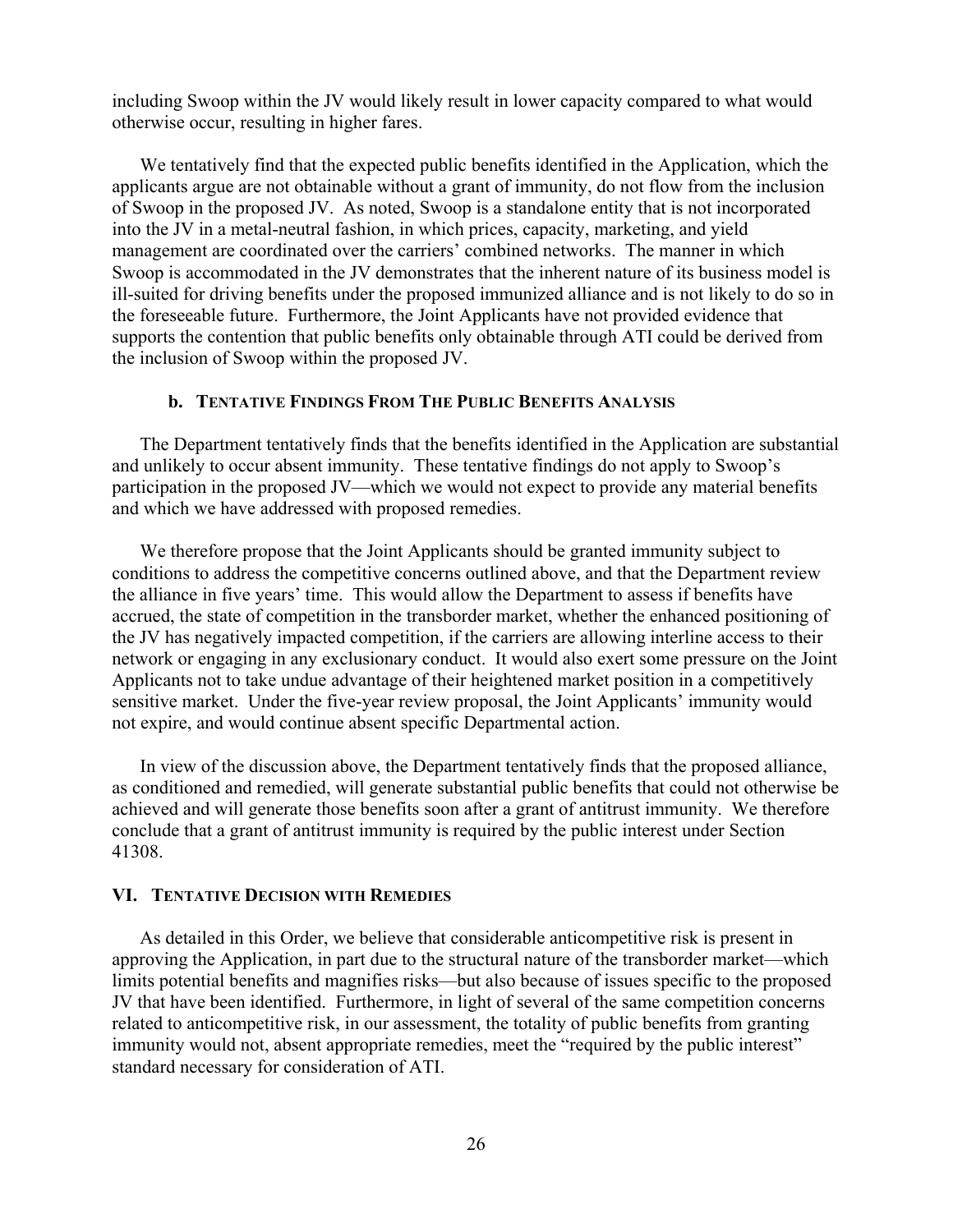However, we believe that the remedies below would address a sufficient number of our critical competition concerns in such a manner that the alliance would no longer remain inconsistent with the public interest. Applying the conditions below, we are proposing to approve the Joint Applicants' alliance agreement and grant antitrust immunity for their proposed JV.

### **a. EXCLUSION OF SWOOP**

As previously discussed, provisions in the proposed JV agreement that restrict Swoop's ability to compete and grow undermine competition in an otherwise mature market that has seen little new entry—especially from LCCs and ULCCs—in the last decade. Swoop is a carrier that would participate in the JV for financial settlement, but not for a metal-neutral integration of operations over a combined network because the carrier provides no connectivity, is solely pointto-point, and does not engage in code-sharing, interlining, or frequent flyer program participation. The Department's analysis indicates that Swoop's participation in the JV would only serve to restrain capacity and competition and would produce no measurable consumer benefit of significance.

The most common benefits the Department looks for when granting ATI are reductions in double marginalization, broader network coverage, network and capacity coordination, frequent flyer benefits, and capacity increases with downward pressure on fares. We do not believe Swoop's participation in the proposed JV produces identifiable public benefits in any of these categories based upon the structure and incentives in place for Swoop. The Department is asked to effectively immunize Swoop and thereby enable it to potentially "pull its punches" without the countervailing public benefits that would justify ATI.

The Joint Applicants state that, to move forward with the transaction, they require ATI inclusive of Swoop, as WestJet Parent, WestJet, and Swoop "are not separate economic actors."[58](#page-26-0) We note, however, that the Department has received alliance agreements, including from alliances involving Delta, in which subsidiary airlines of an applicant carrier have been excluded from the alliance agreement(s) for which the applicants seek approval.<sup>[59](#page-26-1)</sup> The Department believes excluding Swoop from the proposed JV would not have a deleterious impact on the alliance, since Swoop was designed to be operationally independent and limited in the transborder market, except for its partial inclusion in the financial settlement mechanisms.

As a condition of granting immunity, the Department proposes that the Joint Applicants restructure their agreement to remove Swoop from the JVA and proposed JV such that any interactions with the proposed JV would be conducted on an arm's length basis. We propose that Swoop's holding company, WestJet Parent, be removed as a party to the JVA, as immunizing WestJet Parent could be extrapolated to include immunity to its subsidiary Swoop. We are aware of the challenges created by restricting commercial cooperation with an entity within a corporate family. Those challenges are driven by the commercial decision to create separate, diversified business models among the entities. To achieve the Department's expected

<span id="page-26-0"></span> <sup>58</sup> Joint Applicants' Response to Order Requesting Additional Information, page 22.

<span id="page-26-1"></span><sup>59</sup> Joint Application for Approval of and Antitrust Immunity for Alliance Agreements, Delta Air Lines, Inc. and LATAM Airlines Group, S.A. – Antitrust Immunity for Alliance Agreements (Delta/LATAM Case) Docket [DOT-OST-2020-0105-0001](https://www.regulations.gov/document?D=DOT-OST-2020-0105-0001) (July 8, 2020).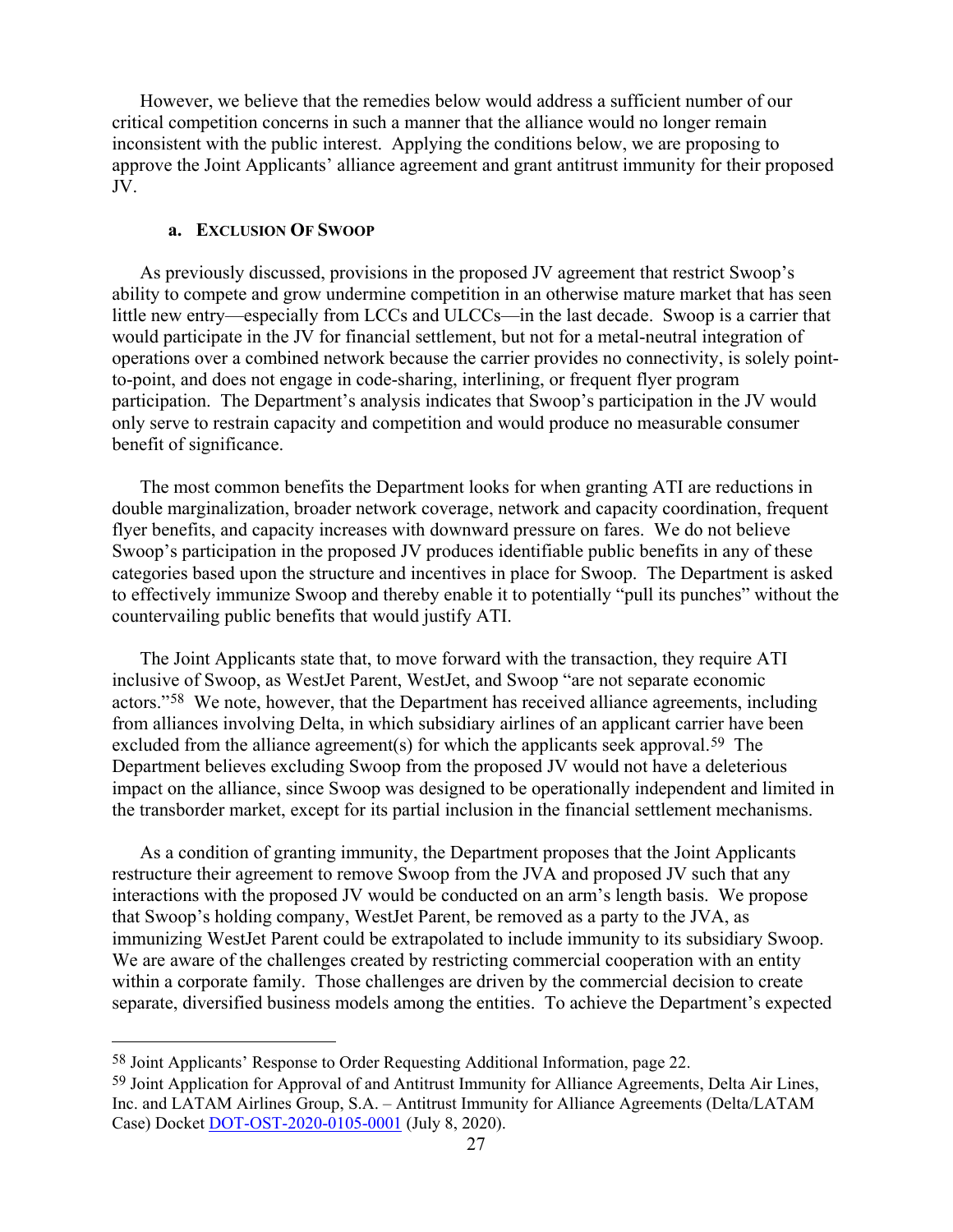outcome that WestJet Parent's Swoop entity would operate in transborder markets independently, without a grant of immunity, we tentatively find that it is necessary for the Joint Applicants to develop protocols. Those protocols may be submitted to the Department as implementing agreements after the issuance of a final order but prior to implementation of the JVA.

We also propose that the Joint Applicants remove all restraints placed on ULCC operations in the JVA, including caps and markets served, by striking sections 5.2.2.7, 6.4.2.6, and 6.14 of the Joint Venture Agreement, as well as Exhibit C Section 4.2.3 of the JVA. The Department tentatively directs that the Joint Applicants provide a revised JVA in the docket by the Answer date of this Order in time for interested parties to review and comment subject to Rule 12 confidentiality procedures.

## Majority-owned affiliates

As part of the Application, the parties "request that the grant of ATI extend to their majorityowned corporate affiliates."[60](#page-27-0) The Department tentatively finds that it will not extend the grant to all majority-owned affiliates, but only to those specified in Ordering Paragraph two. The proposed grant of immunity includes WestJet's affiliate, WestJet Encore Ltd., which we consider to be a covered affiliate as it operates WestJet marketed services to regional markets. Our review of the case record and analysis of the competitive effects raises some concern with respect to new competition in the transborder market. As has been our standard practice, if the parties desire to extend immunity to a corporate affiliate in the future, the Joint Applicants should submit amended implementing agreements to the Department for review.

## **b. SLOT DIVESTITURE**

The Department has identified likely competitive harm that stems from the proposed transaction's impacts at LGA and believes a divestiture of LGA slots equivalent to WestJet's current holdings is required to address the harm. Ample cause exists to believe that the Joint Applicants would reduce capacity in this market—compounding the competitive concern. Reduction of capacity on routes that drive many of the purported benefits of an immunized alliance is not the type of competitive effect we would expect to see in a pro-competitive, proconsumer immunized alliance. Where market conditions are able to facilitate new entry and competitive responses, the above concerns normally would be allayed. With LGA being a capacity-constrained airport, this factor not only prevents countervailing competition to discipline the Joint Applicants reduction in capacity, it is this very factor that *allows* them to profitably reduce capacity. Further to our concerns, the transaction effectively increases Delta's slot holdings at LGA, effectively taking control of slots from an LCC to the entrenched carrier.

We tentatively propose that the Joint Applicants divest 16 slots at LGA and tentatively find that this remedy will address our competitive concerns. Our remedy is predicated on the ability of the divestiture recipient carrier to enter the market and provide competitive service. If the recipient carrier is not able to do so because of facility or other constraints, even after acquiring the necessary slots, the effectiveness of the remedy would be moot. Should the recipient carrier be unable to find accommodation at LGA after demonstrating that they have exhausted

<span id="page-27-0"></span> <sup>60</sup> Joint Application, footnote 2.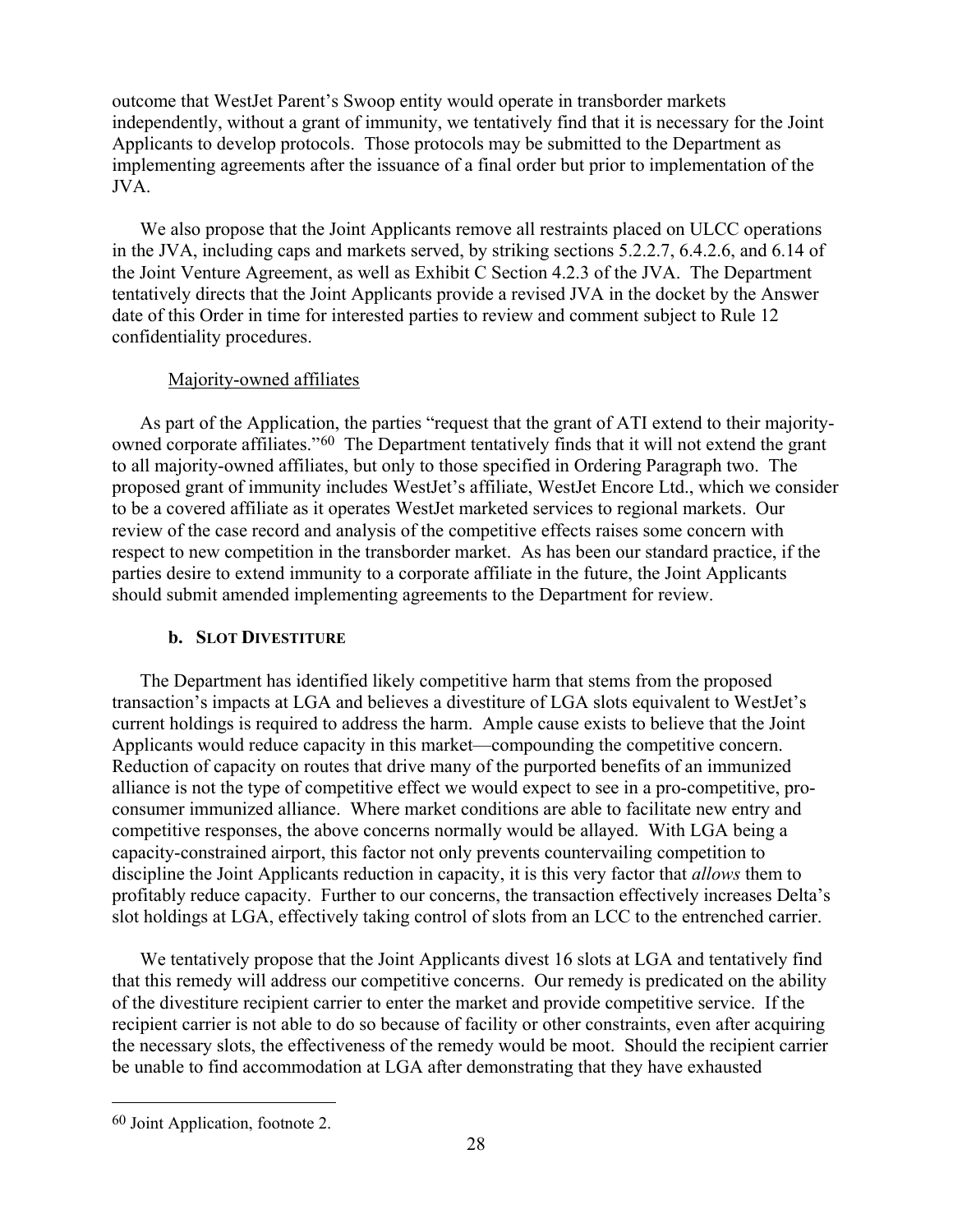reasonable efforts to seek accommodation for terminal space and other necessary infrastructure, including by availing themselves of any applicable lease terms at the airport, the Joint Applicants will be expected to provide adequate accommodation.

In 2011, the Department identified serious competition concerns regarding Delta's slot holdings at LGA, and we instituted a remedy requiring divestiture of 32 LGA slots. The divestiture consisted of an auction of two tranches of 16 LGA slots each, resulting in JetBlue and WestJet each winning a tranche. Although the 2011 remedy provided a five-year encumbrance period, which has now expired, the critical facts and circumstances of competition at LGA, such as Delta's competitive position and slot holdings, have not changed meaningfully but for this proposed alliance. The proposed JV would effectively revert operational as well as economic control of 16 of the 32 previously divested LGA slots back to Delta. The reversion would exacerbate the significant access barriers to LGA, including in the secondary market, leaving competitors with few options. The Department agrees with JetBlue, Southwest, and Spirit that, because of these significant continuing challenges, it is necessary for 16 slots to be made available to new-entrant and limited-incumbent carriers at LGA, as divestitures are the best and most reliable means to enable LGA access and to provide competition for Delta and its proposed alliance with WestJet.

Based upon the facts in this record, we tentatively find that the competitive concerns we identified in the past would likely resurface and cause harm attributable to the proposed alliance. We further tentatively find that the Joint Applicants must, as a condition of approval of the Application, transfer 16 slots at LGA subject to the terms below. We solicit comments on the details of the proposed divestiture, as explained further below.

The WestJet MEC invited the Department to require WestJet to maintain its own mainline service on LGA–YYZ instead of pursuing slot divestitures; and the WestJet MEC argued that, should DOT pursue divestitures, it should require Delta to divest such slots instead of WestJet. We believe that the proposed capacity maintenance requirement would not address the issue of effective economic control of the slots reverting to Delta—undermining the basis of the ongoing competition concern we identified above. The proposed JV will allow the carriers to effectively act as a single economic entity for transborder services, and the Department defers to the carriers on how they choose to fund the divestiture.

#### **1. Allocation Process**

The Department proposes that the Joint Applicants divest 16 slots on a permanent basis through a blind auction to one eligible carrier as part of a single tranche consisting of all 16 slots, or eight (8) round trips. The proposed remedy need not be funded by the same slots that WestJet acquired in 2011 in the slot swap divestiture. The Joint Applicants are free to fund the divestiture by any combination of the Joint Applicants' (or their affiliates) slot holdings. The slot time for each divested slot should align +/- 30 minutes of each existing WestJet slot time, such that the slot time of a divested slot cannot be aligned with an existing WestJet slot time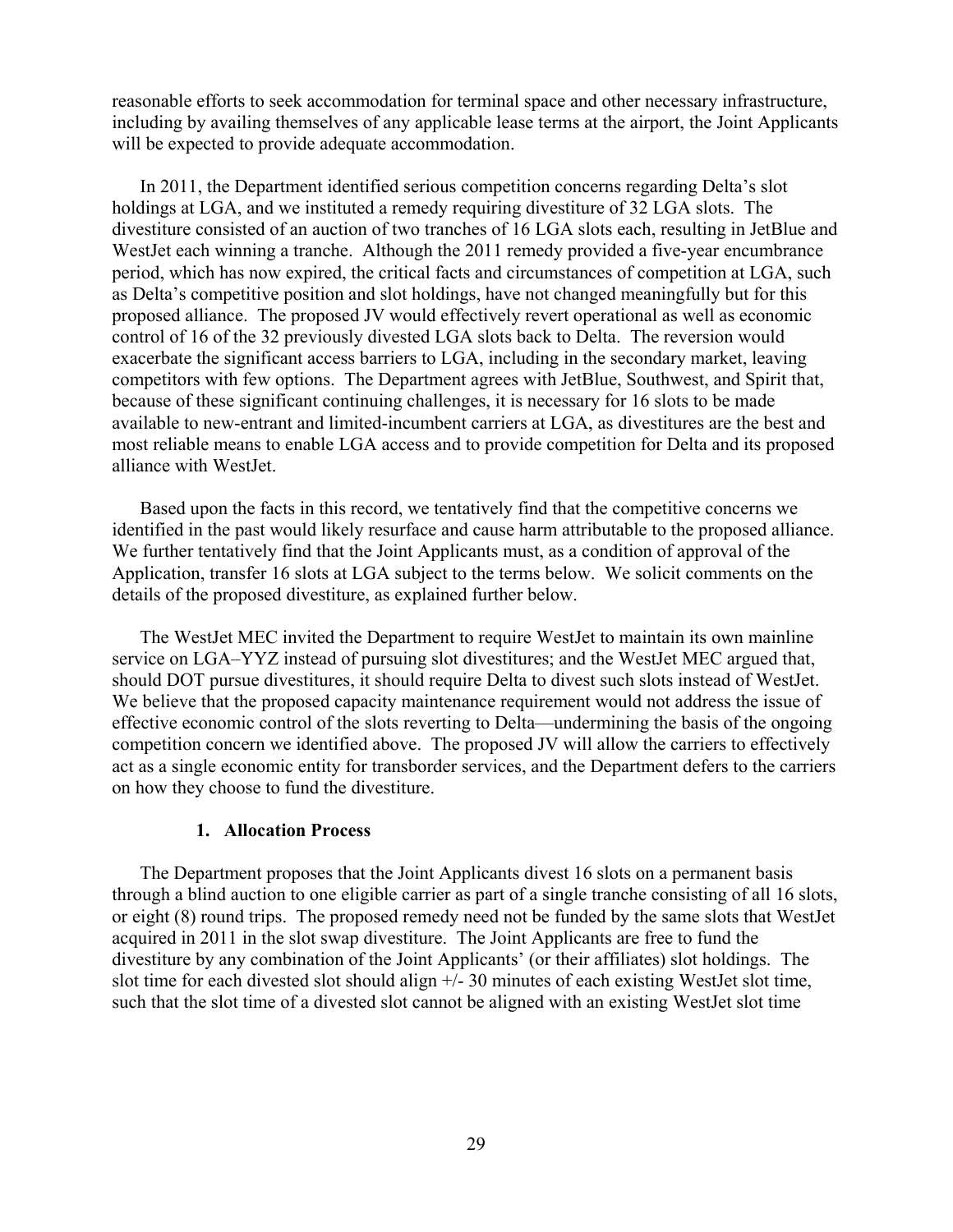more than once.<sup>[61](#page-29-0)</sup> This should ensure time-of-day coverage for a competitive schedule at the airport and provide efficient aircraft turn times.

The Department believes that the public interest is best served if the remedy is administered independently and in an expeditious manner. To facilitate this, we are proposing that the Joint Applicants appoint and pay for the services of an independent third party approved by DOT in advance. The third party will administer the auction with adequate notice to eligible carriers, with the highest bidder winning, subject to DOT approval and acceptance by the winning party of the proposed terms and conditions identified in the Eligibility and Terms section below. The divestiture proceeding shall be completed within eight (8) weeks following issuance of a final order. The name of bidding parties will be hidden from the Joint Applicants until such time that the winning bid is verified and approved by DOT, at which point only the winning bidder will be revealed for the purposes of consummating the transaction and seeking the approval of the Federal Aviation Administration for permanent transfer of the operating privileges associated with the slots. The Joint Applicants may retain the sale proceeds from the slot auction.

#### **2. Eligibility & Terms**

The Department's goal is to preserve the status quo, at a minimum, and thus emphasizing access by new-entrant and limited-incumbent carriers is appropriate. This approach provides the largest competitive impact by introducing service from carriers that are more likely to price aggressively and compete in a robust manner. The Department, therefore, intends that eligible recipient carriers for the 16 divested slots be new-entrant or limited-incumbent carriers. To be considered a new-entrant or limited-incumbent carrier, an air carrier, inclusive of all affiliates or antitrust immunized partners, must not have greater than ten percent of total slot holdings at LGA, and may not be a subsidiary, either wholly- or partially-owned, of a company whose combined slot holdings are greater than ten percent of total slot holdings at LGA. To be considered eligible, a carrier may not be a codeshare, immunized, or marketing alliance partner of a Joint Applicant carrier or an affiliate or subsidiary of a Joint Applicant.

The recipient carrier must operate the slots or sublease only to a new-entrant or limitedincumbent carrier, as defined using the eligibility criteria above. Divested slots may not be used by a recipient carrier as part of a codeshare and/or marketing alliance with another carrier with greater than ten percent of slot holdings at LGA; under such a circumstance, air services using the acquired slots must be operated outside the aegis of the codeshare and/or marketing alliance. In the unlikely event there are no bids for divested slots, the slot interests would automatically revert to the LGA slot pool for reallocation by the FAA according to standard practices.

The eligibility criteria are slightly modified from the 2011 proceeding by raising the threshold for limited-incumbent carriers from five to ten percent of total slot holdings at LGA. Spirit requested that DOT utilize the same eligibility criteria as in the 2011 proceeding; however, our analysis indicates that maintaining the lower eligibility threshold in this proceeding would potentially leave too few eligible carriers—threatening the feasibility of a blind auction. We tentatively determine that the ten percent threshold would permit a greater number of

<span id="page-29-0"></span> $61$  Prior to the divesture process, the Department will require the Joint Applicants to submit documentation to the Director, Office of Aviation Analysis, to demonstrate compliance with these provisions.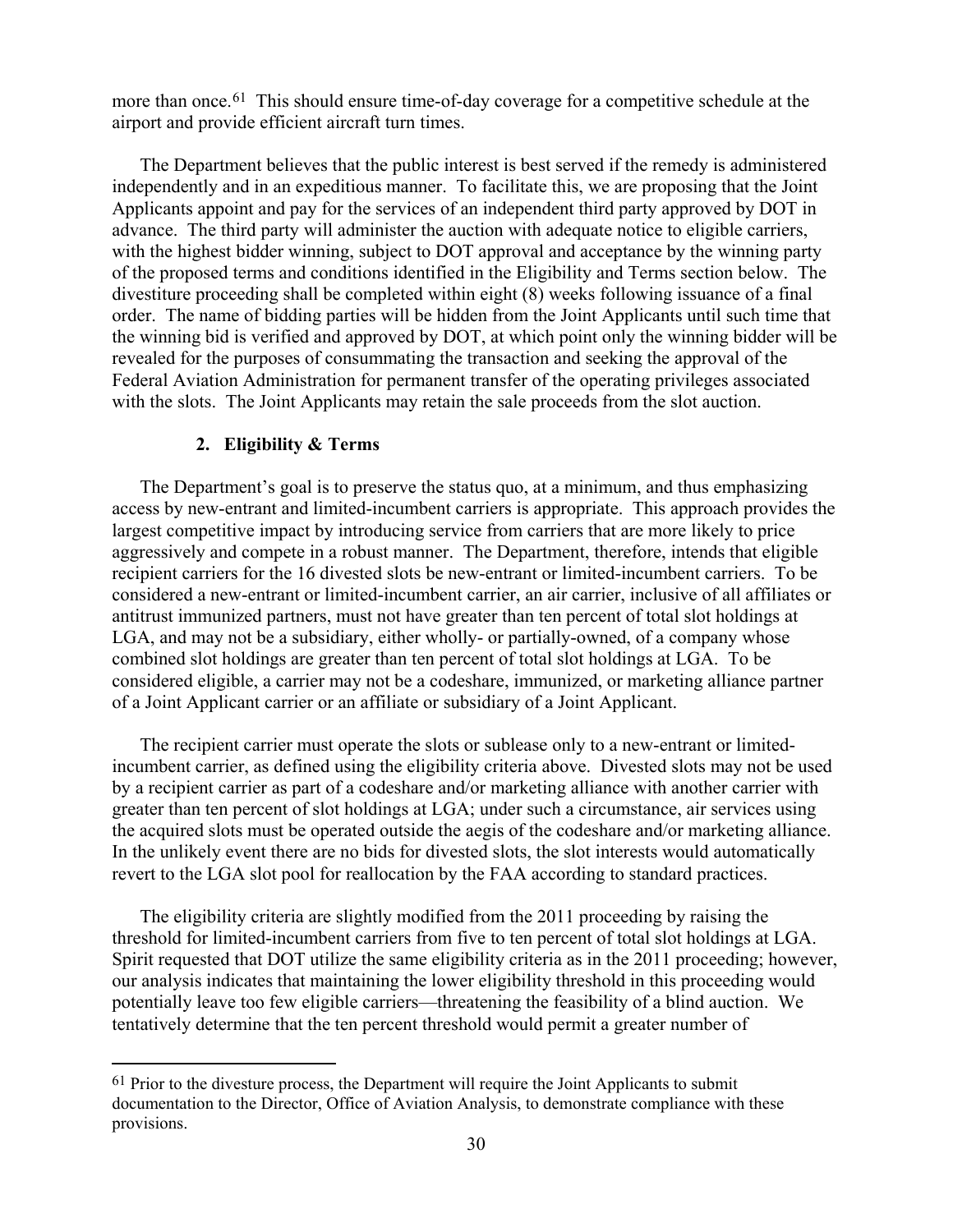participants, providing for a viable auction that would allow for sufficient bids. Also, distinct from the 2011 proceeding, we are proposing to count the holdings of an immunized partner as part of a carrier's slot holdings as immunized carriers are unlikely to compete with one another.

Southwest has proposed that DOT only allow divestiture of slots to U.S. LCCs. This would be contrary to what DOT/FAA undertook in 2011, where all new-entrant and limited-incumbent carriers were eligible to participate. Spirit has proposed *gratis* reallocation of WestJet's LGA slots or, absent that, for remuneration equivalent to the price WestJet previously paid to acquire the slots. WestJet's slots were awarded under the 2011 process and we believe, with the exception of the modest and justified changes previously noted, that no basis exists to deviate further from the approach taken in 2011, as many of the same facts and circumstances from that period remain. In 2011, DOT relied on market-based measures to appropriately compensate the divesting carrier, and believes such an approach is warranted today, is more likely to enable the benefits of the proposed Delta/WestJet alliance to be realized, and is consistent with the public interest. The Department tentatively rejects Southwest's and Spirit's proposals.

The Department, in following the framework identified in 2011, is not proposing to earmark divested slots to a specific market. While this leaves the possibility that the divestiture may not directly address the harm identified on the LGA–YYZ route, it will address Delta's increased slot concentration at LGA to the extent impacted by this transaction, provide an additional possibility of new entry in the LGA–Toronto market should it become less competitive, and help to limit the carriers' ability to leverage their slot portfolios to exert market power.

#### **c. FIVE-YEAR REVIEW**

The Department tentatively proposes to review its grant of ATI five years from the date of a final order. In its review, the Department will use information submitted by the applicants to undertake analysis of the Joint Applicants' JV, including its impacts on fares, capacity, new services, and the overall health of the transborder market. We will assess whether the proposed JV brought about public benefits or whether there were any undue restraints on competition. The review is important in light of the structural concerns raised in this Order concerning transborder JVs, competition concerns in the U.S.–Canada air travel market, and COVID-19 impacts, which could affect the ability of the Joint Applicants to realize the claimed benefits. However, we are not proposing a *de novo* review with a new application, and the Joint Applicants would continue to possess ATI absent any further action by the Department.

Alaska and JetBlue have asked that DOT time-limit its grant of ATI, with Alaska specifying a five-year limit; JetBlue did not specify a term. We have tentatively concluded that a timelimited approval is not necessary. The Department believes, given the evidence on the record and the facts presented in this case, that a review in five-years' time is sufficient to determine whether the proposed JV has provided public benefits and whether any action is warranted. The specific circumstances in this case do not require a *de novo* review, and we believe the proposed approach affords the Department enough flexibility and avoids unnecessary uncertainty for the Joint Applicants.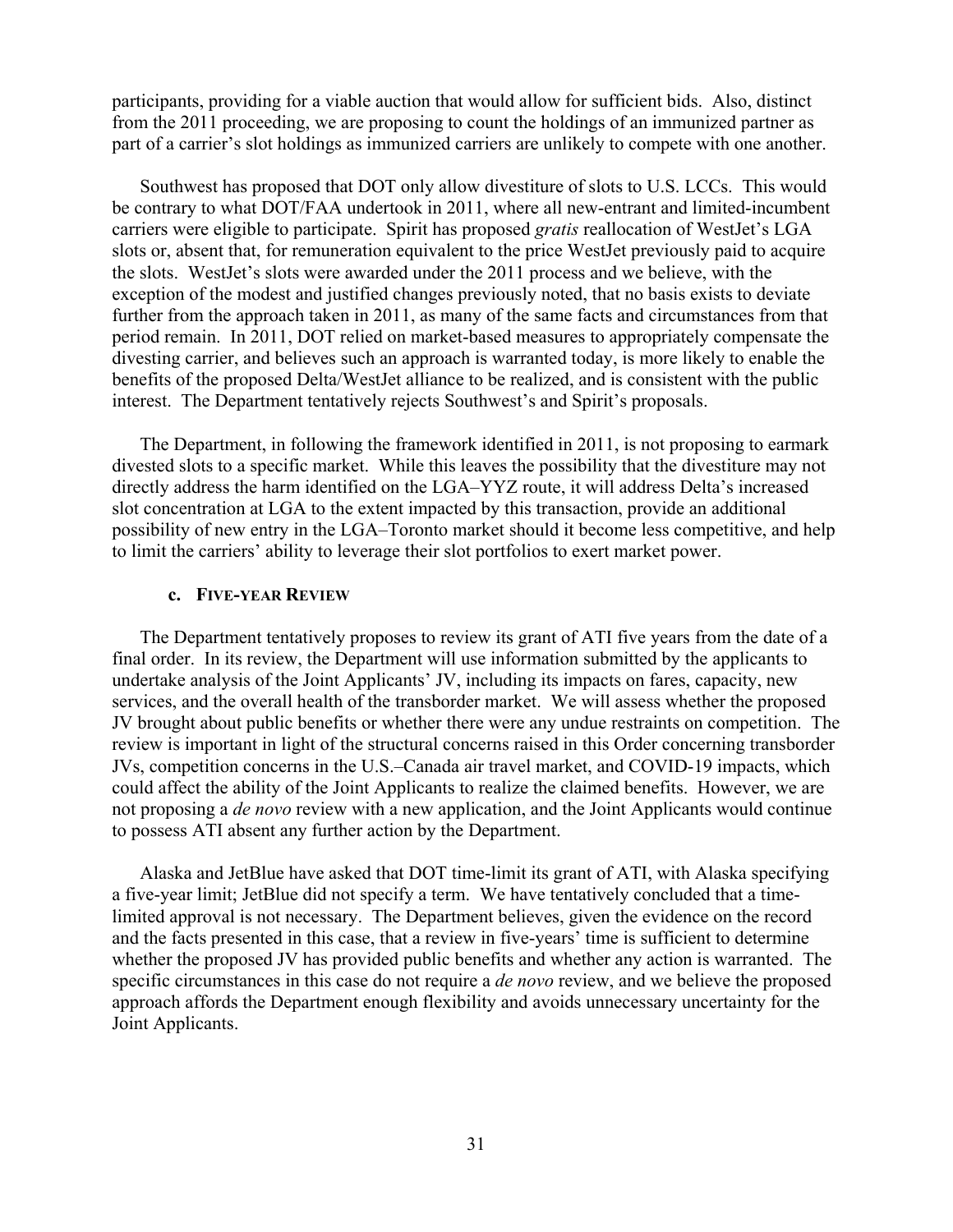#### **d. INTERLINE ACCESS**

Alaska and JetBlue have cited concerns about access to interline traffic if the Application is approved and have recommended a remedy mandating interline access. The Department's own analysis supports the carriers' concerns. Absent a remedy, there is risk that future new entry in the market would not be possible, as ATI would enable a more concentrated transborder market where no independent Canadian network carrier exists. Under such circumstances, immunized carriers would be in a position to thwart new entry by foreclosing connecting feed that a newentrant carrier would require to sustain transborder flights. Furthermore, absent an interline requirement, Alaska could have a difficult time sustaining current service, let alone expanding in the transborder market. A limited interline remedy will help preserve current competition and help foster new competition. In a previous case, where a grant of ATI would immunize all domestic network carriers in the foreign country, the Department made a similar finding.<sup>[62](#page-31-0)</sup>

We tentatively conclude that WestJet, if requested by a U.S. carrier not part of a transborder immunized alliance, must provide interline access. Interline access, including available inventory, shall be under similar commercial terms and availability that WestJet currently offers to other interline and codeshare partners outside of the proposed JV. The financial terms that govern the interline agreement must be no less favorable than IATA prorate agreement(s) in effect for non-immunized partners at the time.

#### **e. EXCLUSIVITY CLAUSES**

The "consensus decision-making" requirement for new third-party relationships, while labeled differently, is an exclusivity provision of the type which the Department has rejected in past ATI cases.[63](#page-31-1) The requirement, in effect, allows a JV party to reject agreements between its JV partner and third-party carriers. The Joint Applicants argue that a JV requires substantial common investments to bring about greater revenues as well as consumer benefits; by vetting and potentially restricting third-party carriers, they can prevent the risk of "free riders" that could leech from the established JV.[64](#page-31-2) As the carriers have argued that only a metal-neutral and immunized alliance can unlock the full array of benefits—including financial benefits—it remains unclear how a third-party carrier, operating on an arms-length basis and that would likely require its own substantial investments, would be in a position to significantly undermine the JV. To the contrary, we believe, as corroborated by Alaska's filing in the case record, an immunized alliance reduces a JV-participant's inclination to engage in cooperation with carriers not part of an alliance.

We believe sufficient cause has not been presented in the case record to make an exception to recent past practice. The competition concerns identified with respect to the transborder market,

<span id="page-31-0"></span> <sup>62</sup> *See* Final Order, American Airlines, Inc. and Qantas Airways - Approval and Antitrust Immunity for Proposed Joint Business Agreement (American/Qantas Case) Docket DOT-OST-2018-0030, [Order 2019-](https://www.regulations.gov/document?D=DOT-OST-2018-0030-0144) [7-7](https://www.regulations.gov/document?D=DOT-OST-2018-0030-0144) (July 19, 2019).

<span id="page-31-2"></span><span id="page-31-1"></span><sup>63</sup> *See, e.g.*, Delta/Aeromexico Case Final Order (December 14, 2016), page 28; Show Cause Order, American Airlines, Inc., British Airways Plc, Finnair Oyj, Iberia Lineas Aereas de Espana, S.A. and Royal Jordanian Airlines – Approval of and Antitrust Immunity for Alliance Agreements (Oneworld Case) Docket DOT-OST-2008-0252, Order 2010-2-8 at Confidential Appendix B (February 13, 2010). 64 Joint Applicants' Response to Order Requesting Additional Information, pages 47-48.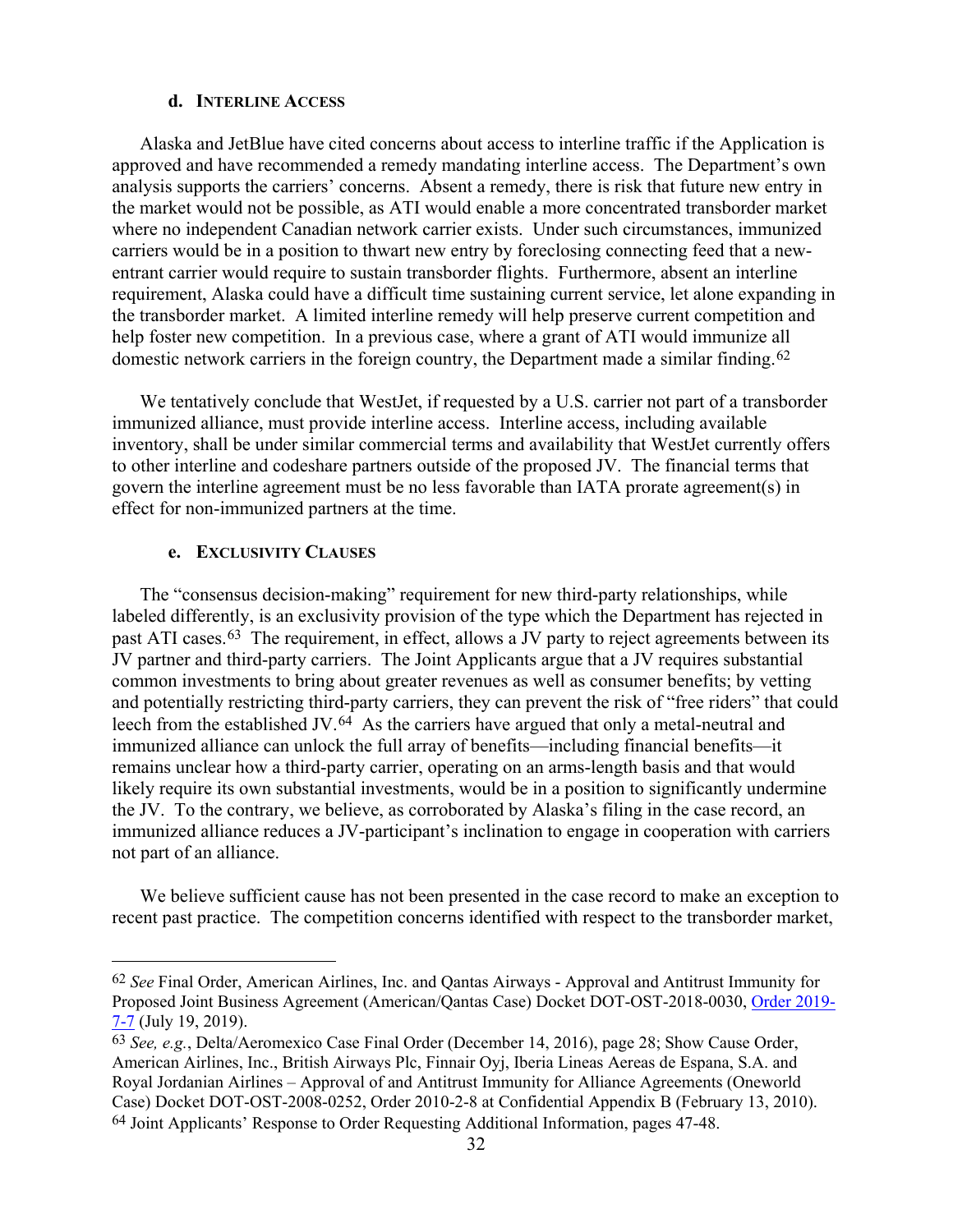which warranted the proposed interline access remedy, further buttress the removal of exclusivity clauses as a condition for ATI.

We have tentatively decided that the parties should strike section 5.3 of the Joint Venture Agreement, remove all requirements in any cooperative agreement between the Joint Applicants for consensus decision-making with respect to third-party relationships, and make conforming changes in all other agreements that relate to Joint Applicants' alliance. The Department intends to monitor competitive developments in interline and codeshare access for unaligned carriers not part of a transborder alliance as part of our regular monitoring of immunized alliances, and as part of our proposed five-year review.

## **f. REMEDIES NOT PROPOSED**

In their filings, interested parties have requested that the Department impose specific remedies to alleviate competition concerns they believe would result from approving the transaction. We believe the remedies proposed above would properly address competition concerns the Department has identified in its review. We have tentatively decided not to adopt the following remedies proposed by interested parties:

- Alaska requested that WestJet be required to provide non-aligned carriers access to the WestJet Rewards frequent flyer program. While this could be beneficial to non-aligned carriers and increase the viability of their transborder routes, opening up frequent flyer programs involves significant coordination and investment costs. We believe that requiring frequent flyer program participation would be overly prescriptive and burdensome for WestJet, and many of the access concerns we have identified are addressed through our proposed interline access remedy.
- The Delta MEC and the WestJet MEC request that the Joint Applicants' confidential annual reports be made available to interested third parties. We do not believe annual reports should be made available to interested parties, as such reports contain highly confidential, commercially sensitive and proprietary information, with some of the information provided at the discretion of the reporting carriers. By allowing the proposed JV's competitors access the reports, the Joint Applicants are not likely to provide candid information that is essential to the Department's ongoing oversight of immunized alliances.

## **g. CONDITIONS**

The following conditions are standard provisions that the Department has required in its ATI grants and is proposing to require in this case.

### **1. Annual Reporting**

The Department is cognizant of the upheaval in the transborder market as a result of COVID-19, and intends to monitor the competitive situation as the industry recovers in the coming years. We tentatively find that it is necessary for the applicants to report to the Department concerning commercial developments in the alliance and the degree to which the public benefits envisioned in the Application are being realized. As in all recent cases where DOT has granted ATI, we are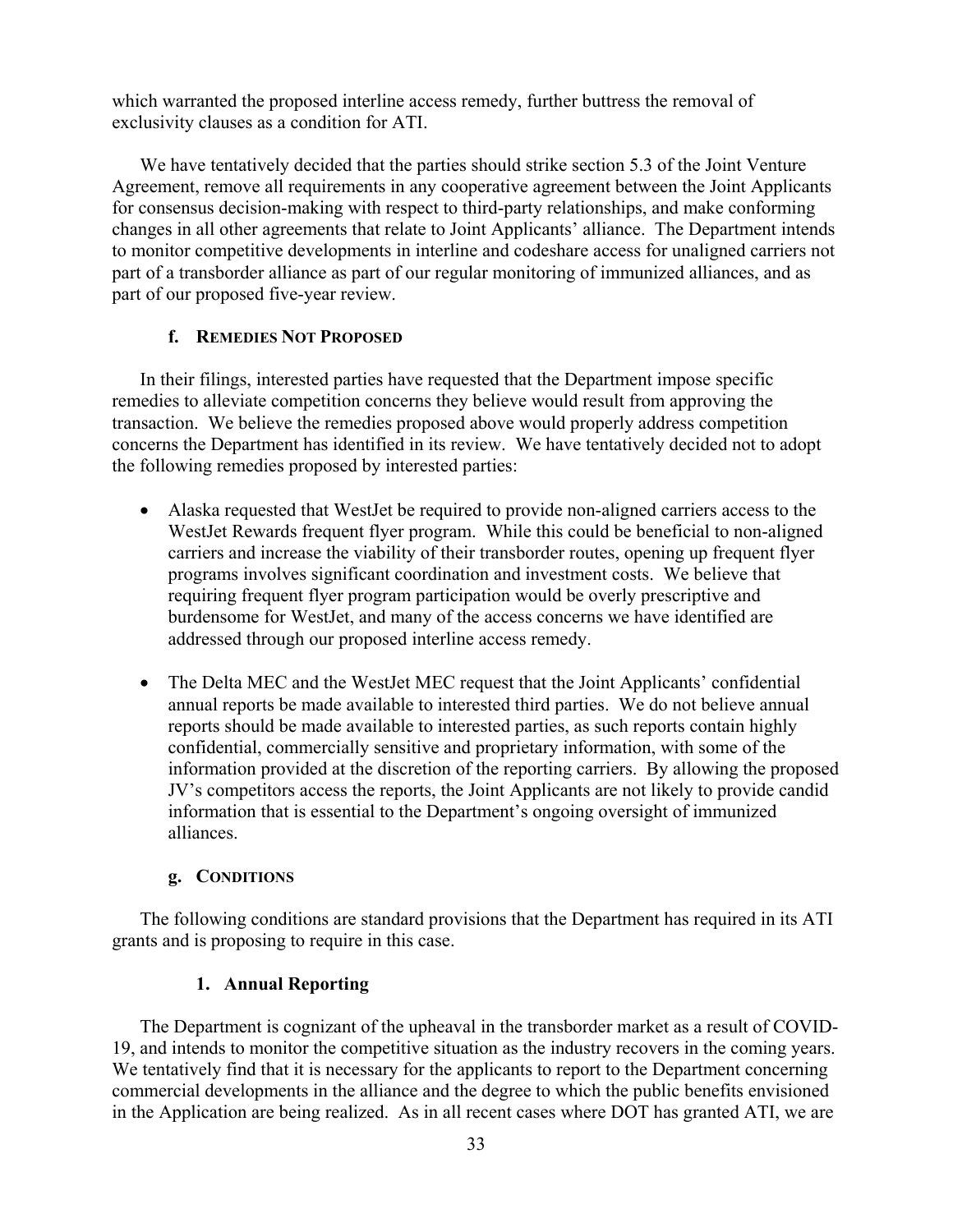proposing an annual reporting requirement.[65](#page-33-0) The reports should focus on progress made toward implementing the remedies and facilitating new entry, progress made toward achieving the alliance's stated goals, specific actions taken to implement alliance agreements, present or future planned cooperation among the alliance partners in all core airline functions, new routes and capacity introduced as well as removed, and a discussion of the public benefits that are being realized.

The Delta MEC and the WestJet MEC request that the Joint Applicants' confidential annual reports include information on the impact of the proposed JV on aviation jobs as well as balance of flying between the carriers. The Joint Applicants are amenable to this stipulation, and we see no reason to disagree. The Department tentatively concludes that the Joint Applicants' annual reports should include information and data on the proposed JV's impacts on aviation jobs and the relative amount of flying undertaken by each party to the alliance.

## **2. O&D Survey Reporting**

Consistent with its past practice of granting ATI, the Department has tentatively decided to require WestJet to report full-itinerary Origin-Destination Survey of Airline Passenger Traffic ("O&D Survey") information for all passenger itineraries that contain a United States point. The duty encompasses all traffic to third countries in which the itinerary includes a U.S. point. Without this data, we would be severely limited in monitoring the competitive effects of the proposed alliance as we receive no detailed market information for passengers traveling to or from the United States when their entire trip is on the foreign carrier, except for T-100 data for nonstop and a handful of single-plane markets.

Our basis for proposing this condition is the same as in previous cases, as are the terms, conditions, and limitations that DOT proposes for its use of the data.<sup>66</sup> To prevent this reporting requirement from unfairly harming WestJet's competitive position, we tentatively decide to grant confidentiality to WestJet's O&D Survey reports and special reports on codeshare passengers. Foreign carriers are not provided access to O&D Survey reports submitted by U.S. carriers. It would place WestJet at a competitive disadvantage to allow WestJet's rivals to see its information on an unreciprocated basis.

### **3. CRS and GDS Issues**

Consistent with recent cases, we are not proposing any conditions regarding the management of Computer Reservations System (CRS) or Global Distribution System (GDS) interests.[67](#page-33-2) Any coordination between the applicants concerning the operation of separate businesses, such as CRSs, would not be transactions specifically approved or necessarily contemplated by our orders

<span id="page-33-0"></span> <sup>65</sup> *See, e.g.*, Final Order, Continental Airlines, Inc. and Members of the Star Alliance - Approve and Confer Antitrust Immunity on Certain Alliance Agreements (Star Case) Docket DOT-OST-2008-0234, [Order](https://www.regulations.gov/document?D=DOT-OST-2008-0234-0253)  [2009-7-10](https://www.regulations.gov/document?D=DOT-OST-2008-0234-0253) at 26 (July 10, 2009); Final Order, Alitalia-Linee Aeree Italiane-S.p.A., Czech Airlines, Delta Air Lines, Inc., KLM Royal Dutch Airlines, Northwest Airlines, Inc. and Societe Air France - Approval of and Antitrust Immunity for Alliance Agreements (SkyTeam II Case) DOT-OST-2007-28644, [Order 2009-](https://www.regulations.gov/document?D=DOT-OST-2007-28644-0194) [6-26](https://www.regulations.gov/document?D=DOT-OST-2007-28644-0194) at 2 (June 26, 2009).

<span id="page-33-2"></span><span id="page-33-1"></span><sup>66</sup> *See, e.g.*, Delta/Aeromexico Case Order to Show Cause (November 16, 2016), page 31. 67 *See, e.g.*, Final Order, SkyTeam II Case, [Order 2008-5-32](https://www.regulations.gov/document?D=DOT-OST-2007-28644-0185) (May 22, 2008).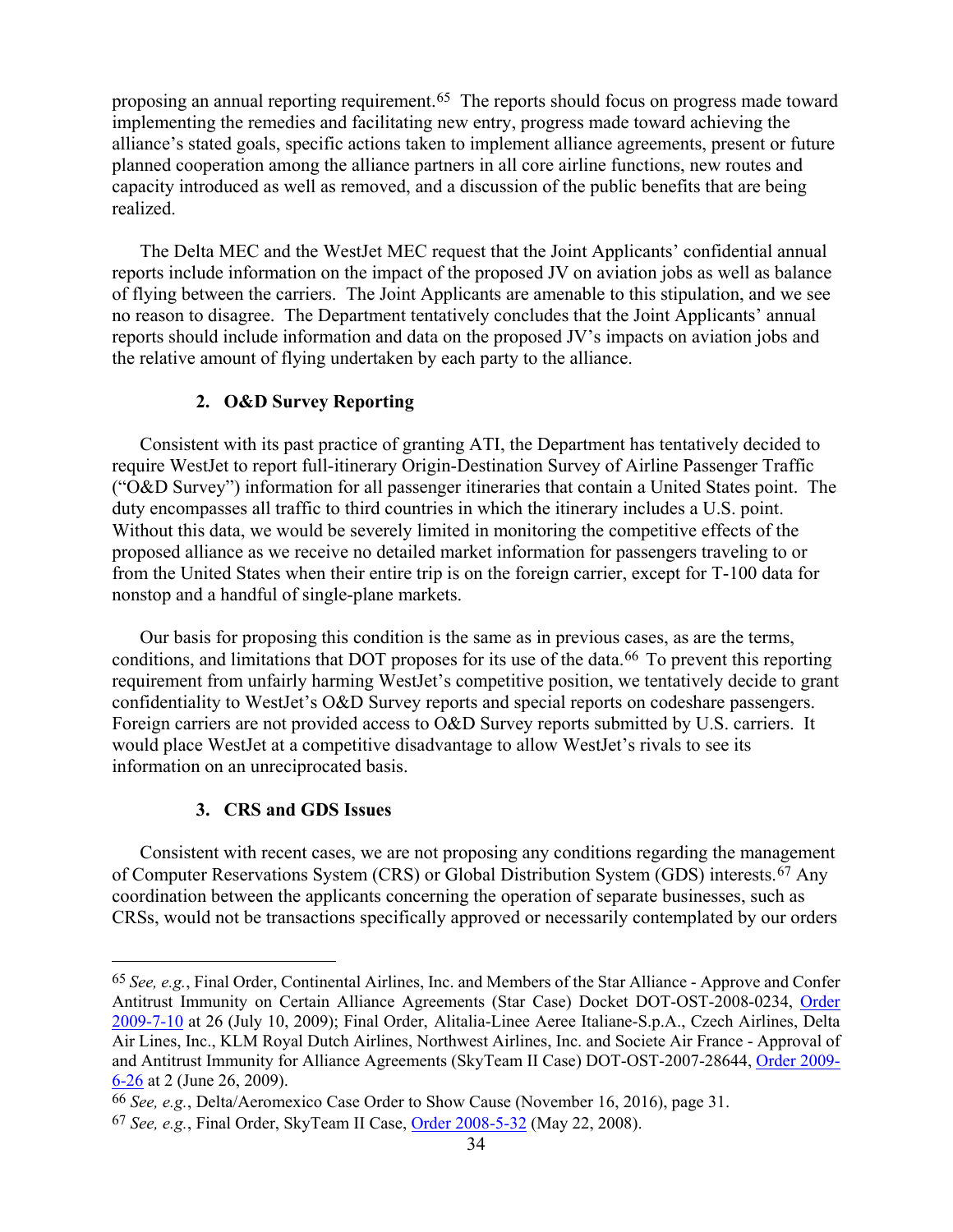in this proceeding. While the Joint Applicants, individually or collectively, may maintain an interest in a CRS, the grant of immunity in this Order thus would not extend to their management of those interests. On the other hand, the applicants' alliance relationships will likely require the coordination of the presentation and sale of the airlines' own services in GDSs and each airline's operation of its internal reservations systems. Those activities will necessarily be covered by a grant of antitrust immunity.

## **4. IATA Tariff Activities**

As we have found in earlier decisions, it is contrary to the public interest to permit immunized air carriers to participate in certain price-related coordination that is already immunized within International Air Transport Association (IATA) tariff coordination. We therefore tentatively decide to condition our grant of antitrust immunity by requiring the Joint Applicants to withdraw, or to remain withdrawn, from participation in any IATA tariff activities that affect or discuss any proposed through fares, rates, or charges applicable between the United States and any countries whose airline(s) have been or are subsequently granted antitrust immunity by the Department for participation in similar alliances. Such countries include the homelands of the applicants. We tentatively find that this condition is in the public interest for the same reasons stated in DOT Order 2010-7-8.

## **5. Common Name**

We tentatively decide to require the Joint Applicants to seek approval from the Department in order to operate under a common name, use a common brand, or a single airline designator code. Undertaking such activities can raise important consumer issues as well as questions pertaining to which carrier is actually operating the service. Allowing for Department review will ensure adequate protection for consumers.

## **ACCORDINGLY:**

- 1. We direct all interested persons to show cause why we should not issue an order making final our tentative findings and conclusions discussed herein. Objections or comments to our tentative findings and conclusions shall be due no later than 14 calendar days from the service date of this Order, and answers to objections shall be due no later than seven (7) business days thereafter. In the event that no objections are filed, all further procedural steps shall be deemed waived, and we may enter an order making final our tentative findings and conclusions;
- 2. We tentatively propose to approve and grant antitrust immunity for the Joint Venture Agreement between Delta Air Lines, Inc. (along with affiliate Endeavor Air, Inc.) and WestJet (along with affiliate WestJet Encore Ltd.) in-so-far as such agreements relate to foreign air transportation, subject to the conditions in Ordering Paragraphs 3 through 6, and provided that the Joint Applicants:
	- a. Submit to the Director of Office of Aviation Analysis for prior approval subsequent subsidiary agreements implementing their most recent alliance agreements. In this matter, those agreements shall include antitrust protocols to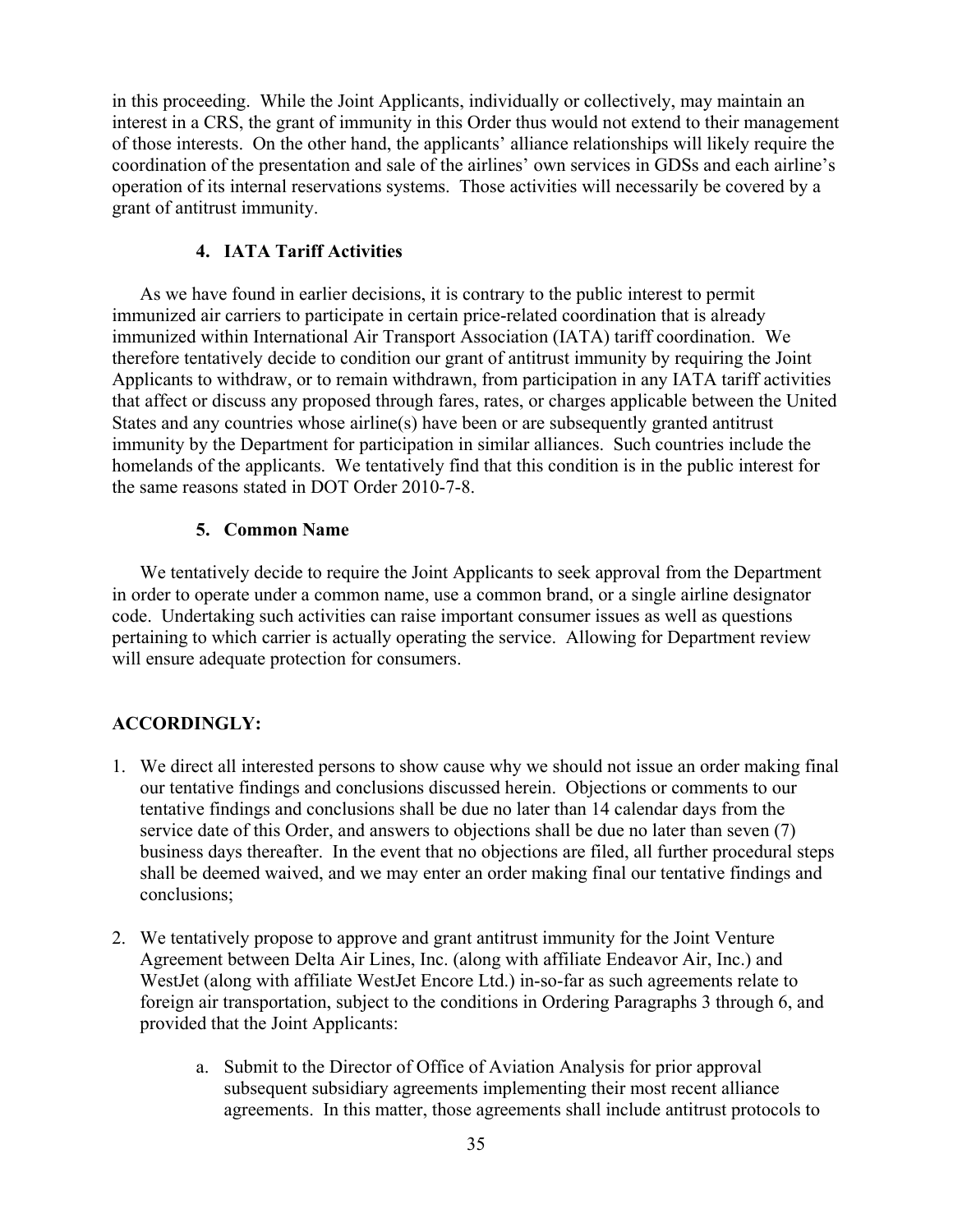exclude Swoop from the commercial cooperation that is granted antitrust immunity in a final order;

- b. Obtain prior approval if they choose to hold out service under a common name or use common brands; and
- c. Provide the Department verified statements by Delta Air Lines, Inc. and WestJet attesting that the Joint Venture Agreement has been implemented pursuant to the terms described in the Joint Application, and a complete and unredacted copy of the most recent Joint Venture Agreement and any appendices;
- 3. We direct the Joint Applicants to amend and resubmit the Joint Venture Agreement to the Department by the Answer date of this Order. The amendments shall reflect the following:
	- a. Remove WestJet Airlines Ltd. as a party and signatory to the Joint Venture Agreement;
	- b. Strike from the Joint Venture Agreement sections 5.2.2.7, 5.3, 6.4.2.6, 6.14, and Exhibit C section 4.2.3, and to make conforming changes in all implementing and alliance agreements;
	- c. Remove from all cooperative agreements between the Joint Applicants any prohibitions or requirements for consensus decision-making to engage in thirdparty commercial relationships; and
	- d. Remove Swoop from the Joint Venture Agreement such that Swoop will exist as an independent carrier that transacts with the Joint Applicants' alliance on an arms-length basis;
- 4. We tentatively determine that the Joint Applicants shall divest 16 slots at New York City's LaGuardia Airport (LGA) by means of an auction to the highest bidder administered by an independent third party approved by DOT in advance, with further conditions as described below:
	- a. Each divested slot shall have a slot time that is within a 30-minute period of a current WestJet LGA slot time, such that the slot time of each and every current WestJet LGA slot will match a divested slot time, allowing for a 30-minute window before or after the current slot time;
	- b. The Joint Applicants must divest a single bundle consisting of the 16 slots on a permanent basis only to a new-entrant or limited-incumbent carrier, as defined by the eligibility criteria specified above;
	- c. Subject to exhaustion of efforts by the divestiture recipient carrier to secure accommodation at LGA with respect to terminal space and other necessary infrastructure, the Joint Applicants shall provide the recipient carrier reasonable accommodation necessary to operate the divested slots;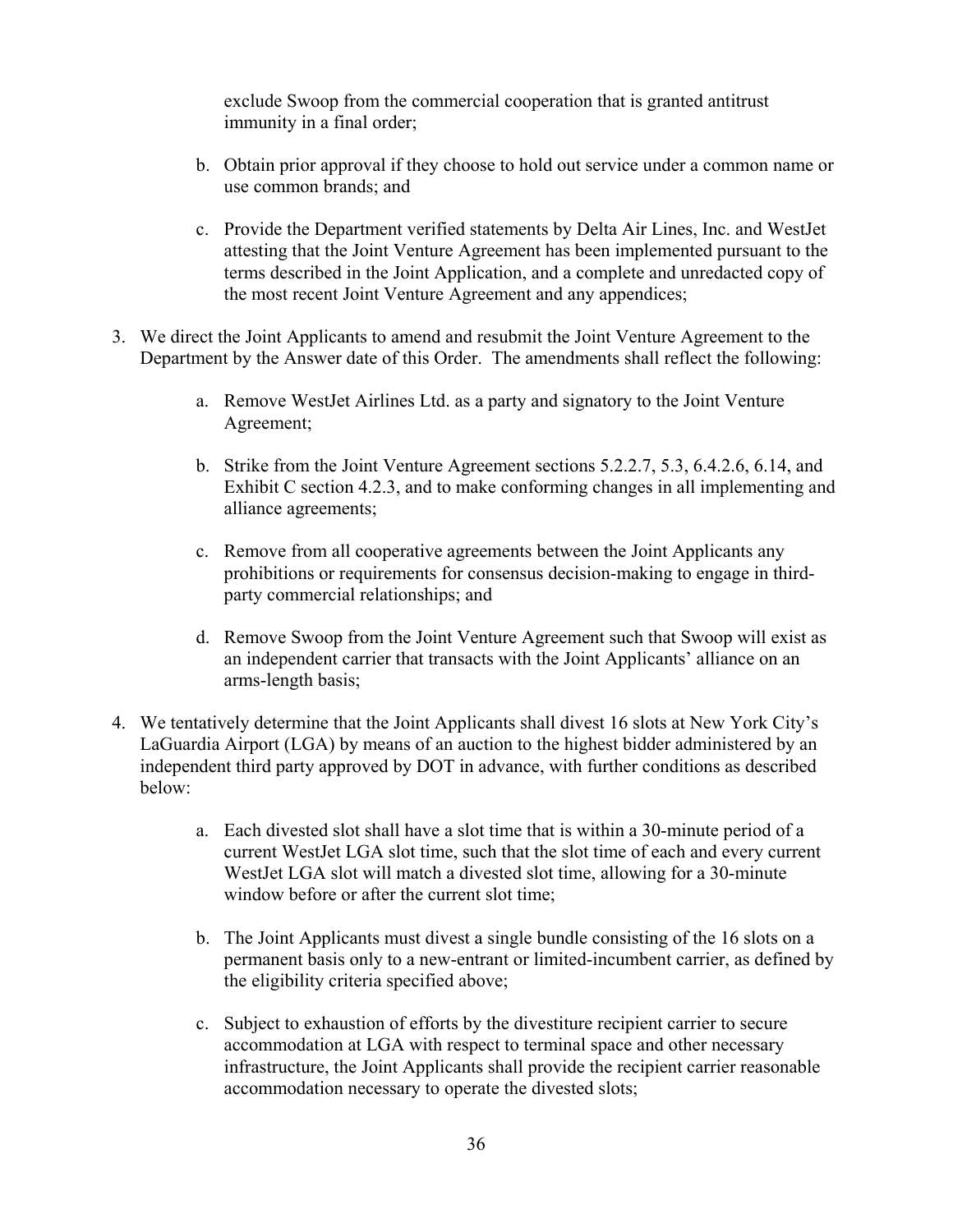- d. Slot recipient must agree to operate their own services or to sublease slots only to new-entrant or limited-incumbent carriers and not to use the slot as part of a codeshare or marketing alliance with a carrier with greater than 10 percent of slot holdings at LGA;
- e. The Joint Applicants must fund an independent third party to administer and manage a blind auction such that the Joint Applicants will not be able to view or determine the recipient carrier(s) prior to selection and such that the administrator will allow the Department to approve or disapprove the winning bid prior to final selection;
- f. The Joint Applicants will retain the proceeds from the auction; and
- g. Slot divestiture proceeding should be completed within eight (8) weeks following the issuance of a final order;
- 5. The Department tentatively directs WestJet, upon written request by a U.S.-carrier not part of an immunized alliance with a Canadian carrier and operating its own aircraft (or marketing services through a capacity purchase agreement) between the United States and Canada (transborder), to provide the requesting carrier with interline access to its network. WestJet shall enter into an interline agreement with the requesting carrier and shall provide inventory access on terms that are comparable to those offered to WestJet's non-immunized partners, including non-immunized codeshare partners. The financial terms of the interline agreement must be no less favorable than IATA prorate agreement(s) in effect for non-immunized partners at the time;
- 6. We tentatively direct the Joint Applicants to submit annual progress reports to the Office of Aviation Analysis, beginning one year from the effective date of ATI, and continuing each year thereafter while the alliance agreements are effective.<sup>68</sup> The annual report should include information on the impact of the alliance on aviation jobs and balance of flying between alliance carriers. The Department will not provide access to interested third parties to annual reports;
- 7. We tentatively direct WestJet to report full-itinerary Origin-Destination Survey of Airline Passenger Traffic for all passenger itineraries that include a U.S. point;<sup>[69](#page-36-1)</sup>
- 8. We tentatively direct Delta Air Lines, Inc. and WestJet to withdraw, or remain withdrawn, from participation in any International Air Transportation Association tariff coordination activities that discuss any proposed through fares, rates, or charges applicable between the United States and any countries whose airlines have been or are subsequently granted antitrust immunity, or renewal of, to participate in similar alliance activities with a U.S. airline(s). We tentatively delegate to the Director of the Office of International Aviation the

<span id="page-36-0"></span> <sup>68</sup> We expect the Joint Applicants to deliver the progress report by the close of business on the anniversary date. If that date falls on a weekend or federal holiday, the Joint Applicants may deliver the report by the close of business on the following business day.

<span id="page-36-1"></span> $69$  We expect foreign-carrier applicants to report the O&D Survey data beginning with the first full quarter following the date of the issuance of a final order. Detailed instructions are available from the Department's Office of Airline Information at the Bureau of Transportation Statistics.